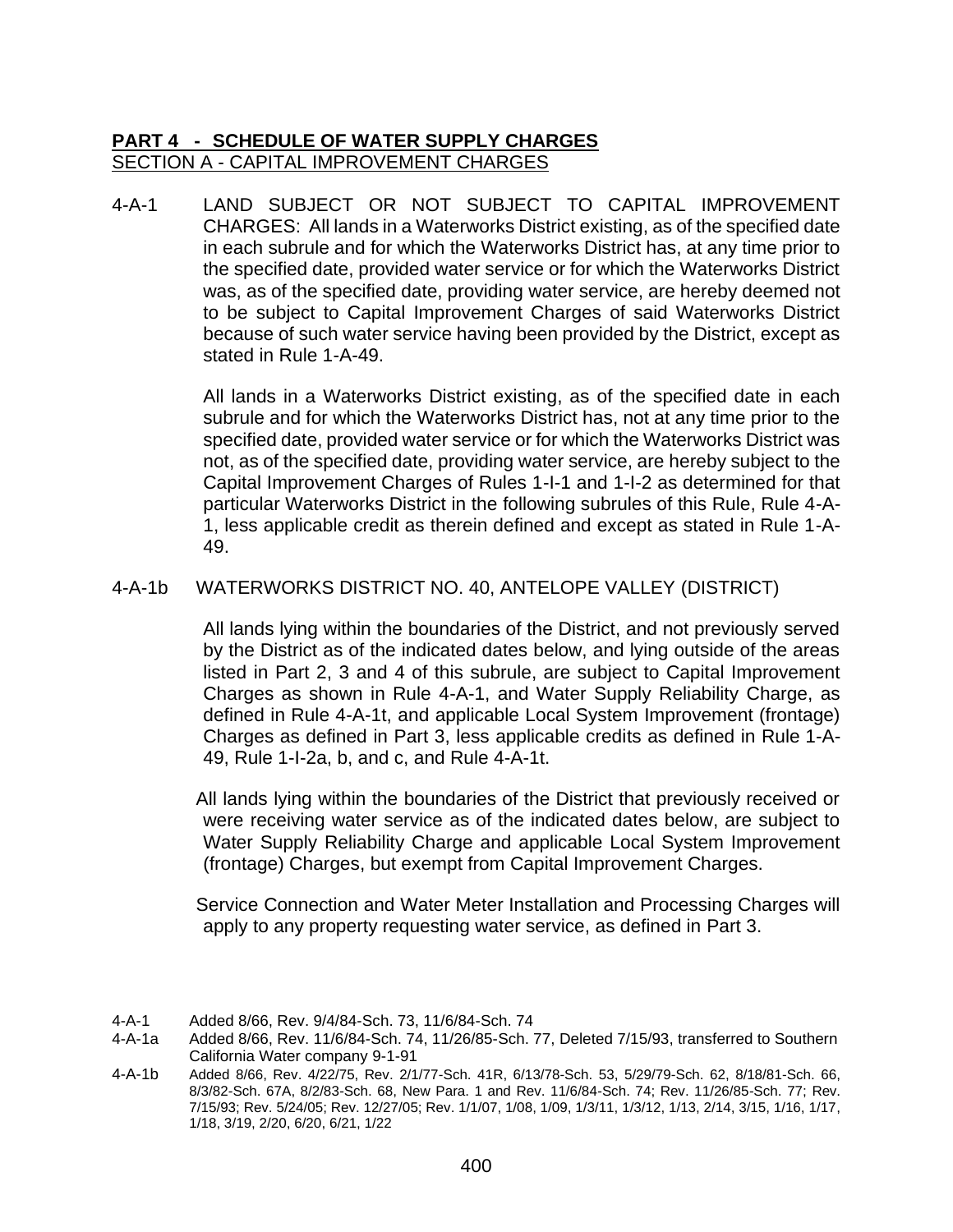## 4-A-1b WATERWORKS DISTRICT NO. 40, ANTELOPE VALLEY (DISTRICT) (continued)

| Waterworks District No. 4, Lancaster              | September 1, 1966 |
|---------------------------------------------------|-------------------|
| Waterworks District No. 24, Pearblossom           | July 1, 1966      |
| Waterworks District No. 27, Littlerock            | July 1, 1966      |
| Waterworks District No. 33, Sun Village           | July 1, 1966      |
| Waterworks District No. 34, Desert View Highlands | July 1, 1966      |
| Waterworks District No. 35, Northeast             |                   |
| Los Angeles County                                | July 1, 1968      |
| Waterworks District No. 38, Lake Los Angeles      | September 1, 1968 |
| Waterworks District No. 39, Rock Creek            | April 1, 1971     |

2. All lands lying within the boundaries of the area of the District known as that area of service of the former water purveyors listed below in this subrule, including all lands fronting, backing, or siding on the water mains of the water system acquired by the District from said water purveyors shall be subject to the Capital Improvement Charges less applicable credits pursuant to the terms and conditions of the corresponding agreement listed below in this part of the subrule. No credit pursuant to Rule 1-I-2d is applicable to the lands in the areas of service defined in this part of the subrule. Rule 1-A-49 shall also apply.

| <b>Water Purveyor</b>                            | Agreement No. |       | Date Approved      |
|--------------------------------------------------|---------------|-------|--------------------|
| Beverly-Martin Estates water system              |               | 7738  | December 24, 1963  |
| Mountain View Farms Water Co.                    |               | 9976  | August 31, 1965    |
| Sierra Mutual Water Company (See Note 1)         |               |       | December 23, 1969  |
| <b>Old Timers Mutual Water Company</b>           |               | 26293 | September 10, 1975 |
| Pearblossom Heights Mutual Water Co.             |               | 861   | September 30, 1958 |
| Sun Village Water & Improvement Co.              |               | 7988  | March 19, 1964     |
| Shadow Mountain Mutual Water Co.                 |               | 9371  | April 20, 1965     |
| Sunnyvale Mutual Water Co.                       |               | 9415  | May 11, 1965       |
| Antelope Valley Center Mutual Water Co.          |               | 9798  | July 13, 1965      |
| Littlerock Farms/Prosit, Inc.                    |               | 33358 | October 10, 1978   |
| Rock Creek Water Corporation (See Note 2)17442   |               |       | November 10, 1970  |
| Mountain View Water Co. (See Note 3)             |               | 17743 | February 23, 1971  |
| Fort Tejon Mutual Water Co. (See Note 4)         |               | 26314 | September 16,1975  |
| Antelope Valley-East Kern Water Agency           |               |       |                    |
| Improvement Districts B and 3 (See Note 5) 17594 |               |       | December 30, 1970  |
|                                                  |               |       |                    |

<sup>4-</sup>A-1b Added 8/66, Rev. 4/22/75, Rev. 2/1/77-Sch. 41R, 6/13/78-Sch. 53, 5/29/79-Sch. 62, 8/18/81-Sch. 66, 8/3/82-Sch. 67A, 8/2/83-Sch. 68, New Para. 1 and Rev. 11/6/84-Sch. 74; Rev. 11/26/85-Sch. 77; Rev. 7/15/93; Rev. 5/24/05; Rev. 12/27/05; Rev. 1/1/07, 1/08, 1/09, 1/3/11, 1/3/12, 1/13, 2/14, 3/15, 1/16, 1/17, 1/18, 3/19, 2/20, 6/20, 6/21, 1/22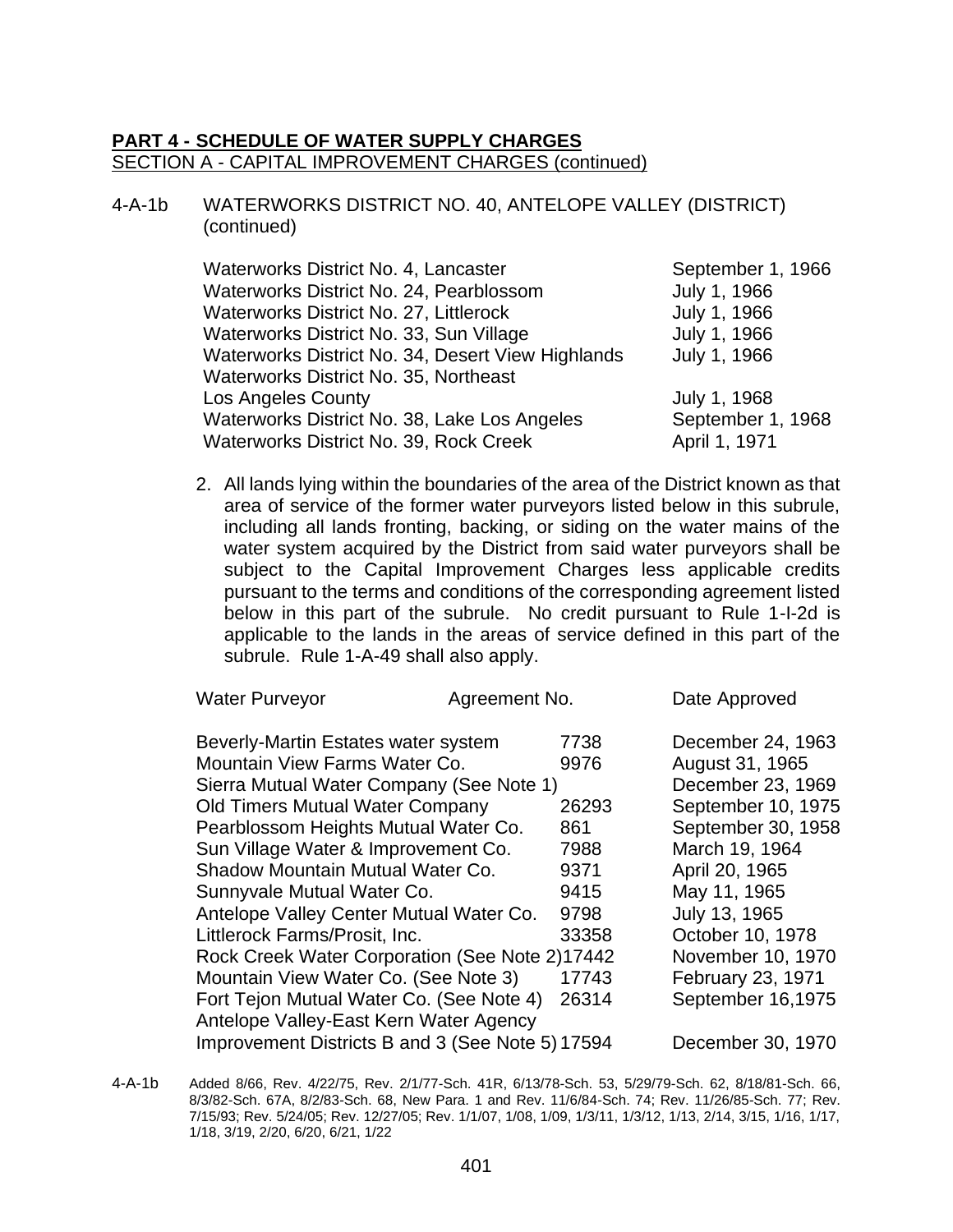- 4-A-1b WATERWORKS DISTRICT NO. 40, ANTELOPE VALLEY (DISTRICT) (continued)
	- Note 1: Agreement for Acquisition of Sierra Mutual Water Company was recorded on December 23, 1969, in Book M3374 beginning on Page 560.
	- Note 2: Rock Creek Water Corporation service area is defined as the southeast 1/4 of Section 23 except the northeast 1/4 thereof; Section 25 except the northeast 1/4 thereof; Section 26; and Section 35, T-5-N, R-10-W, and Section 31, T-5-N, R-9-W, S.B.M.
	- Note 3: Mountain View Water Company service area is defined as the land bounded by Pearblossom Highway, 131 Street East (Longview Road), a line parallel to and 330 feet south of the center line of Avenue V-12, and 128th Street East.
	- Note 4: Fort Tejon Mutual Water Company service area is defined as the Record of Survey 2411 recorded in Record of Survey Map book 75, pages 73 and 74.
	- Note 5: Antelope Valley-East Kern Water Agency Improvement Districts B and 3 service area is defined in Agreement No. 17594, recorded as Document No. 3516.
	- 3. The following described lands in Desert View Highlands of the District are hereby deemed to have paid the Capital Improvement Charges in existence at the time and are thereby deemed to have paid in full Capital Improvement Charges by fact of the stipulated judgment in Superior Court Case No. 804400, whereby the District condemned and obtained title to the water system facilities of the Deep River Water Company. Rule 1-A-49 shall also apply.

<sup>4-</sup>A-1b Added 8/66, Rev. 4/22/75, Rev. 2/1/77-Sch. 41R, 6/13/78-Sch. 53, 5/29/79-Sch. 62, 8/18/81-Sch. 66, 8/3/82-Sch. 67A, 8/2/83-Sch. 68, New Para. 1 and Rev. 11/6/84-Sch. 74; Rev. 11/26/85-Sch. 77; Rev. 7/15/93; Rev. 5/24/05; Rev. 12/27/05; Rev. 1/1/07, 1/08, 1/09, 1/3/11, 1/3/12, 1/13, 2/14, 3/15, 1/16, 1/17, 1/18, 3/19, 2/20, 6/20, 6/21, 1/22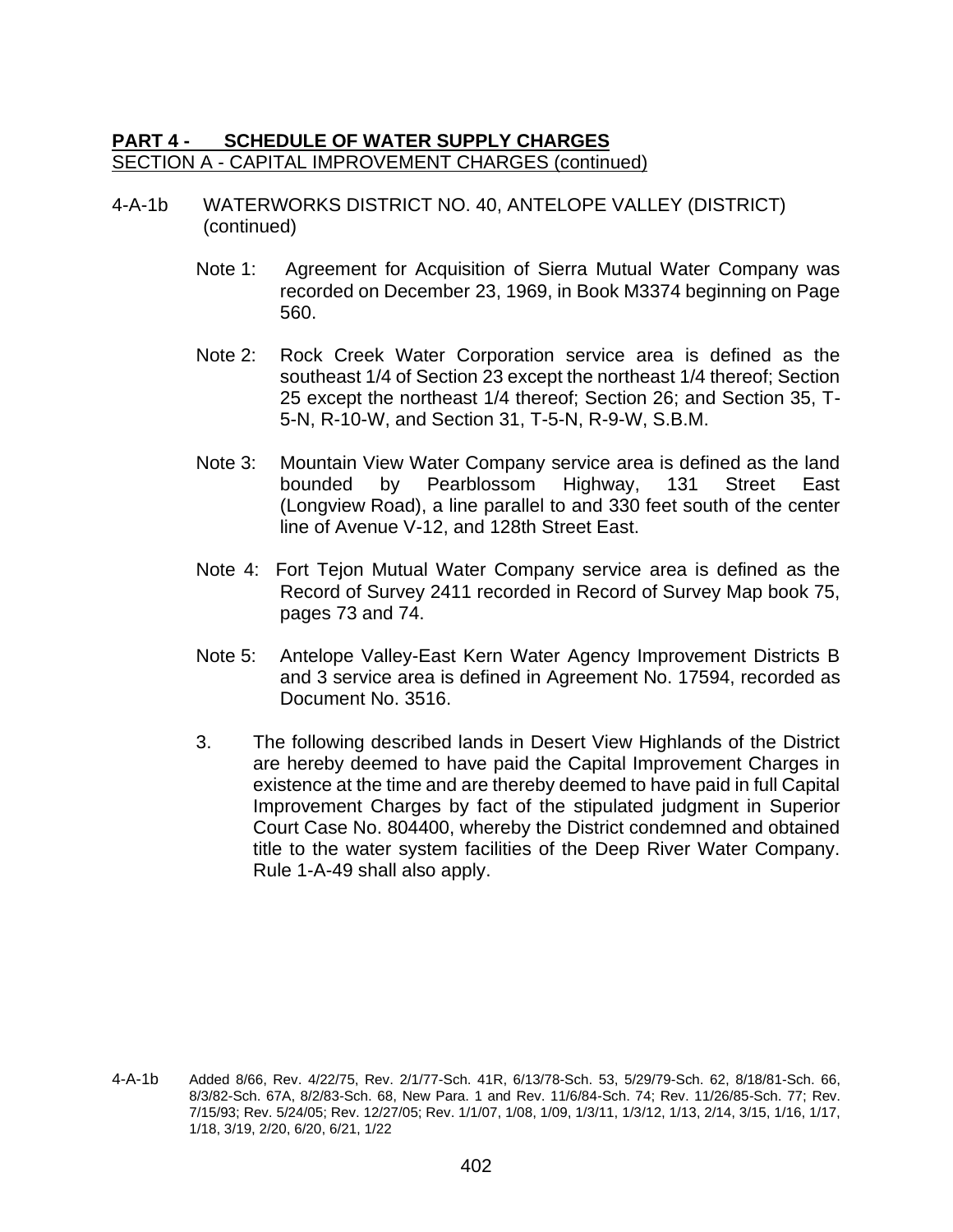#### 4-A-1b WATERWORKS DISTRICT NO. 40, ANTELOPE VALLEY (DISTRICT) (continued)

Parcel No. 1: A portion of the northeast quarter of Section 21, Township 6 North, Range 12 West, S.B.B. & M., described as a parcel having a frontage of 308 feet on Avenue P, said 308 feet commencing on the easterly line of Tract No. 23739 and extending easterly along Avenue P, said distance and said parcel having a depth of 1,000 feet extending southerly from the south line of Avenue P as same existed in 1962, said Parcel No. 1 having an area of 7.07+ acres.

Parcel No. 2: The southeast quarter of the southeast quarter of Section 16, Township 6 North, Range 12 West, S.B.B. & M., said Parcel No. 2 having an area of 38.79+ acres.

Parcel No. 3: A portion of Section 21, Township 6 North, Range 12 West, S.B.B. & M., described as a parcel bounded on the northeast by Palm Tree Way, a public street; on the southeast by the northwest tract lines of Tracts Nos. 19947 and 19948; on the southwest by Mesquite Road, a public street and the northwesterly prolongation thereof; and by a line having a bearing of South 48 deg. 31 min. West and a length of 1,001.22 feet from the most westerly corner of Tract No. 24283; said Parcel No. 3 having an area of 27.51+ acres.

Parcel No. 4: West half of the southwest quarter of the southwest quarter of Section 22, Township 6 North, Range 12 West, S.B.B. & M., except the westerly 200 feet of the southerly 200 feet of said Section, said Parcel No. 4 having an area of 17.22+ acres.

Parcel No. 5: A portion of the northeast quarter of Section 28, Township 6 North, Range 12 West, S.B.B. & M., described as a parcel bounded by the westerly tract line of Tract No. 23280; by the north line of a Grant Deed recorded in the records of the County of Los Angeles County Recorder as Document No. 1690 on May 1, 1957; by the east line of the west half of the west half of said northeast quarter of said Section; and by the south line of Avenue Q (Elizabeth Canyon Road), a public street, as same existed in 1962; said Parcel No. 5 having an area of 9.84+ acres.

Parcel No. 6: East half of the northeast quarter of Section 28, Township 6 North, Range 12 West, S.B.B. & M., except Tract No. 20196, said Parcel No. 6 having an area of 77.50+ acres.

4-A-1b Added 8/66, Rev. 4/22/75, Rev. 2/1/77-Sch. 41R, 6/13/78-Sch. 53, 5/29/79-Sch. 62, 8/18/81-Sch. 66, 8/3/82-Sch. 67A, 8/2/83-Sch. 68, New Para. 1 and Rev. 11/6/84-Sch. 74; Rev. 11/26/85-Sch. 77; Rev. 7/15/93; Rev. 5/24/05; Rev. 12/27/05; Rev. 1/1/07, 1/08, 1/09, 1/3/11, 1/3/12, 1/13, 2/14, 3/15, 1/16, 1/17, 1/18, 3/19, 2/20, 6/20, 6/21, 1/22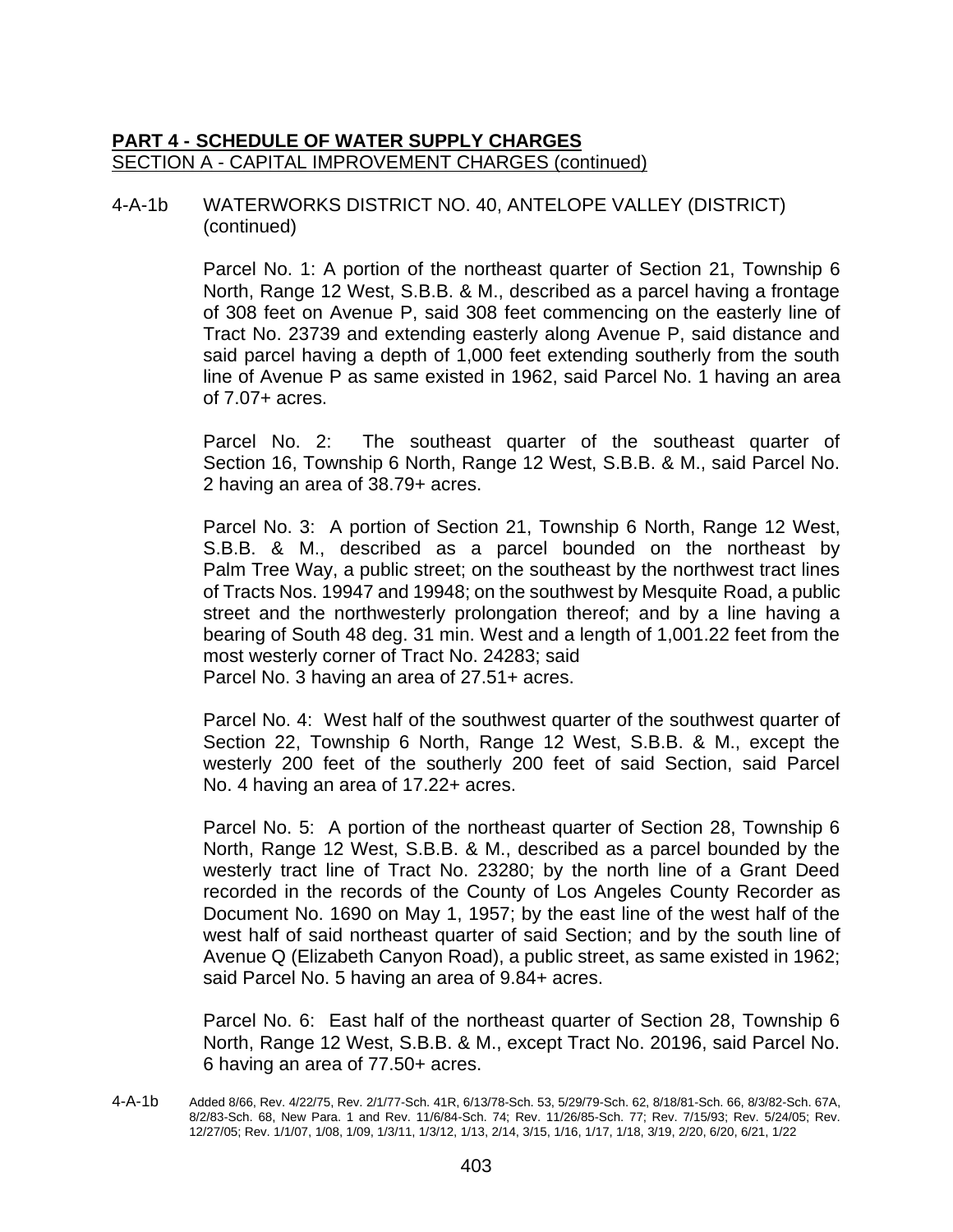## 4-A-1b WATERWORKS DISTRICT NO. 40, ANTELOPE VALLEY (DISTRICT) (continued)

Parcel No. 7: East half of the southeast quarter of Section 28, Township 6 North, Range 12 West, S.B.B. & M., except the Q 9/10 Street West Reservoir Site of said District and the two-acre area residential site of Joseph S. Hunt as of 1962; said Parcel No. 7 having an area of 77.50+ acres.

Parcel No. 8: The areas of Tracts Nos. 17164, 18173, 18644, 19763, 19947, 19948, 20196, 20398, 21211, 21821, 22035, 23280, 23739, and 24283 as they existed on September 19, 1962.

Parcel No. 9: That portion of the easterly 660 feet of Section 21, Township 6 North, Range 12 West, S.B.B. & M., not included within the boundaries of Tracts Nos. 17164, 18644, and 22035.

4. All lands lying within the following Tracts Nos. 27968, 28358, 28481, 28482, 28483, 28484, 28485, 28486, 28487, 28488, 28489, 28490, 28491, 28492, 28493, 28494, 28495, 28496, 29071, and 29859, within Lake Los Angeles of the District by virtue of the developer of said tracts having constructed and dedicated to the District sites and primary water system facilities located thereon (wells, reservoirs, tanks. etc.) for the use of the District in serving lots in said tracts, are deemed to be subject a Capital Improvement Charge, determined pursuant to be of Rule 1-I-2b to be \$0 per acre, provided said lots are developed pursuant to zoning existing as of the date of the tract map recordation, or said lots are developed pursuant to zoning effective after the date of the tract map recordation and said zoning and/or development does not result in the local fire protection authority setting fire flow requirements in excess of the capability of the water system installed by the tract developer. Should use of a lot result in the fire protection authority setting a fire flow in excess of the system capability, the District may charge the lot developer appropriate charges to provide the increased fire flow, or may require the developer to install the then-needed water system improvements. Any applicable exception stated in the first paragraph of Rule 4-A-1 shall apply.

<sup>4-</sup>A-1b Added 8/66, Rev. 4/22/75, Rev. 2/1/77-Sch. 41R, 6/13/78-Sch. 53, 5/29/79-Sch. 62, 8/18/81-Sch. 66, 8/3/82-Sch. 67A, 8/2/83-Sch. 68, New Para. 1 and Rev. 11/6/84-Sch. 74; Rev. 11/26/85-Sch. 77; Rev. 7/15/93; Rev. 5/24/05; Rev. 12/27/05; Rev. 1/1/07, 1/08, 1/09, 1/3/11, 1/3/12, 1/13, 2/14, 3/15, 1/16, 1/17, 1/18, 3/19, 2/20, 6/20, 6/21, 1/22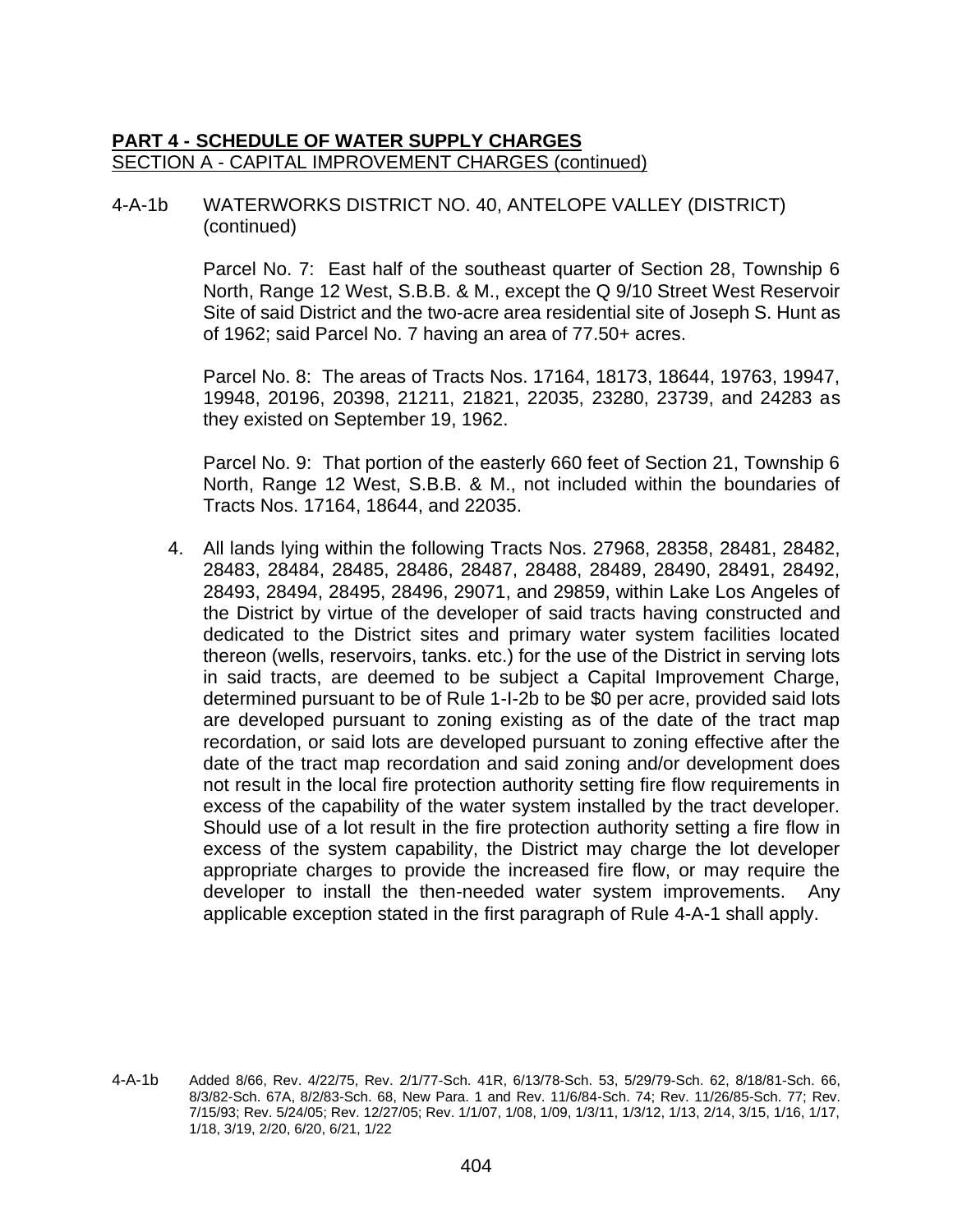## 4-A-1b WATERWORKS DISTRICT NO. 40, ANTELOPE VALLEY (DISTRICT) (continued)

All lands not lying within said tracts, except where the lands are within the boundaries of Lake Los Angeles of the District as of September 1, 1968, and which can be supplied with water service from facilities installed by the developer of the tracts listed herein this part of the subrule at no expense to the District for extension, enlargement, addition or improvement of said facilities, are hereby stated in Rule 1-A-49, less applicable credits defined in Rule 1-I-2.

#### 5. CAPITAL IMPROVEMENT (ACREAGE) CHARGE

Lands where there is no fire flow requirement for the premises, per acre ………………………………………………………….… \$3,475.13

Lands where the fire flow requirement of the premises is:

| Fire Flow @ 20 psi<br>(gpm) |       |    |       | Charge per Acre                                                                       |
|-----------------------------|-------|----|-------|---------------------------------------------------------------------------------------|
| to                          | 750   |    |       | \$3,658.83                                                                            |
| to                          | 1,250 |    |       | \$3,820.01                                                                            |
| to                          | 1,750 |    |       | \$4,001.72                                                                            |
| to                          | 2,250 |    |       | \$4,166.22                                                                            |
| to                          | 2,750 |    |       | \$4,347.49                                                                            |
| to                          | 3,250 |    |       | \$4,513.73                                                                            |
| to                          | 3,750 |    |       | \$4,698.69                                                                            |
| to                          | 4,250 | 4  | Hours | \$4,858.61                                                                            |
| to                          | 5,000 | 5. | Hours | \$5,203.48                                                                            |
|                             |       |    |       | Duration<br>2 Hours<br>2 Hours<br>2 Hours<br>2 Hours<br>2 Hours<br>3 Hours<br>3 Hours |

For other conditions of fire flow and duration, the per acre charge will be based on an engineering estimate of costs.

<sup>4-</sup>A-1b Added 8/66, Rev. 4/22/75, Rev. 2/1/77-Sch. 41R, 6/13/78-Sch. 53, 5/29/79-Sch. 62, 8/18/81-Sch. 66, 8/3/82-Sch. 67A, 8/2/83-Sch. 68, New Para. 1 and Rev. 11/6/84-Sch. 74; Rev. 11/26/85-Sch. 77; Rev. 7/15/93; Rev. 5/24/05; Rev. 12/27/05; Rev. 1/1/07, 1/08, 1/09, 1/3/11, 1/3/12, 1/13, 2/14, 3/15, 1/16, 1/17, 1/18, 3/19, 2/20, 6/20, 6/21, 1/22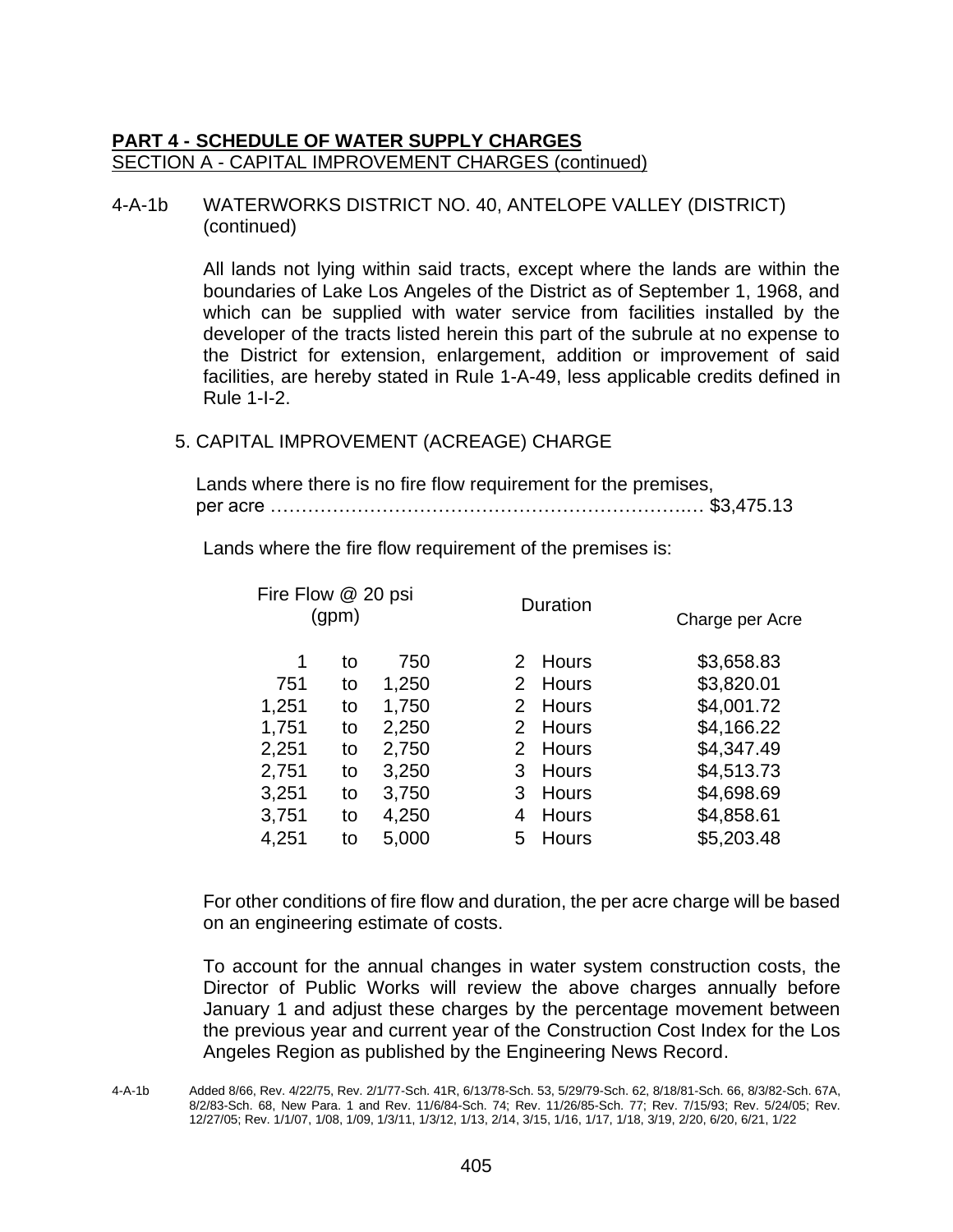4-A-1b WATERWORKS DISTRICT NO. 40, ANTELOPE VALLEY (DISTRICT) (continued)

#### 6. CAPITAL IMPROVEMENT (TANK CAPACITY UNIT) CHARGE

All lands not previously served with water service within or annexing to the District or presently served and requesting a larger metered service and/or require a greater fire protection capability shall be subject to a Capital Improvement (Tank Capacity Unit) Charge as defined in the Tank Capacity Units Chart within this subrule, in addition to the Capital Improvement (acreage) Charge defined elsewhere in this Rule. The only ones exempt from this charge are lands which are included in formal agreements with the District for construction of water storage, conveyance, or well facilities and their appurtenances. The Capital Improvement (Tank Capacity Unit) Charge for upgrading an existing metered service from the smaller to the larger size will be the difference in the Tank Capacity Units represented by the existing meter and the new meter multiplied by the calculated dollar amount of the charge. The Capital Improvement (Tank Capacity Unit) Charge for a new service will be the Billing Units for the respective size of the metered service multiplied by the fire flow demand units (see table below) times the calculated dollar amount of the Capital Improvement (Tank Capacity Unit) Charge. This charge shall remain in effect until changed by the Board of Directors of the District. Applicable credit may be given for this charge as determined by the District Engineer.

The initial calculated dollar amount per Tank Capacity Unit for those developments not entering into agreements with the District shall be…………………………………………………………………..…….. \$1,316.05

The dollar amount per tank capacity unit for negotiated agreements between developers and the District shall be set by the District Engineer and approved by the Board of Directors.

Notwithstanding the above provisions or any other District Rules, the District may allow a developer to sell its excess Capital Improvement (Tank Capacity) Units to other developers or individuals whose property has not been previously served by the District, or those developers or individuals upgrading an existing service.

4-A-1b Added 8/66, Rev. 4/22/75, Rev. 2/1/77-Sch. 41R, 6/13/78-Sch. 53, 5/29/79-Sch. 62, 8/18/81-Sch. 66, 8/3/82-Sch. 67A, 8/2/83-Sch. 68, New Para. 1 and Rev. 11/6/84-Sch. 74; Rev. 11/26/85-Sch. 77; Rev. 7/15/93; Rev. 5/24/05; Rev. 12/27/05; Rev 1/1/07, 1/08, 1/09, 1/3/11, 1/3/12, 1/13, 2/14, 3/15, 1/16, 1/17, 1/18, 3/19, 2/20, 6/20, 6/21, 1/22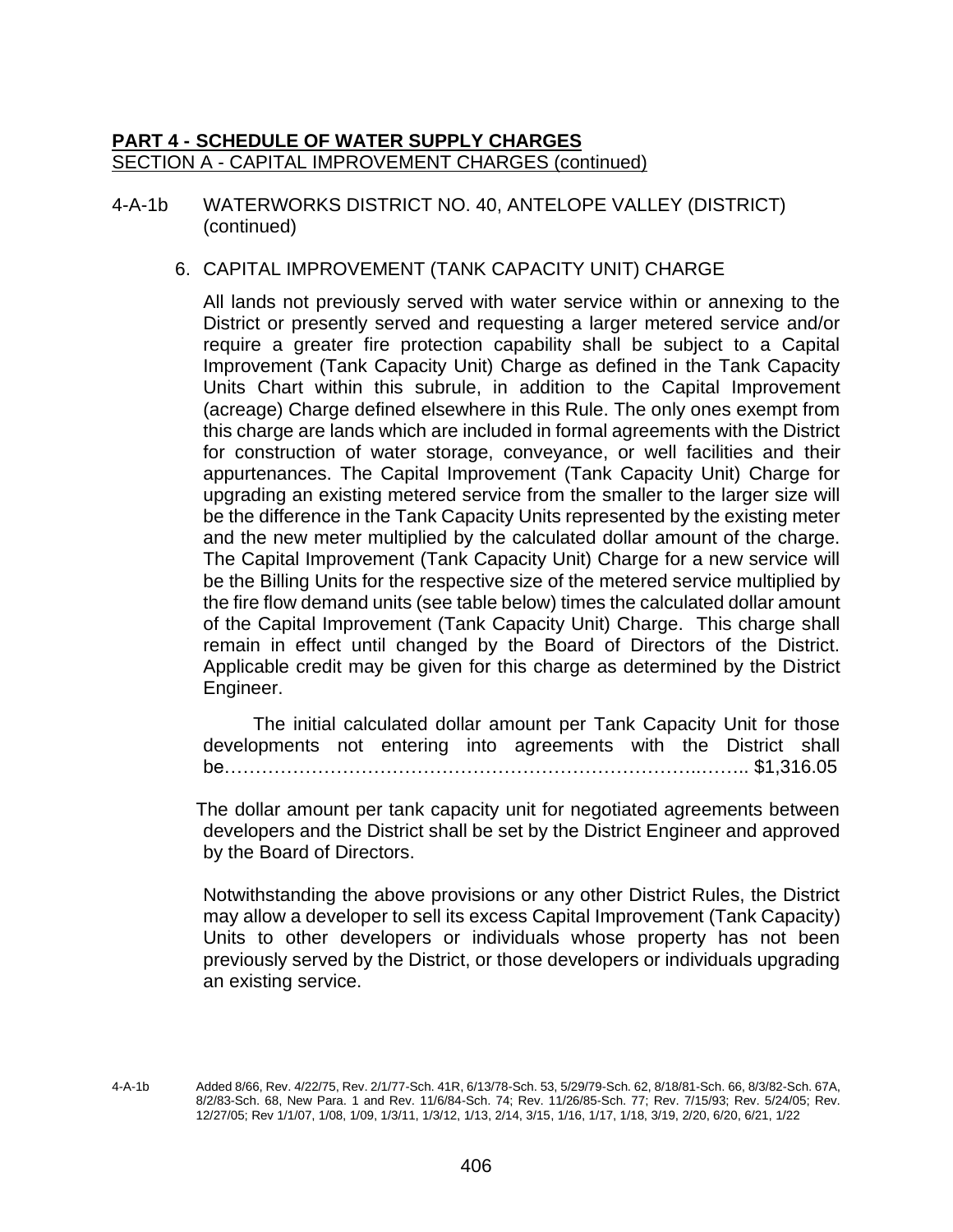#### 4-A-1b WATERWORKS DISTRICT NO. 40, ANTELOPE VALLEY (DISTRICT) (continued)

To account for the annual changes in water system construction costs, the Director of Public Works will review the above charges annually before January 1 and adjust these charges by the percentage movement between the previous year and current year of the Construction Cost Index for the Los Angeles Region as published by the Engineering News Record.

#### **LOS ANGELES COUNTY WATERWORKS DISTRICT NO. 40 CAPITAL IMPROVEMENT (TANK CAPACITY UNIT) CHARGE (BILLING UNITS & FIRE FLOW DEMAND UNITS)**

DOMESTIC AND FIRE SPRINKLERS METERS FIRE FLOWS (Public or Private-On-Site whichever is larger)

| Billing                |                            | <b>Tank Capacity</b> |                        |                   | FireFlow                  |                                   |
|------------------------|----------------------------|----------------------|------------------------|-------------------|---------------------------|-----------------------------------|
| Meter Size<br>(Inches) | <b>Meter Flow</b><br>(gpm) | Units<br>$*(B.U.)$   | Fire Flow ***<br>(qpm) | Duration<br>(Hrs) | (Thousands of<br>qallons) | Demand Units<br>$(F.F.D.U.)^{**}$ |
| 3/4 & smaller          | 30 & less                  |                      | $0 - 500$              | 2                 | 60                        | 1.0                               |
|                        | 50                         |                      | 501-750                |                   | 90                        | 1.5                               |
| 11/2                   | 100                        |                      | 751-1,000              |                   | 120                       | 2.0                               |
| 2                      | 160                        |                      | 1,001 - 1,250          |                   | 150                       | 2.5                               |
| 4                      | 500                        | 17                   | 1,251-1,500            |                   | 180                       | 3.0                               |
| 6                      | 1.000                      | 33                   | 1.501-2.000            |                   | 240                       | 4.0                               |
| 8                      | 1.600                      | 53                   | 2,001-2,500            |                   | 300                       | 5.0                               |
| 10                     | 2.300                      | 77                   | 2.501-3.000            | 3                 | 540                       | 9.0                               |
| 12                     | 3,000                      | 100                  | 3,001-3,500            |                   | 630                       | 10.5                              |
|                        |                            |                      | 3.501-4.000            | 4                 | 960                       | 16.0                              |
|                        |                            |                      | 4,001-4,500            | 4                 | 1,080                     | 18.0                              |
|                        |                            |                      | 4.501-5.000            | 5                 | 1,500                     | 25.0                              |

For meters over 2 inches, the number of Billing Units will be determined by adding together all domestic and sprinkler fire protection flows to the premises and dividing by 30 (30 being the gallons per minute equivalent to one billing unit).

 \*\* Actual number of units to be calculated by multiplying fire flow in gpm by duration in minutes divided by 60,000 gallons.

\*\*\* Fire flow not listed shall be equivalent to fire flow storage capacity (Fire Flow x Duration)

<sup>4-</sup>A-1b Added 8/66, Rev. 4/22/75, Rev. 2/1/77-Sch. 41R, 6/13/78-Sch. 53, 5/29/79-Sch. 62, 8/18/81-Sch. 66, 8/3/82-Sch. 67A, 8/2/83-Sch. 68, New Para. 1 and Rev. 11/6/84-Sch. 74; Rev. 11/26/85-Sch. 77; Rev. 7/15/93; Rev. 5/24/05; Rev. 12/27/05; Rev. 1/1/07, 1/08, 1/09, 1/3/11, 1/3/12, 1/13, 2/14, 3/15, 1/16, 1/17, 1/18, 3/19, 2/20, 6/20, 6/21, 1/22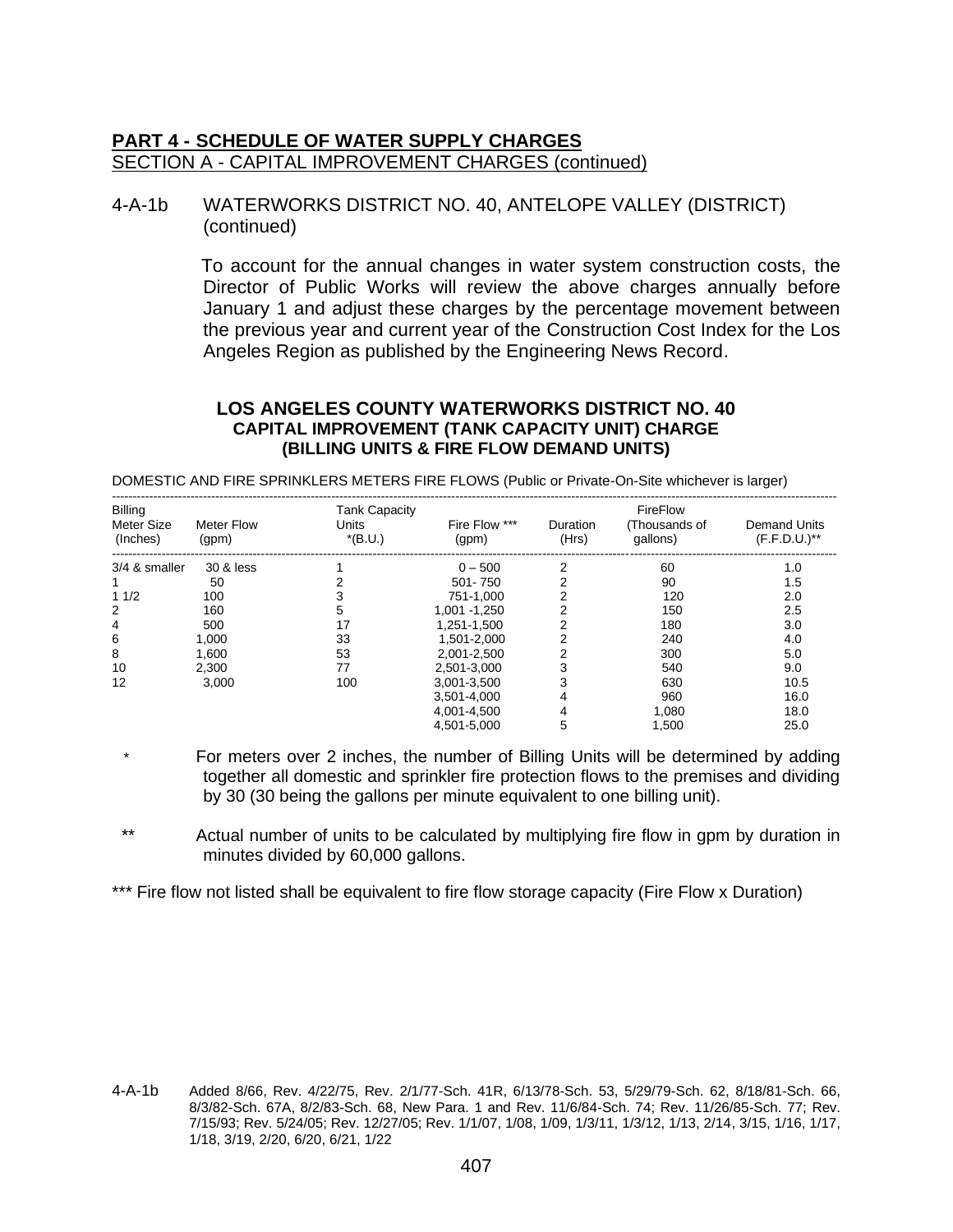EXAMPLES: Typical developments:

- 1. Single family residence: Public Fire Flow = 1,250 gpm = 2.5 F.F.D.U., 3/4 x 1 domestic water meter = 1 B.U.; 1 B.U. x 2.5 F.F.D.U. =  $2.5$  Tank Capacity Units.
- 2. Multi-residential & Office Buildings: Fire Flow 2,000 gpm, five (5) 2-inch domestic water meters  $[(5$  meters) x 5 B.U.] x 4 F.F.D.U. = 100 Tank Capacity Units.
- 3. Shopping Center, Private System: Private Fire Flow 1,250 gpm, Public Fire Flow 2,500 gpm;  $3 - 1$  1/2-inch water meters [(3 meters) x  $3$  B.U.] x  $5$  F.F.D.U. = 45 Tank Capacity Units.
- 4. Landscape meter: No Public Fire Flow (Use Lowest Value) = 1 F.F.D.U., 2-inch water meter =  $5$  B.U.;  $5$  B.U. x 1 F.F.D.U. =  $5$  Tank Capacity Units.
- 5. FMCT meters: Total domestic flow divided by 30 = number of billing units Domestic Flow  $= 650$  gpm / 30 = 22 B.U. Fire Flow = 2,750 gpm = 8.25 F.F.D.U.; 22 B.U. x 8.25 F.F.D.U. = 181.5 Tank Capacity Units.

<sup>4-</sup>A-1b Added 8/66, Rev. 4/22/75, Rev. 2/1/77-Sch. 41R, 6/13/78-Sch. 53, 5/29/79-Sch. 62, 8/18/81-Sch. 66, 8/3/82-Sch. 67A, 8/2/83-Sch. 68, New Para. 1 and Rev. 11/6/84-Sch. 74; Rev. 11/26/85-Sch. 77; Rev. 7/15/93; Rev. 5/24/05; Rev. 12/27/05; Rev. 1/1/07, 1/08, 1/09, 1/3/11, 1/3/12, 1/13, 2/14, 3/15, 1/16, 1/17, 1/18, 3/19, 2/20, 6/20, 6/21, 1/22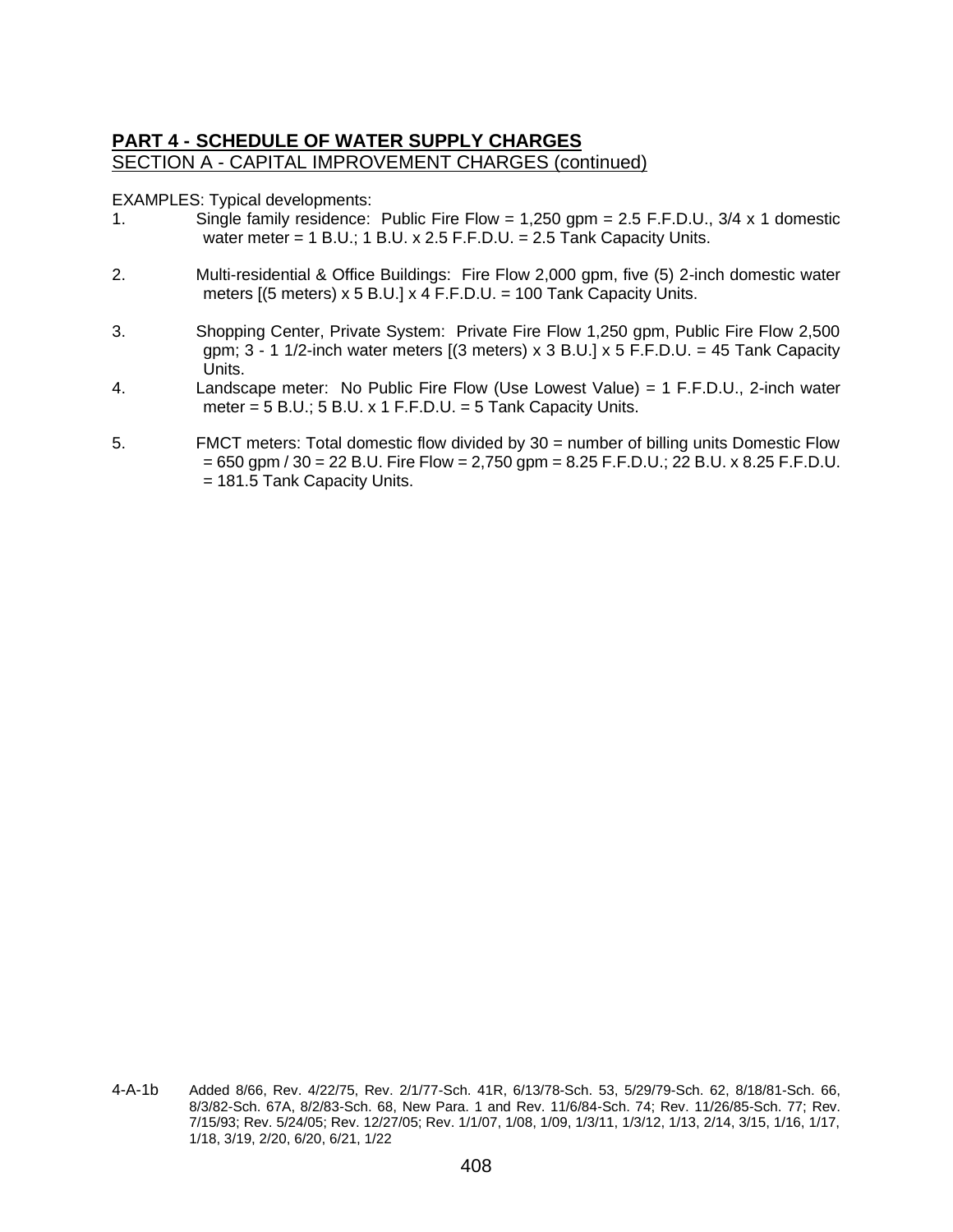- 4-A-1d CITY OF LOMITA CITY WATER SYSTEM: This District is under the jurisdiction of the City of Lomita.
- 4-A-1f WATERWORKS DISTRICT NO. 21, KAGEL CANYON: All lands lying within the boundaries of Waterworks District No. 21, as of July 1, 1966, and for which the Waterworks District has, at any time prior to July 1, 1966, provided water service or for which the Waterworks District was providing water service as of July 1, 1966, are hereby deemed not to be subject to the Local System Improvement (frontage) Charges of said Waterworks District, except as stated in the first paragraph of Rule 4-B-1 and Rule 1-A-49 and any applicable parts of this subrule.

Land where there is no fire flow requirement for the premises, per acre ………………………………………………………………….\$1,859.96

Lands where the fire flow requirement of the premises is:

|       | Fire Flow @ 20 psi<br>(gpm) |       |                           | Duration     | Charge per Acre |
|-------|-----------------------------|-------|---------------------------|--------------|-----------------|
| 1     | to                          | 750   | 2                         | <b>Hours</b> | \$1,956.92      |
| 751   | to                          | 1,250 | 2                         | <b>Hours</b> | \$2,044.14      |
| 1,251 | to                          | 1,750 | 2                         | <b>Hours</b> | \$2,141.92      |
| 1,751 | to                          | 2,250 | $\mathbf{2}^{\mathsf{I}}$ | <b>Hours</b> | \$2,229.13      |
| 2,251 | to                          | 2,750 | 2                         | <b>Hours</b> | \$2,325.57      |
| 2,751 | to                          | 3,250 | 3                         | <b>Hours</b> | \$2,415.40      |
| 3,251 | to                          | 3,750 | 3                         | <b>Hours</b> | \$2,513.21      |
| 3,751 | to                          | 4,250 | 4                         | <b>Hours</b> | \$2,600.43      |
| 4,251 | to                          | 5,000 | 5                         | <b>Hours</b> | \$2,782.74      |

For other conditions of fire flow and duration, the per acre charge will be based on an engineering estimate of costs.

4-A-1c Added 8/66, Rev. 11/6/84-Sch. 74, 11/26/85-Sch. 77, Deleted 7/15/93, transferred to Southern California Water Company 9-1-91

- 4-A-1d Added 8/66, Rev. 11/6/84-Sch. 74, 11/26/85-Sch. 77, Re. 7/15/93
- Added 8/66, Rev. 11/6/84-Sch. 74, 11/26/85-Sch. 77, Deleted 7/15/93, transferred to Southern California Water Company 9-1-91
- 4-A-1f Added 8/66, Rev. 9/4/84-Sch. 73, 8/13/85-Sch. 75, Rev. 7/15/93, 1/08, 1/09, 1/3/11, 1/3/12, 1/13, 2/14, 3/15, 1/16, 1/17, 1/18, 3/19, 2/20, 6/20, 6/21, 1/22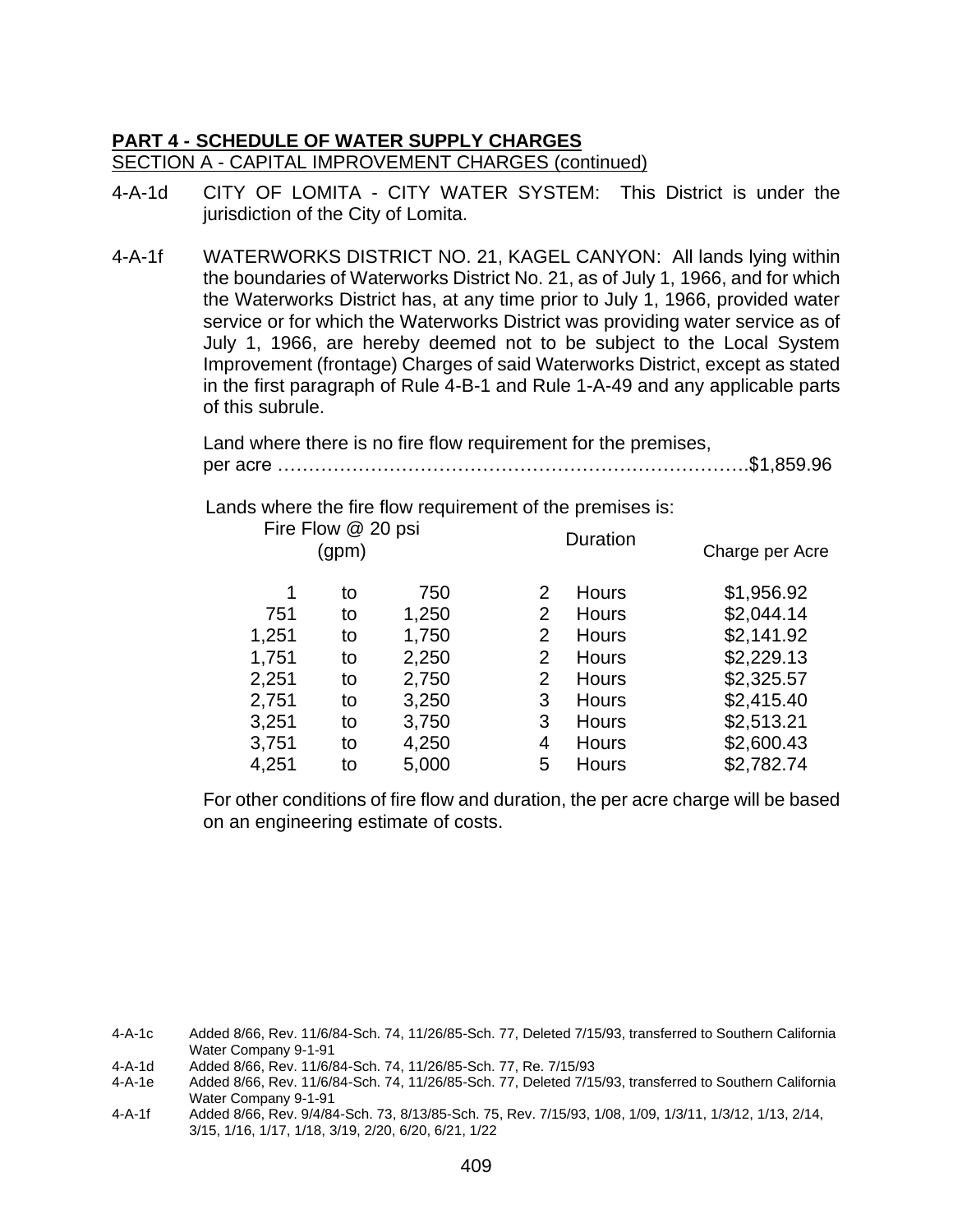#### 4-A-1f WATERWORKS DISTRICT NO. 21, KAGEL CANYON (continued)

To account for the annual changes in water system construction costs, the Director of Public Works will review the above charges annually before January 1 and adjust these charges by the percentage movement between the previous year and current year of the Construction Cost Index for the Los Angeles Region as published by the Engineering News Record.

4-A-1f Added 8/66, Rev. 9/4/84-Sch. 73, 8/13/85-Sch. 75, Rev. 7/15/93, 1/08, 1/09, 1/3/11, 1/3/12, 1/13, 2/14, 3/15, 1/16, 1/17, 1/18, 3/19, 2/20, 6/20, 6/21, 1/22

<sup>4-</sup>A-1g Added 8/66, Rev. 11/16/84-Sch. 74, 11/26/85-Sch. 77, Deleted 7/15/93, transferred to Southern California Water company 9-1-91.

<sup>4-</sup>A-1h Added 8/66, Rev. 4/22/75, 2/1/77-Sch. 41R, 6/13/78-Sch. 53, 5/29/79-Sch. 62, 8/18/81-Sch. 66, 8/3/82-Sch.67A, 8/2/83-Sch.68, 9/4/84-Sch. 73, New Para. 1 9/4/84-Sch. 73; Deleted. 5/24/05

<sup>4-</sup>A-1i Added 8/66, Deleted 7/1/83 when District No. 26 system transferred to City of Manhattan Beach

<sup>4-</sup>A-1j Added 8/66, Rev. 9/4/84-Sch. 73, 8/13/85-Sch. 75; Deleted 5/24/05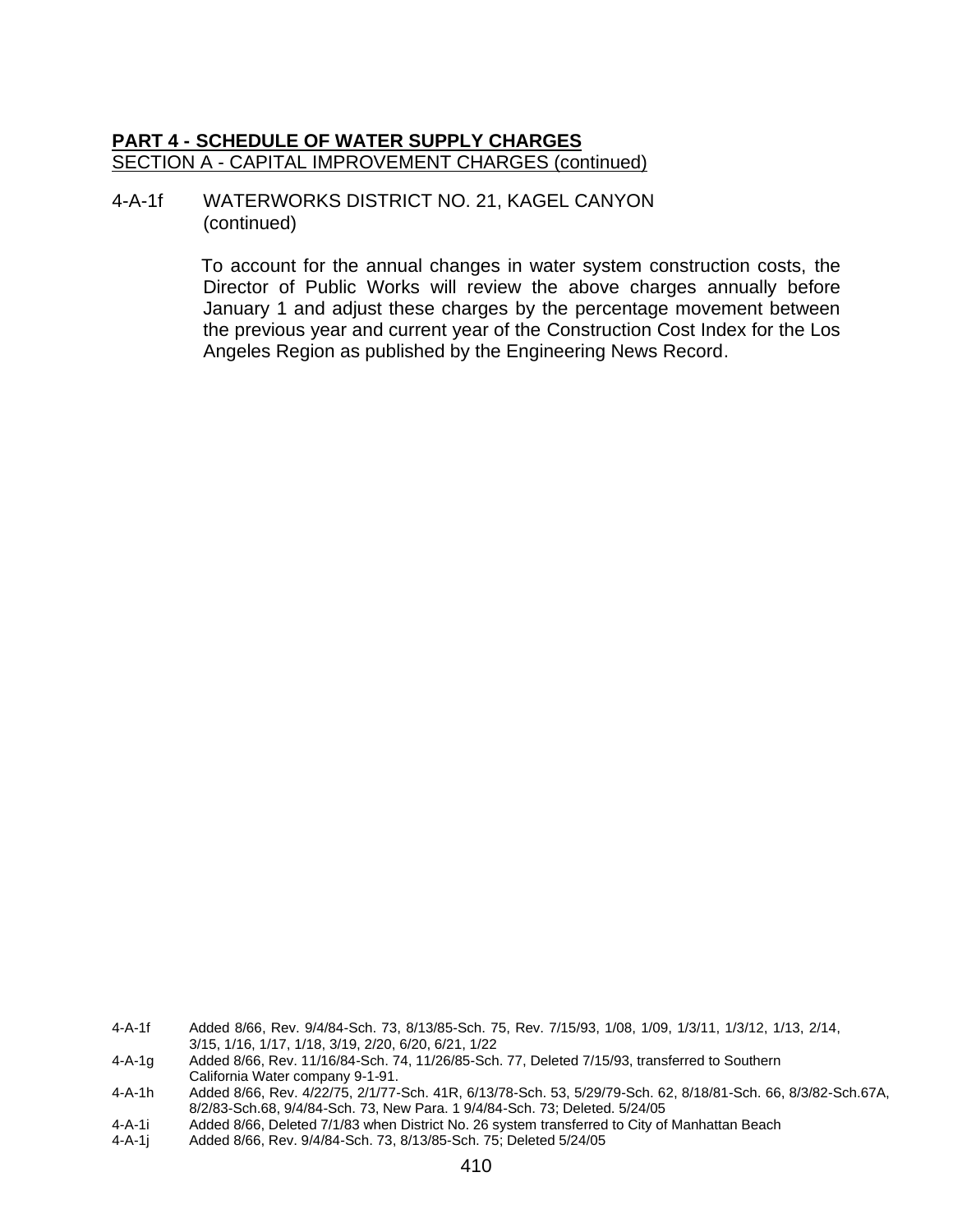# 4-A-1k WATERWORKS DISTRICT NO. 29, MALIBU:

- 1. All lands lying within the boundaries of Waterworks District No. 29, as of July 1, 1966 and for which the Waterworks District has, at any time prior to July 1, 1966, provided water service or for which the Waterworks District was as of July 1, 1966, providing water service, are hereby deemed not to be subject to the Capital Improvement (acreage) Charges of said Waterworks District, except as stated in the first paragraph of Rule 4-A-1 and Rule 1-A-49 and any applicable parts of this subrule.
- 2. All lands lying within the boundaries of Waterworks District No. 29, as of July 1, 1966, not previously provided with water service prior to July 1, 1966, or not being provided with water service as of July 1, 1966 by the District and lying outside of the areas defined in the parts of the subrule, other than Part 3, are hereby subject to a Capital Improvement Charge as follows, except as stated in Rule 1-A-49, less applicable credits defined in Rule 1-I-2a, b and c. No credit, pursuant to Rule 1-I-2d, is applicable to the lands of the area of Part 3 of this subrule.

| Land where there is no fire flow requirement for the premises, |            |
|----------------------------------------------------------------|------------|
|                                                                | \$3,485.70 |

Lands where the fire flow requirement of the premises is:

| Fire Flow @ 20 psi<br>(gpm) |    |       |   | Duration     | Charge per<br>Acre |
|-----------------------------|----|-------|---|--------------|--------------------|
| 1                           | to | 750   | 2 | <b>Hours</b> | \$3,831.90         |
| 751                         | to | 1,250 | 2 | Hours        | \$4,011.61         |
| 1,251                       | to | 1,750 | 2 | Hours        | \$4,359.14         |
| 1,751                       | to | 2,250 | 2 | Hours        | \$4,710.61         |
| 2,251                       | to | 2,750 | 2 | <b>Hours</b> | \$5,060.77         |
| 2,751                       | to | 3,250 | 3 | <b>Hours</b> | \$5,401.67         |
| 3,251                       | to | 3,750 | 3 | <b>Hours</b> | \$5,747.86         |
| 3,751                       | to | 4,250 | 4 | <b>Hours</b> | \$6,098.01         |
| 4,251                       | to | 5,000 | 5 | <b>Hours</b> | \$6,445.53         |

For other conditions of fire flow and duration, the per-acre charge will be based on an engineering estimate of costs.

<sup>4-</sup>A-1k Added 8/66, Rev. 4/71, 4/22/75, 2/1/77-Sch. 41R, 6/13/78-Sch. 53, 5/29/79-Sch. 62, 8/18/81-Sch. 66, 8/3/82-Sch. 67A, 8/2/83-Sch. 68, New Para. 1 and Rev. 9/4/84-Sch. 73, Renumbered Para. 1 to Para. 2 and Rev. 9/4/84-Sch. 73, 8/13/85-Sch. 75; Rev.12/27/05; Rev.1/1/07,1/08, 1/09, 1/3/11, 1/3/12, 1/13, 2/14, 3/15, 1/16, 1/17, 1/18, 3/19, 2/20, 6/20, 6/21, 1/22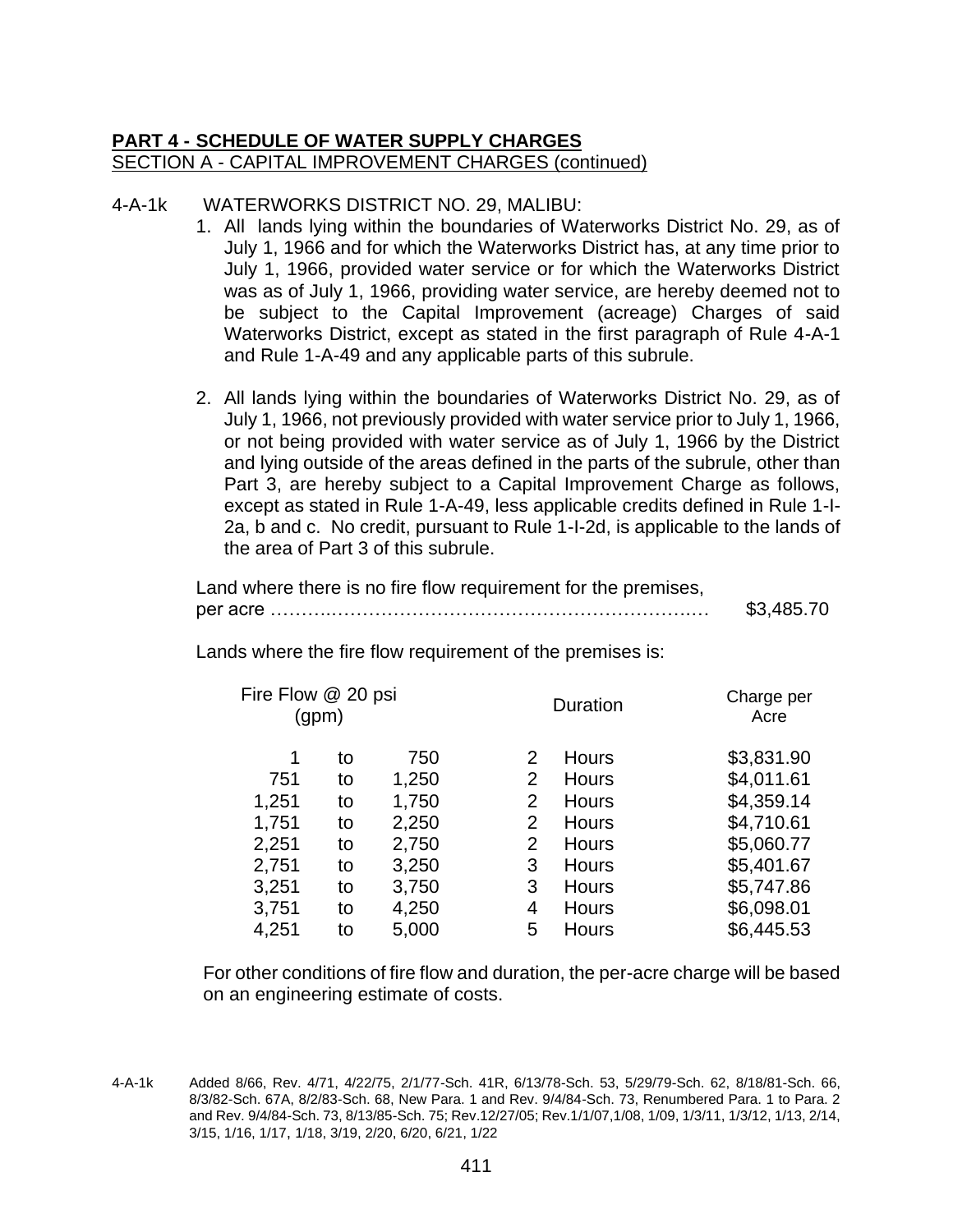#### 4-A-1k WATERWORKS DISTRICT NO. 29, MALIBU (continued)

<sup>4-</sup>A-1k Added 8/66, Rev. 4/71, 4/22/75, 2/1/77-Sch. 41R, 6/13/78-Sch. 53, 5/29/79-Sch. 62, 8/18/81-Sch. 66, 8/3/82-Sch. 67A, 8/2/83-Sch. 68, New Para. 1 and Rev. 9/4/84-Sch. 73, Renumbered Para. 1 to Para. 2 and Rev. 9/4/84-Sch. 73, 8/13/85-Sch. 75; Rev.12/27/05; Rev.1/1/07,1/08, 1/09, 1/3/11, 1/3/12, 1/13, 2/14, 3/15, 1/16, 1/17, 1/18, 3/19, 2/20, 6/20, 6/21, 1/22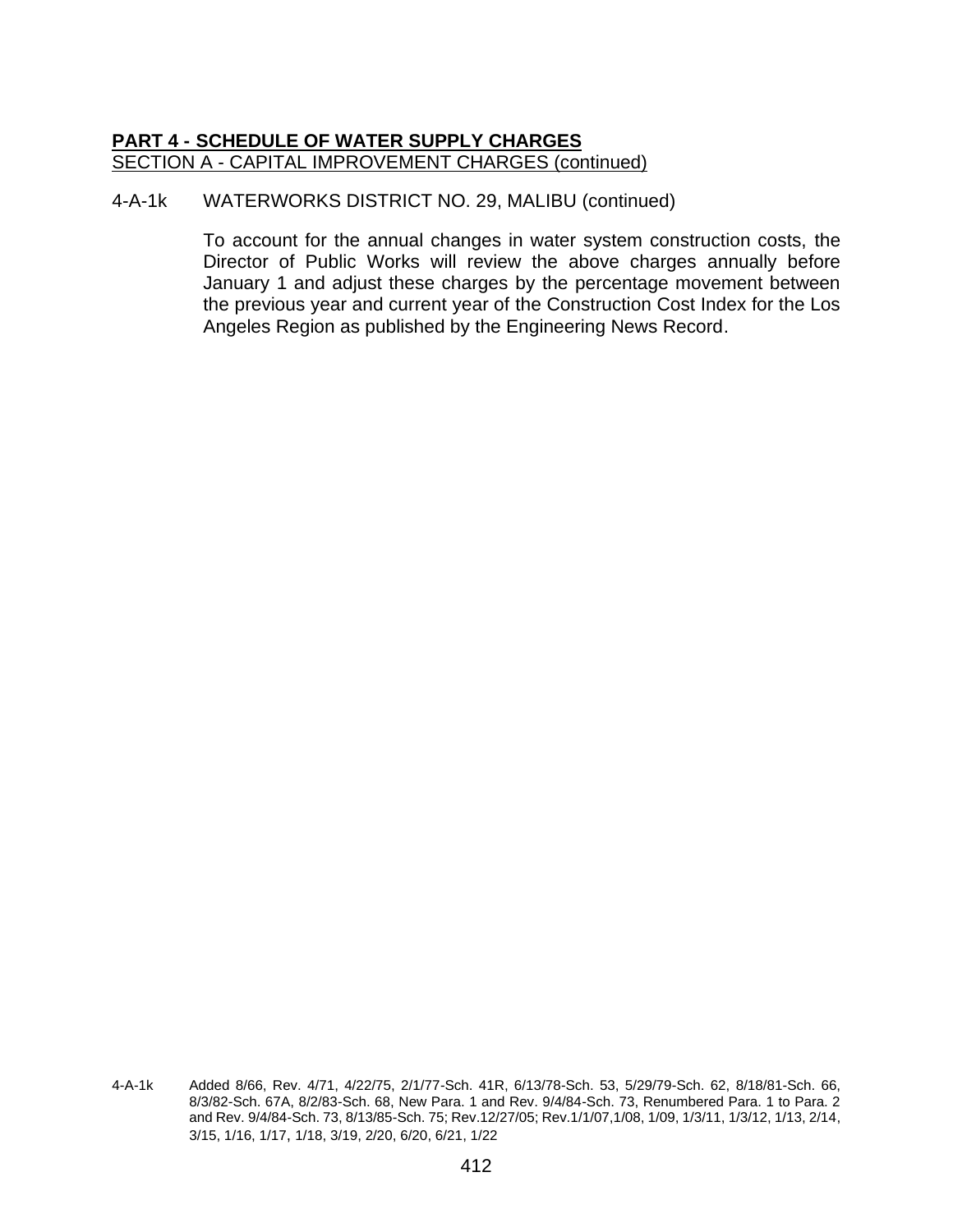## 4-A-1k WATERWORKS DISTRICT NO. 29, MALIBU: (continued)

3. All lands lying within the boundaries of the area of the District known as that area of service of the former water purveyors listed in this subrule, including all lands fronting, backing, or siding on the water mains of the water system acquired by the District from said water purveyors, receive no credit pursuant to Rule 1-I-2d against the Capital Improvement Charges remaining after consideration of credits applicable, pursuant to said Rule 1- I-2a, b and c. Rule 1-A-49 shall also apply.

| <b>Water Purveyor</b>                   |                   | B/S Agreement No. | Date Approved     |
|-----------------------------------------|-------------------|-------------------|-------------------|
| L.F.C. Water Company                    |                   | 4405              | June 13, 1961     |
| Topanga Oaks Mutual Water Co.           |                   | 4636              | June 20, 1961     |
| <b>Beincourt Water System</b>           |                   | 4670              | July 5, 1961      |
| <b>Big Rock Mesa Water System</b>       |                   | 4896              | August 29, 1961   |
| Topanga Canyon Mutual Water Co. 4898    |                   |                   | August 29, 1961   |
| Veteran Springs Mutual Water Co.        |                   | 4942              | September 19,1961 |
| Topanga Park Mutual Water Co.           |                   | 4975              | September 26,1961 |
| Las Tunas Water Co., Ltd.               |                   | 4955              | July 17, 1962     |
| Oceans Mutual Water Co.                 |                   | 6492              | January 22, 1963  |
| Deerpath Mutual Water Co.               |                   | 6586              | February 15, 1963 |
| Topanga Beach Water Assoc. No Agreement |                   |                   | 1964              |
| Hillside Water Co.                      | S.C.C. No. 860535 |                   | November 23,1965  |
| <b>Malibu Water Company</b>             |                   | 16999             | September 15,1970 |
|                                         |                   |                   |                   |

4. All lands lying within the District as of the effective date of this Rule part not previously served with water service, or presently served and is requesting a larger metered water service, is hereby subject to a Capital Improvement (Billing Unit) Charge of ……………… \$4,031.44 per billing unit. The Capital Improvement (Billing Unit) Charge for upgrading the metered service from the smaller to the larger size will be the difference in the billing units multiplied by said amount. No credits of Rule 1-I-2 are applicable to

the charge of the Rule.

- 4-A-1l Added 8/66, Rev. 4/22/75, 2/1/77-Sch. 41R, 10/10/78, 5/29/79-Sch. 62, 8/18/81-Sch. 66, 8/3/82-Sch. 67A, 8/2/83-Sch. 68, New Para. 1 and Rev. 9/4/84-Sch. 73, Renumbered Para.1 to Para.2, Rev. 9/4/84- Sch.73, 8/13/85-Sch. 75, Rev. 7/15/93; Deleted 5/24/05
- 4-A-1m Added 8/66, Rev. 8/69, 4/22/75, 6/13/78-Sch. 53, 5/29/79-Sch. 62, 8/18/81-Sch. 66, 8/3/82-Sch. 67A, 8/2/83-Sch. 68, 9/4/84-Sch. 73; Added and revised Para. 2 9-02-86, Exhibit 78; Deleted. 5/24/05
- 4-A-1n Rev. 10/68, 4/22/75, 2/1/77-Sch. 41R, 6/13/78-Sch. 53, 5/29/79-Sch. 62, 8/18/81-Sch. 66, 8/3/82-Sch. 67A, 8/2/83-Sch. 68, 11/6/84-Sch. 74, 11/26/85-Sch. 77; Deleted 5/24/05

<sup>4-</sup>A-1k Added 8/66, Rev. 4/71, 4/22/75, 2/1/77-Sch. 41R, 6/13/78-Sch. 53, 5/29/79-Sch. 62, 8/18/81-Sch. 66, 8/3/82-Sch. 67A, 8/2/83-Sch. 68, New Para. 1 and Rev. 9/4/84-Sch. 73, Renumbered Para. 1 to Para. 2 and Rev. 9/4/84-Sch. 73, 8/13/85-Sch. 75, Renumbered Para. 2 to Para. 3 and Rev. 9/4/84-Sch. 73, Para. 3 Added 7/22/80-Sch. 65, Rev. 8/18/81-Sch. 66, 8/3/82-Sch. 67A, 8/2/83-Sch. 68. 8/23/83-Sch. 69, 9/6/83-Sch. 70, Rev. Para 3 7/15/93, Renumbered Para. 3 to Para. 4 and Rev. 9/4/84-Sch. 73, 8/13/85-Sch. 75, Rev. 7/15/93; Rev.12/27/05; Rev. 1/1/07, 1/08, 1/09, 1/3/11, 1/3/12, 2/14, 3/15, 1/16, 1/17, 3/19, 2/20, 6/20, 6/21, 1/22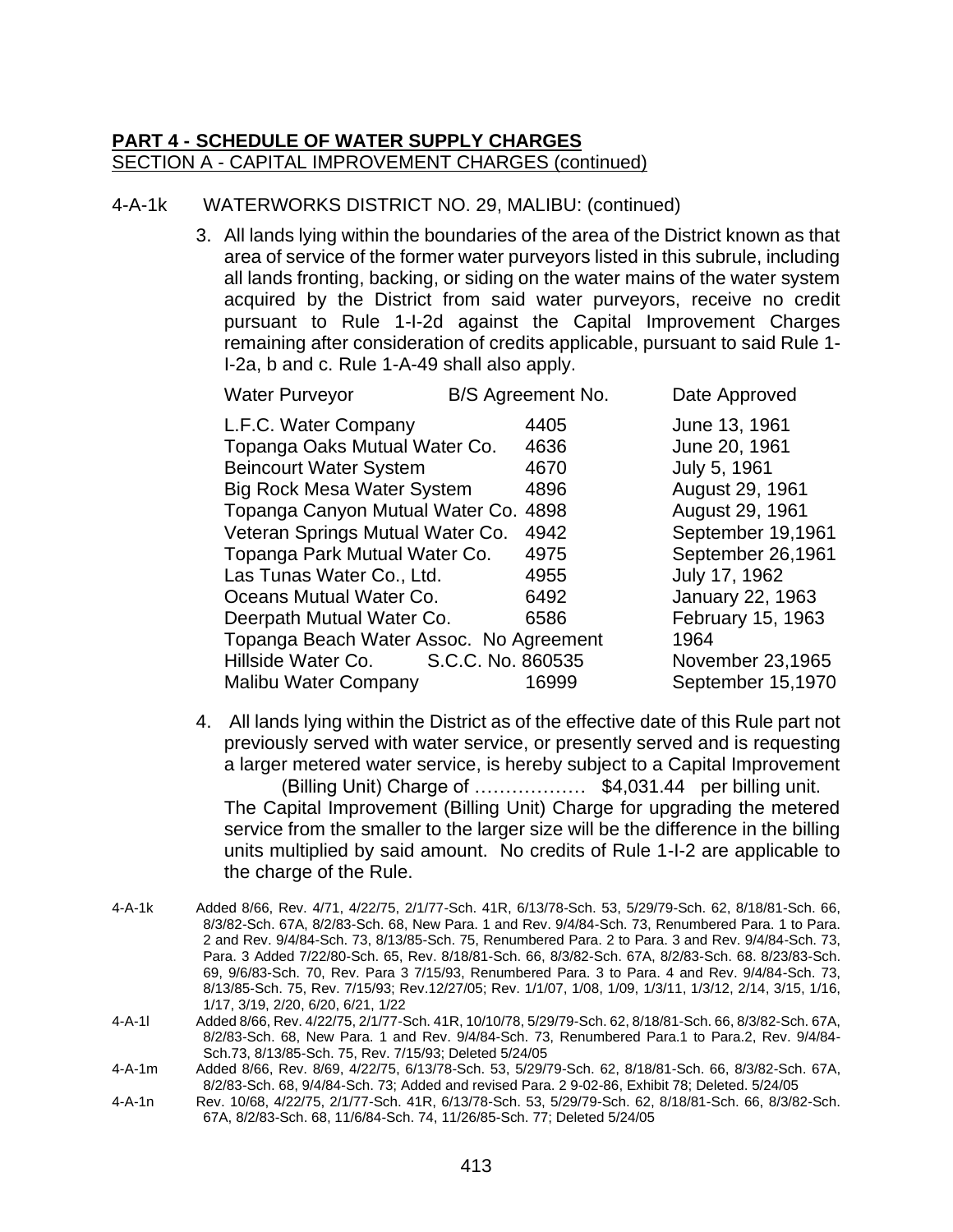## 5. Capital Improvement (Tank Capacity Unit) Charge

All lands not previously served with water service within or annexing to the District or presently served and requesting a larger metered service and/or requiring a greater fire protection capability shall be subject to a Capital Improvement (Tank Capacity Unit) Charge as defined in the Tank Capacity Units Charge within this part of the subrule, in addition to the Capital Improvement (Acreage) Charge defined elsewhere in the Rule. The Capital Improvement (Tank Capacity Unit) Charge for a new water service will be the Billing Units for the respective size of the metered service multiplied by the fire flow demand units, referred herein as "tank capacity units" (see table), times the calculated dollar amount of the Capital Improvement (Tank Capacity Unit) Charge as defined below in this subrule. The Capital Improvement (Tank Capacity Unit) Charge for upgrading an existing metered service from the smaller to the larger size will be the difference in the dollar amount represented the tank capacity units of the existing meter multiplied by the charge in effect at the time of the existing meter was installed and the tank capacity units of the new meter multiplied by the amount of the charge as defined below in this subrule. Applicable credit may be given for this charge as defined in Rule 1-A-50.

The calculated dollar amount per Tank Capacity Unit for those developments not entering into agreements with the District shall be…………………………………………………………………..... \$1,316.05

The dollar amount per tank capacity unit for negotiated agreements between developers and the District shall be set by the District Engineer and approved by the Board of Directors.

Notwithstanding the above provisions or any other District Rules, the District may allow a developer to sell its excess Capital Improvement (Tank Capacity) Units to other developers or individuals whose property has not been previously served by the District, or those developers or individuals upgrading an existing service.

After evaluation of the costs of the District, the Engineer will review the above charges on January 1 of every year and make a recommendation to the Board to adjust these charges accordingly.

<sup>4-</sup>A-1k Added 8/66, Rev. 4/71, 4/22/75, 2/1/77-Sch. 41R, 6/13/78-Sch. 53, 5/29/79-Sch. 62, 8/18/81-Sch. 66, 8/3/82- Sch. 67A, 8/2/83-Sch. 68, New Para. 1 and Rev. 9/4/84-Sch. 73, Renumbered Para. 1 to Para. 2 and Rev. 9/4/84-Sch. 73, 8/13/85-Sch. 75, Renumbered Para. 2 to Para. 3 and Rev. 9/4/84-Sch. 73, Para. 3 Added 7/22/80-Sch. 65, Rev. 8/18/81-Sch. 66, 8/3/82-Sch. 67A, 8/2/83-Sch. 68. 8/23/83-Sch. 69, 9/6/83-Sch. 70, Rev. Para 3 7/15/93, Renumbered Para. 3 to Para. 4 and Rev. 9/4/84-Sch. 73, 8/13/85-Sch. 75, Rev. 7/15/93; Rev.12/27/05; Rev.1/1/07,1/08, 1/09, 1/3/11, 1/3/12, 2/14, 3/15, 1/16, 1/17, 1/18, 3/19, 6/20, 6/21, 1/22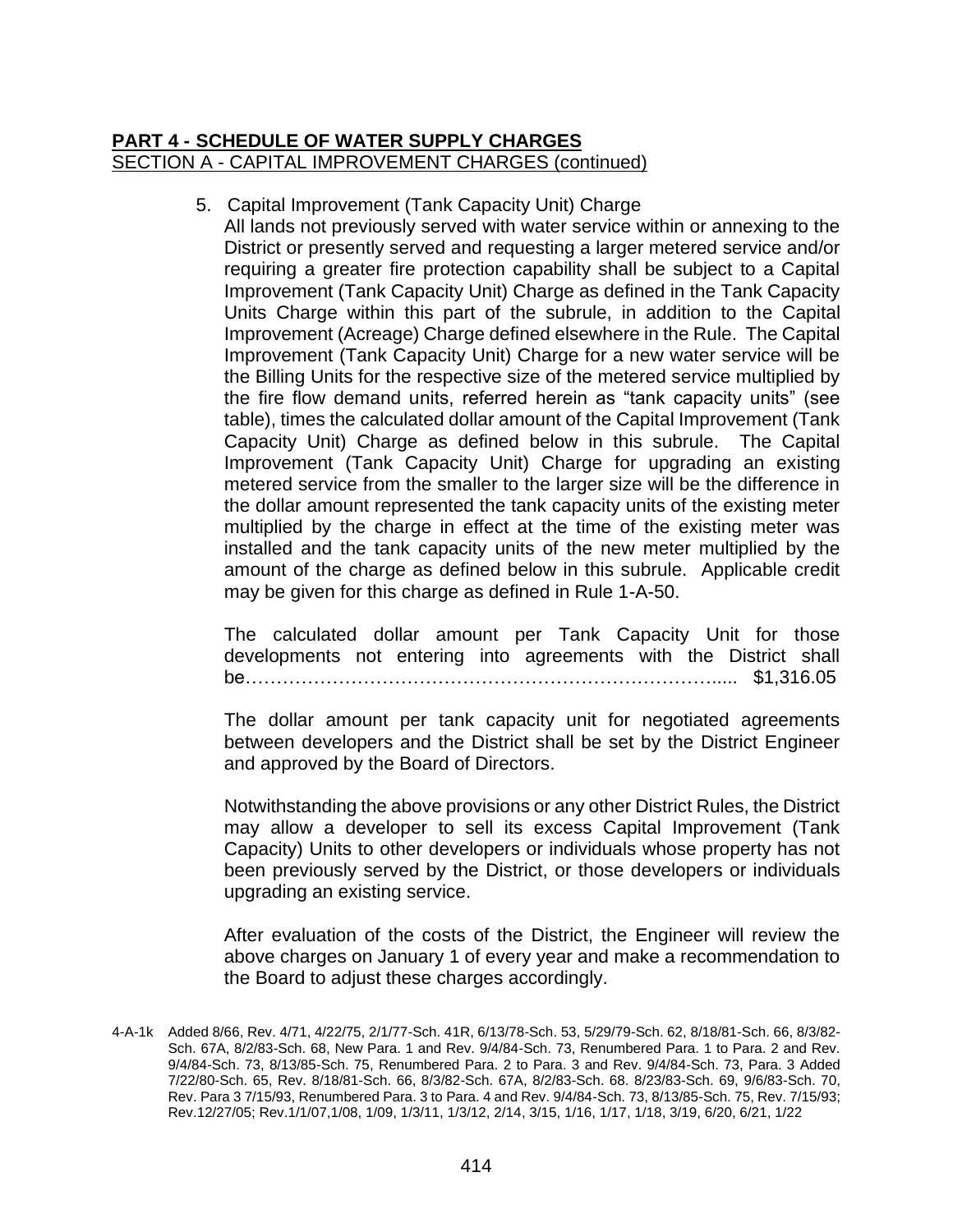#### **LOS ANGELES COUNTY WATERWORKS DISTRICT WATERWORKS DISTRICT NO. 29, MALIBU CAPITAL IMPROVEMENT (TANK CAPACITY UNIT) CHARGE**

| TANK CAPACITY UNITS                                                                            |
|------------------------------------------------------------------------------------------------|
| (BILLING UNITS & FIRE FLOW DEMAND UNITS)                                                       |
|                                                                                                |
| DOMESTIC AND FIRE SPRINKLERS METERS FIRE FLOWS (Public or Private-On-Site whichever is larger) |

| <b>Billing</b>                           |                            | <b>Tank Capacity</b>      |                        |                   | Fire Flow                 |                     |
|------------------------------------------|----------------------------|---------------------------|------------------------|-------------------|---------------------------|---------------------|
| Meter Size<br>(Inches)<br>$(F.F.D.U.)**$ | <b>Meter Flow</b><br>(qpm) | <b>Units</b><br>$*(B.U.)$ | Fire Flow ***<br>(gpm) | Duration<br>(Hrs) | (Thousands of<br>gallons) | <b>Demand Units</b> |
| 3/4 & smaller                            | 30 & less                  |                           | $-500$<br>0            | 2                 | 60                        | 1.0                 |
|                                          | 50                         | 2                         | $-750$<br>501          | 2                 | 90                        | 1.5                 |
| 11/2                                     | 100                        | 3                         | 751<br>$-1.000$        | 2                 | 120                       | 2.0                 |
| 2                                        | 160                        | 5                         | 1.001<br>$-1,250$      | 2                 | 150                       | 2.5                 |
| 4                                        | 500                        | 17                        | 1.251<br>$-1.500$      | 2                 | 180                       | 3.0                 |
| 6                                        | 1,000                      | 33                        | 1,501<br>$-2,000$      | 2                 | 240                       | 4.0                 |
| 8                                        | 1.600                      | 53                        | 2.001<br>$-2,500$      | 2                 | 300                       | 5.0                 |
| 10                                       | 2,300                      | 77                        | 2,501<br>$-3,000$      | 3                 | 540                       | 9.0                 |
| 12                                       | 3,000                      | 100                       | 3,001<br>$-3,500$      | 3                 | 630                       | 10.5                |
|                                          |                            |                           | $-4.000$<br>3.501      | 4                 | 960                       | 16.0                |
|                                          |                            |                           | 4,001<br>$-4.500$      | 4                 | 1,080                     | 18.0                |
|                                          |                            |                           | 4,501<br>$-5.000$      | 5                 | 1,500                     | 25.0                |

- For meters over 2 inches, the number of Billing Units will be determined by adding together all domestic and sprinkler fire protection flows to the premises and dividing by 30 (30 being the gallons per minute equivalent to one billing unit).
- Actual number of units to be calculated by multiplying fire flow in gpm by duration in minutes divided by 60,000 gallons.
- \*\*\* Fire flow not listed shall be equivalent to fire flow storage capacity (Fire Flow x Duration).

#### EXAMPLES: Typical developments:

- 1. Single family residence: Public Fire Flow = 1,250 gpm = 2.5 F.F.D.U., 3/4 x 1 domestic water meter = 1 B.U.; 1 B.U. x 2.5 F.F.D.U. = 2.5 Tank Capacity Units.
- 2. Multi-residential & Office Buildings: Fire Flow 2,000 gpm, five (5) 2-inch domestic water meters  $[(5$  meters) x 5 B.U.] x 4 F.F.D.U. = 100 Tank Capacity Units.
- 3. Shopping Center, Private System: Private Fire Flow 1,250 gpm, Public Fire Flow 2,500 gpm; 3 -1 1/2-inch water meters [(3 meters) x 3 B.U.] x 5 F.F.D.U. = 45 Tank Capacity Units.
- 4. Landscape meter: No Public Fire Flow (Use Lowest Value) = 1 F.F.D.U., 2-inch water meter  $= 5$  B.U.; 5 B.U. x 1 F.F.D.U.  $= 5$  Tank Capacity Units.
- 5. FMCT meters: Total domestic flow divided by  $30 =$  number of billing units Domestic Flow  $=$ 650 gpm / 30 = 22 B.U. Fire Flow = 2,750 gpm = 8.25 F.F.D.U.; 22 B.U. x 8.25 F.F.D.U. = 181.5 Tank Capacity Units

<sup>4-</sup>A-1k Added 8/66, Rev. 4/71, 4/22/75, 2/1/77-Sch. 41R, 6/13/78-Sch. 53, 5/29/79-Sch. 62, 8/18/81-Sch. 66, 8/3/82-Sch. 67A, 8/2/83-Sch. 68, New Para. 1 and Rev. 9/4/84-Sch. 73, Renumbered Para. 1 to Para. 2 and Rev. 9/4/84-Sch. 73, 8/13/85- Sch. 75, Renumbered Para. 2 to Para. 3 and Rev. 9/4/84-Sch. 73, Para. 3 Added 7/22/80-Sch. 65, Rev. 8/18/81-Sch. 66, 8/3/82-Sch. 67A, 8/2/83-Sch. 68. 8/23/83-Sch. 69, 9/6/83-Sch. 70, Rev. Para 3 7/15/93, Renumbered Para. 3 to Para. 4 and Rev. 9/4/84-Sch. 73, 8/13/85-Sch. 75, Rev. 7/15/93; Rev.12/27/05; Rev.1/1/07,1/08, 1/09, 1/3/11, 1/3/12, 2/14, 3/15, 1/16, 1/17, 1/18, 3/19, 6/20, 6/21, 1/22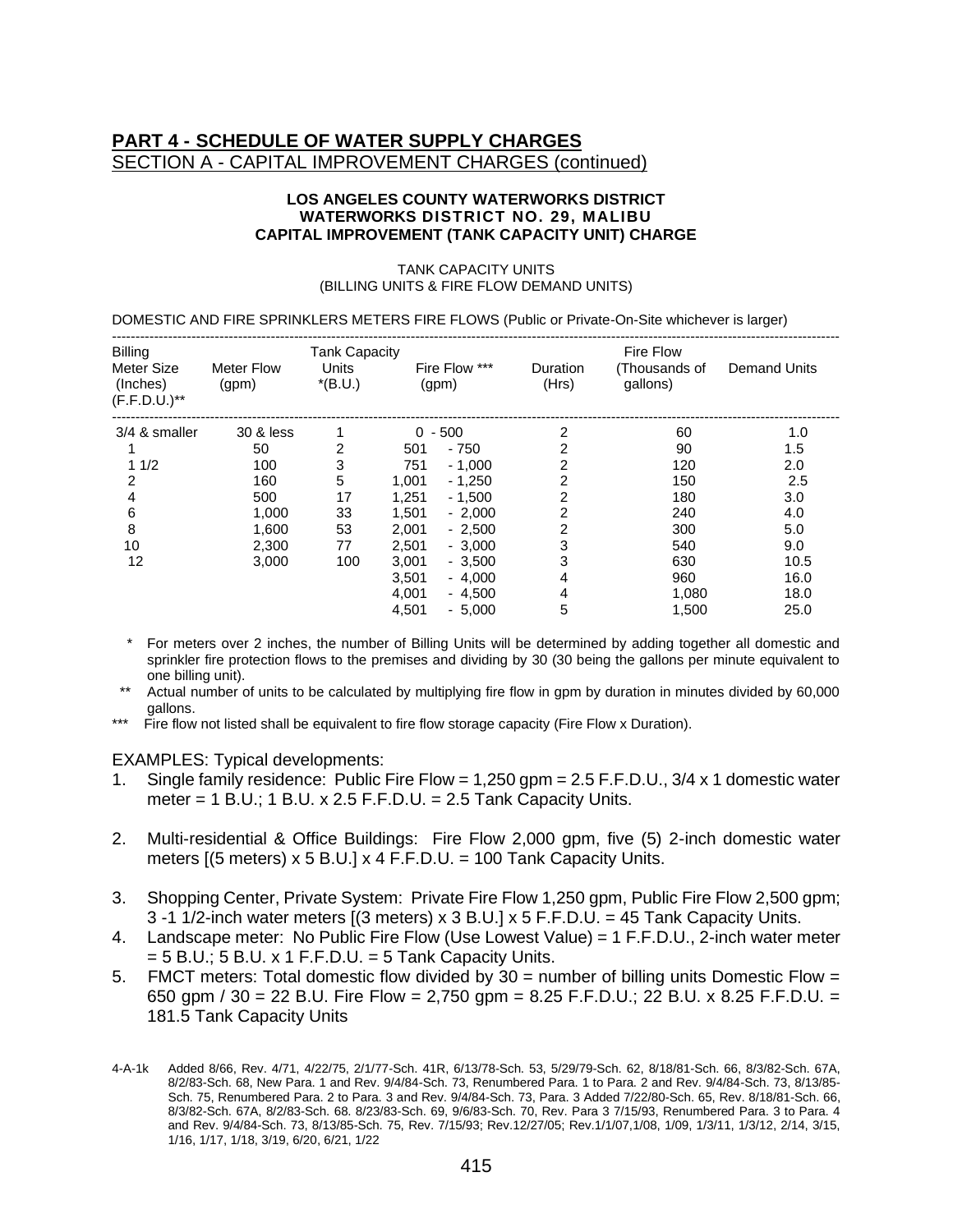## 4-A-1o WATERWORKS DISTRICT NO. 36, VAL VERDE:

- 1. All lands lying within the boundaries of Waterworks District No. 36 as of July 1, 1966, and for which the Waterworks District has at any time prior to July 1, 1966, provided water service, or for which the Waterworks Districts was as of July 1, 1966, providing water service, are hereby deemed not to be subject to the Capital Improvement (acreage) Charges of said Waterworks District, except as stated in the first paragraph of Rule 4-A-1 and Rule 1-A-49 and any applicable parts of this subrule.
- 2. All lands lying within the boundaries of Waterworks District No. 36, as of July 1, 1966, not previously provided with water service prior to July 1, 1966, or not being provided with water services as of July 1, 1966 by the District, and lying outside of the areas defined in the parts of this subrule other than Part 3 and 4 are hereby subject to a Capital Improvement Charge as follows, less applicable credits defined in Rule 1-I-2a, b and c. No credit pursuant to Rule 1-I-2d is applicable to the lands of the area defined in Parts 3 and 4 of this subrule.

| Lands where there is no fire flow requirement for the premises, |          | \$1,674.18      |
|-----------------------------------------------------------------|----------|-----------------|
| Lands where the fire flow requirement of the premises is:       |          |                 |
| Fire Flow @ 20 psi<br>(gpm)                                     | Duration | Charge per Acre |

|       | יים - וכ |       |   |              |            |
|-------|----------|-------|---|--------------|------------|
| 1     | to       | 750   |   | <b>Hours</b> | \$1,762.67 |
| 751   | to       | 1,250 | 2 | <b>Hours</b> | \$1,840.67 |
| 1,251 | to       | 1,750 | 2 | <b>Hours</b> | \$1,927.87 |
| 1,751 | to       | 2,250 | 2 | <b>Hours</b> | \$2,007.11 |
| 2,251 | to       | 2,750 | 2 | Hours        | \$2,094.34 |
| 2,751 | to       | 3,250 | 3 | <b>Hours</b> | \$2,174.95 |
| 3,251 | to       | 3,750 | 3 | Hours        | \$2,263.49 |
| 3,751 | to       | 4,250 | 4 | Hours        | \$2,341.43 |
| 4,251 | to       | 5,000 | 5 | <b>Hours</b> | \$2,506.60 |
|       |          |       |   |              |            |

For other conditions of fire flow and duration, the per acre charge will be based on an engineering estimate of costs.

<sup>4-</sup>A-1o Added 8/66, Rev. 4/22/75, 2/1/77-Sch. 41R, 6/13/78-Sch. 53, 5/29/79-Sch. 62, 8/18/81-Sch. 66, 8/23/83- Sch. 69, New Para. 1, renumbered Para. 1 to Para. 2, renumbered Para. 2 to Para. 3, renumbered Para. 3 to Para. 4; Rev. 9/4/84-Sch. 73 (Charges not changed); 8/13/85-Sch. 76, Rev. 7/15/93; Rev. 7/03, 1/3/11, 1/3/12, 1/13, 2/14, 3/15, 1/16, 1/17, 1/18, 3/19, 2/20, 6/20, 6/21, 1/22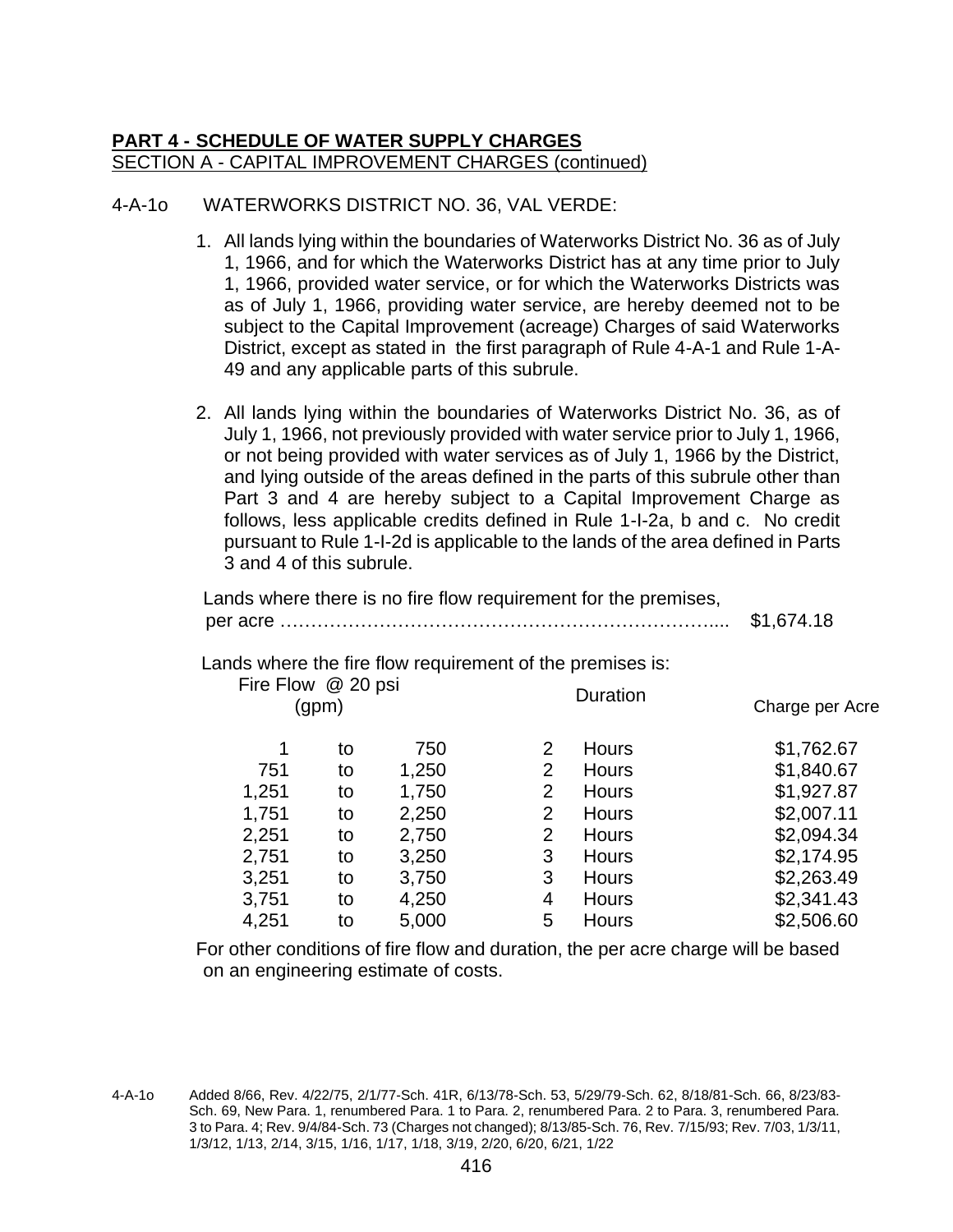## 4-A-1o WATERWORKS DISTRICT NO. 36, VAL VERDE: (Continued)

<sup>4-</sup>A-1o Added 8/66, Rev. 4/22/75, 2/1/77-Sch. 41R, 6/13/78-Sch. 53, 5/29/79-Sch. 62, 8/18/81-Sch. 66, 8/23/83- Sch. 69, New Para. 1, renumbered Para. 1 to Para. 2, renumbered Para. 2 to Para. 3, renumbered Para. 3 to Para. 4; Rev. 9/4/84-Sch. 73 (Charges not changed); 8/13/85-Sch. 76, Rev. 7/15/93; Rev. 7/03, 1/3/11, 1/3/12, 1/13, 2/14, 3/15, 1/16, 1/17, 1/18, 3/19, 2/20, 6/20, 6/21, 1/22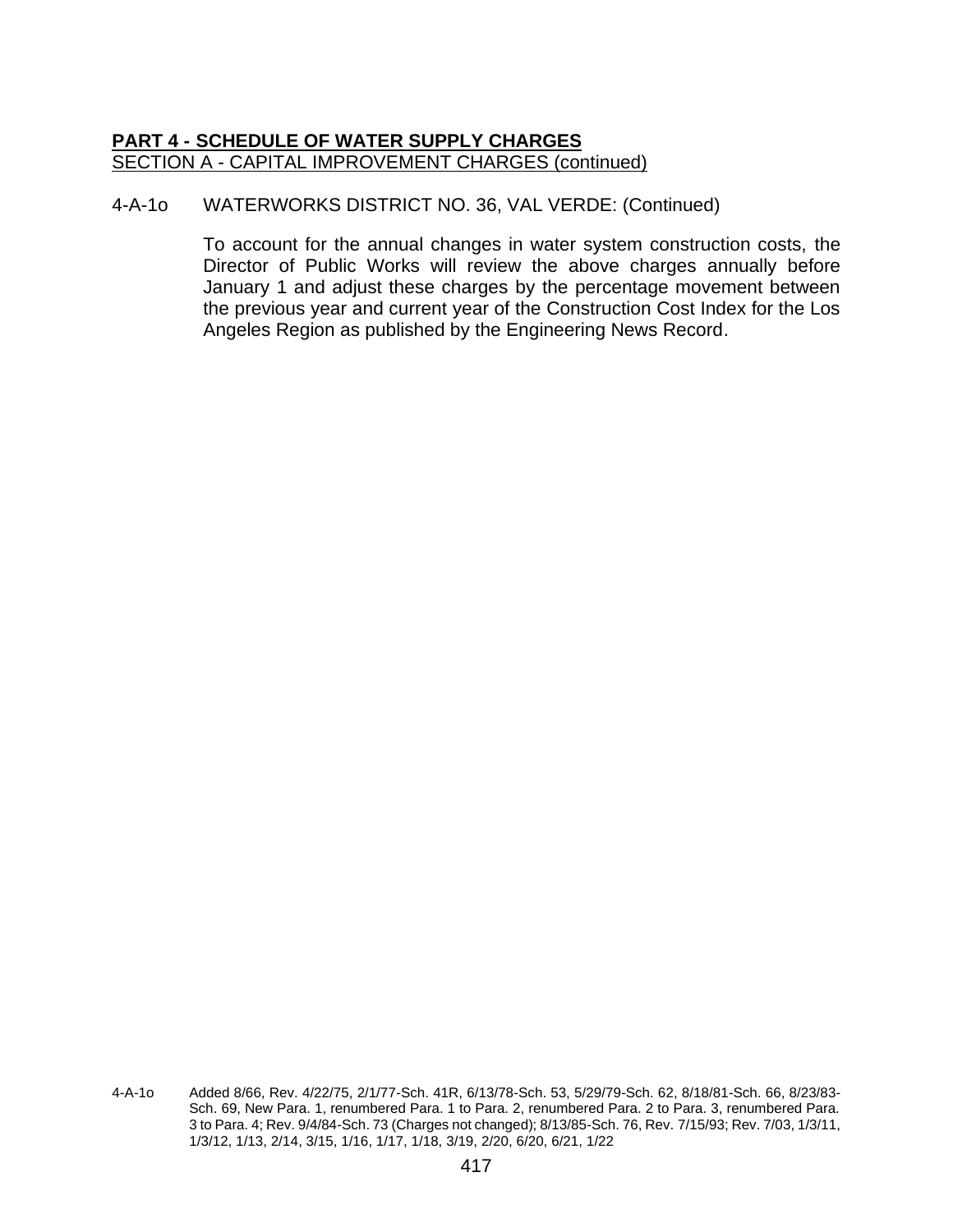# 4-A-1o WATERWORKS DISTRICT NO. 36, VAL VERDE: (Continued)

- 3. All lands fronting, backing, or siding as of July 11, 1964 on water mains of the water system acquired by the District from the Val Verde County Water District (Board of Supervisors Agreement No. 8492, approved July 14, 1964) receive no credit pursuant to Rule 1-I-2d against the Capital Improvement Charges remaining after consideration of credits applicable, pursuant to Rule 1-I-2a, b and c.
- 4. All lands fronting on the water mains obtained from Ben Gilmour, et. al., in Gilmour Road and in Byfield Road and which can be served therefrom as determined by the District shall be exempt from Capital Improvement Charges to the extent those charges existed on September 16, 1982, except as stated in Rule 1-A-49.
- 5. WATERWORKS DISTRICT NO. 36, VAL VERDE, CAPITAL IMPROVEMENT BILLING UNIT CHARGE:

All lands lying within the boundaries of Waterworks District No. 36 as of the effective date of this Rule not previously served with water service, or presently served and requesting a larger metered water service, is hereby subject to a Capital Improvement

 Billing Unit Charge of ……….……………………..… \$3,699.77 per billing unit. The Capital Improvement Billing Unit Charge for upgrading a metered service from a smaller to a larger size will be the difference in the billing units multiplied by said amount. Credits which are defined as the agreed value of land or Capital Improvements, or both, offered by the applicant and accepted by the District, may be granted to offset the Capital Improvement Billing Unit Charge.

<sup>4-</sup>A-1o Added 8/66, Rev. 4/22/75, 2/1/77-Sch. 41R, 6/13/78-Sch. 53, 5/29/79-Sch. 62, 8/18/81-Sch. 66, 8/23/83-Sch. 69, New Para. 1, renumbered Para. 1 to Para. 2, renumbered Para. 2 to Para. 3, renumbered Para. 3 to Para. 4Rev. 9/4/84-Sch. 73 (Charges not changed); 8/13/85-Sch. 76, Rev. 7/15/93; Rev. 7/03, 1/3/11, 1/3/12, 1/13, 2/14, 3/15, 1/16, 1/17, 1/18, 3/19, 2/20, 6/20, 6/21, 1/22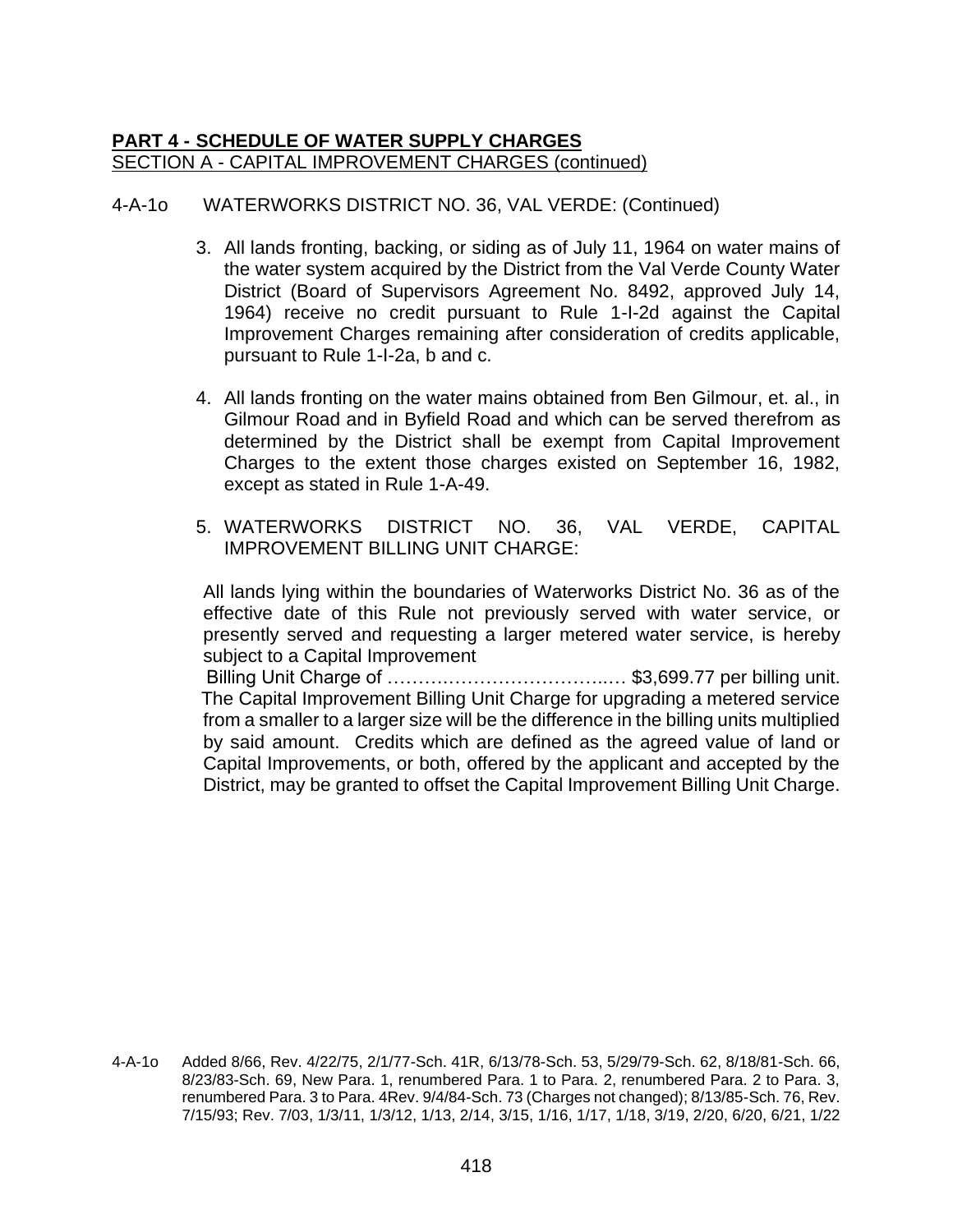4-A-1p WATERWORKS DISTRICT NO. 37, ACTON: All lands lying within the boundaries of Waterworks District No. 37, as of October 1, 1970, are hereby subject to a Capital Improvement Charge as follows, less applicable credits defined in Rule 1-I-2a, b, c, and d. Any applicable exceptions stated in the first paragraph of Rule 4-A-1 shall apply.

> Lands where there is no fire flow requirement for the premises, per acre ………………………………………………………………… \$1,674.18

Fire Flow @ 20 psi (gpm) Duration Charge per Acre 1 to 750 2 Hours \$1,762.67 751 to 1,250 2 Hours \$1,840.67 1,251 to 1,750 2 Hours \$1,927.87 1,751 to 2,250 2 Hours \$2,007.11 2,251 to 2,750 2 Hours \$2,094.34 2,751 to 3,250 3 Hours \$2,174.95 3,251 to 3,750 3 Hours \$2,263.49 3,751 to 4,250 4 Hours \$2,341.43 4,251 to 5,000 5 Hours \$2,506.60

Lands where the fire flow requirement of the premises is:

For other conditions of fire flow and duration, the per acre charge will be based on an engineering estimate of costs.

<sup>4-</sup>A-1p Added 12/70, Rev. 5/74, 2/1/77-Sch. 41R, 6/13/78-Sch. 53, 5/29/79-Sch. 62, 8/18/81-Sch. 66, 8/3/82-Sch. 67A, 8/2/83- Sch. 68, 9/4/84-Sch. 73, 8/13/85-Sch. 75. Rev. 1/3/11, 1/3/12, 1/13, 2/14, 3/15, 1/16, 1/17, 1/18, 3/19, 2/20, 6/20, 6/21, 1/22

<sup>4-</sup>A-1q Added 10/68, Rev. 6/18/78-Sch. 53, 5/29/79-Sch. 62, 8/18/81-Sch. 66, 8/3/82-Sch. 67A, 8/2/83-Sch. 68, 9/4/84-Sch. 73, 8/13/85-Sch. 75, Add Para. 3-6/3/86; Deleted 5/24/05

<sup>4-</sup>A-1r Rev. 2/1/77-Sch. 41R, 6/13/78-Sch. 53, 5/29/79-Sch. 62, 8/18/81-Sch. 66, 8/3/82-Sch. 67A, 8/2/83-Sch. 68, 9/4/84-Sch. 73; Deleted 5/24/05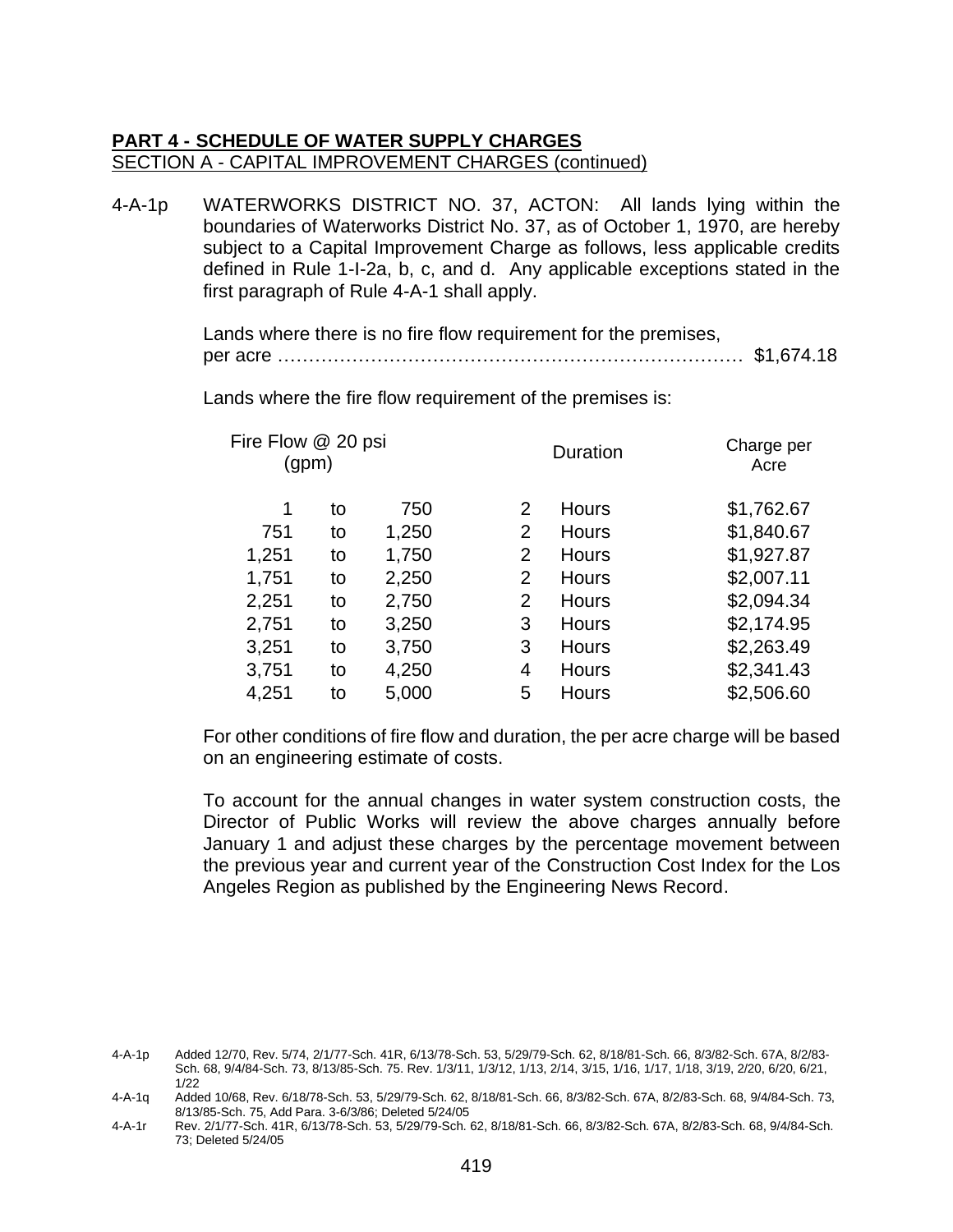#### 4-A-1s MARINA DEL REY WATER SYSTEM - DOMESTIC STORAGE CAPACITY FEE

The domestic storage capacity fee is charged as a condition of property development and is \$2,634 as of July 1, 2021, per water demand factor. The water demand factor for each use is defined below:

| <b>Water Demand Factor</b> |
|----------------------------|
| $0.08397$ gpm/unit         |
| 0.08400 gpm/unit           |
| 0.15442 gpm/room           |
| 0.01386 gpm/seat           |
| 0.00004 gpm/square foot    |
| 0.00004 gpm/square foot    |
| 0.00004 gpm/square foot    |
| 0.01697 gpm/boat slip      |
|                            |

The fee imposed by this Rule shall be reviewed annually by the Director of Public Works and on July 1, 1999, and thereafter on each succeeding July 1<sup>st</sup>, the amount of the fee shall be adjusted as follows: Calculate the percentage movement between March of the previous year and March of the current year of the Construction Cost Index for the Los Angeles region as published by the Engineering News Record, adjust the fee by said percentage amount and round to the nearest dollar.

4-A-1s Added 6/23/98 - Ordinance No. 98-0028; \$1,796 added. 05/05, Rev. 7/1/07, 7/09, 7/11, 7/12, 7/14, 7/15, 7/16, 7/17, 7/18, 7/19, 7/20, 7/21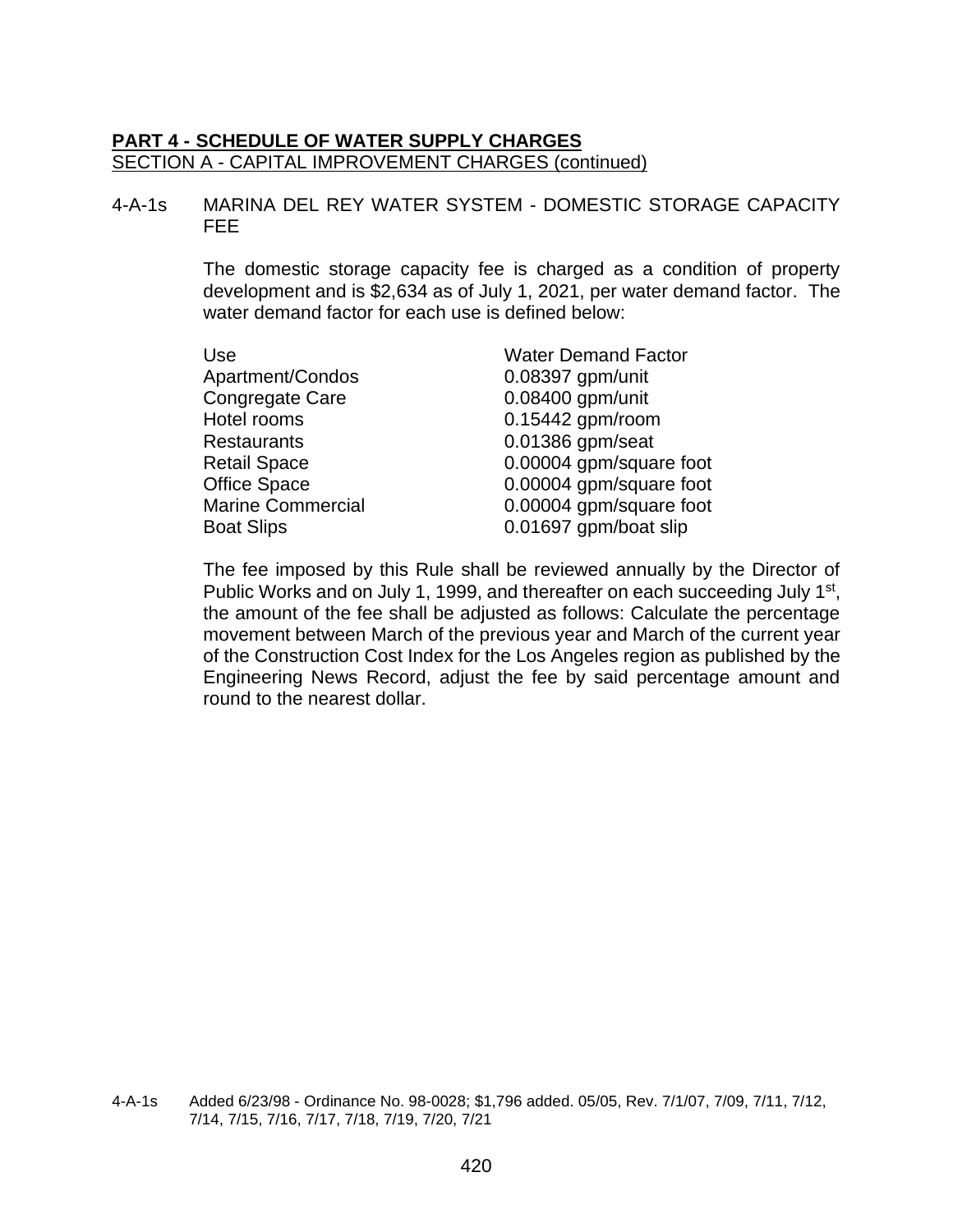## 4-A-1t WATER SUPPLY RELIABILITY CHARGE FOR WATERWORKS DISTRICT NO. 40

The Water Supply Reliability Charge is for the purpose of supplementing and firming up the water supplies of the District. This charge consists of three different fees: 1) Water Banking Fee; 2) Groundwater Supply Fee; and 3) Recycled Water Fee. These fees shall be collected in full by the District prior to issuance of a Will-Serve Letter for new development.

1. Water Banking Fee

All lands not previously served with water service within the boundaries of the District or annexing into the District or presently served and requesting a larger meter service shall be subject to a Water Banking Fee. The purpose of the Water Banking Fee is to establish a water-banking program to store water in groundwater basins that would allow the District to provide its customers with reliable water supplies during emergencies or dry periods. All or part of the fee may be waived, as determined by the District Engineer, for developments that acquire fully reliable new water supply entitlements. The Water Banking Fee for a new or larger water service will be the Billing Units for the respective size of the metered service multiplied by the dollar amount shown below. No credits shall be given for this fee.

The dollar amount per Billing Unit shall be…..……………..….. \$2,363.88

<sup>4-</sup>A-1t Added. 05/24/05; Rev. 12/27/05; Rev. 1/1/07,1/08, 1/09, 1/3/11, 1/3/12, 1/13, 2/14, 3/15, 1/16, 1/17, 1/18, 3/19, 2/20, 6/20, 6/21, 1/22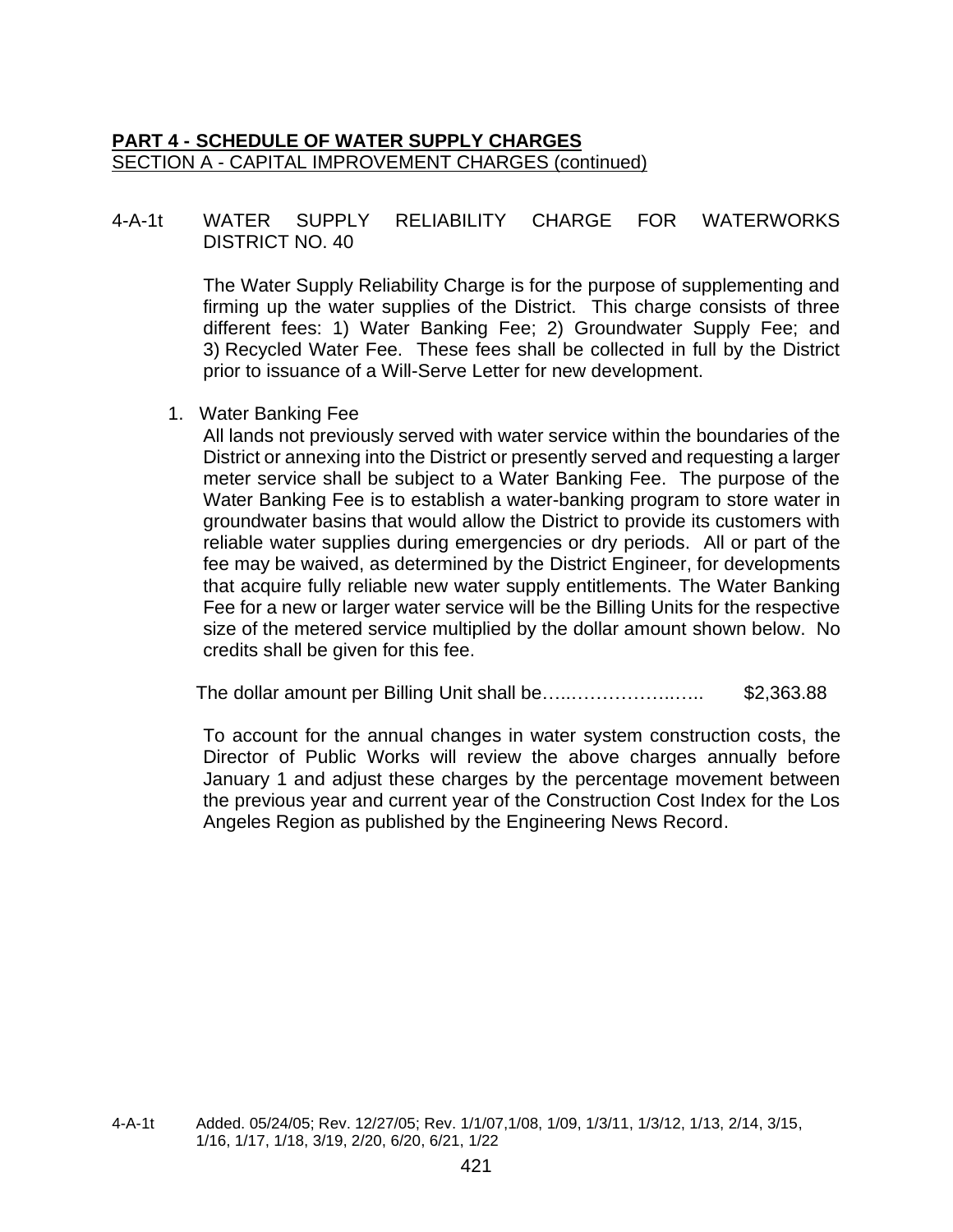## 4-A-1t WATER SUPPLY RELIABILITY CHARGE FOR WATERWORKS DISTRICT NO. 40 (continued)

#### 2. Groundwater Supply Fee

All lands not previously served with water service within the boundaries of the District or annexing into the District or presently served and requesting a larger meter service shall be subject to a Groundwater Supply Fee. The purpose of the Groundwater Supply Fee is for the construction of wells and associated facilities that may be used for the injection of treated surface water or the extraction of local groundwater when needed. New development shall receive credit for up to current fee per billing unit to offset the Groundwater Supply Fee for the construction of eligible wells and associated facilities as determined by the District Engineer. All or part of the fee may be waived, as determined by the District Engineer. The Groundwater Supply Fee for a new or larger water service will be the Billing Units for the respective size of the metered service multiplied by the dollar amount shown below.

The dollar amount per Billing Unit shall be……………………... \$4,722.40

<sup>4-</sup>A-1t Added. 05/24/05; Rev. 12/27/05; Rev. 1/1/07,1/08, 1/09, 1/3/11, 1/3/12, 1/13, 2/14, 3/15, 1/16, 1/17, 1/18, 3/19, 2/20, 6/20, 6/21, 1/22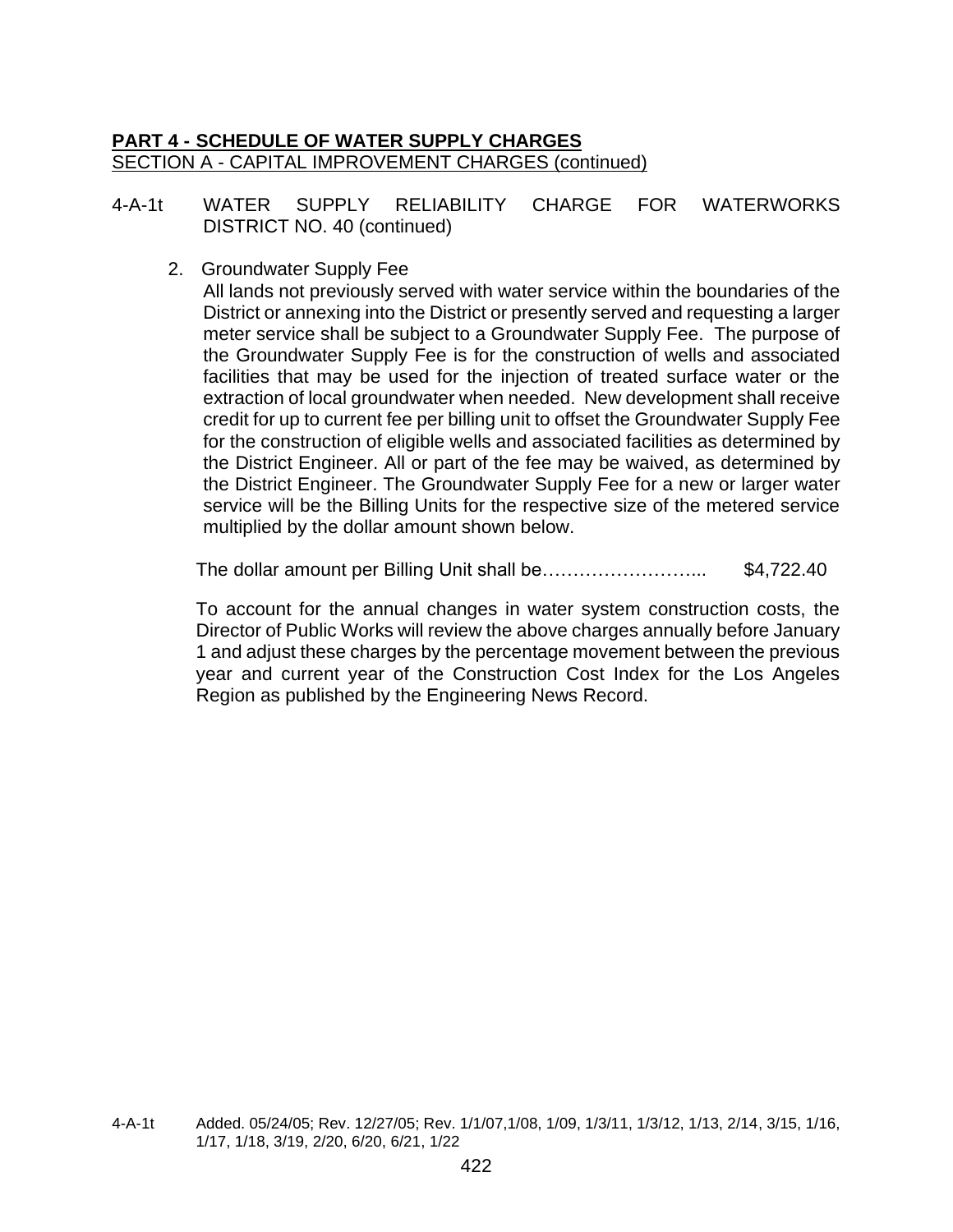4-A-1t WATER SUPPLY RELIABILITY CHARGE FOR WATERWORKS DISTRICT NO. 40 (continued)

#### 3. Recycled Water Fee

All lands not previously served with water service within the boundaries of the District or annexing into the District or presently served and requesting a larger meter service shall be subject to a Recycled Water Fee. The purpose of the Recycled Water Fee is to establish a recycled water program that will increase the reliability of the District's water supplies by decreasing reliance on imported water and local groundwater supplies. The Recycled Water Fee for a new or larger water service will be the Billing Units for the respective size of the metered service multiplied by the dollar amount shown below. No credits shall be given for this fee.

The dollar amount per Billing Unit shall be………………………… \$1,892.19

<sup>4-</sup>A-1t Added. 05/24/05; Rev. 12/27/05; Rev. 1/1/07,1/08, 1/09, 1/3/11, 1/3/12, 1/13, 2/14, 3/15, 1/16, 1/17, 1/18, 3/19, 2/20, 6/20, 6/21, 1/22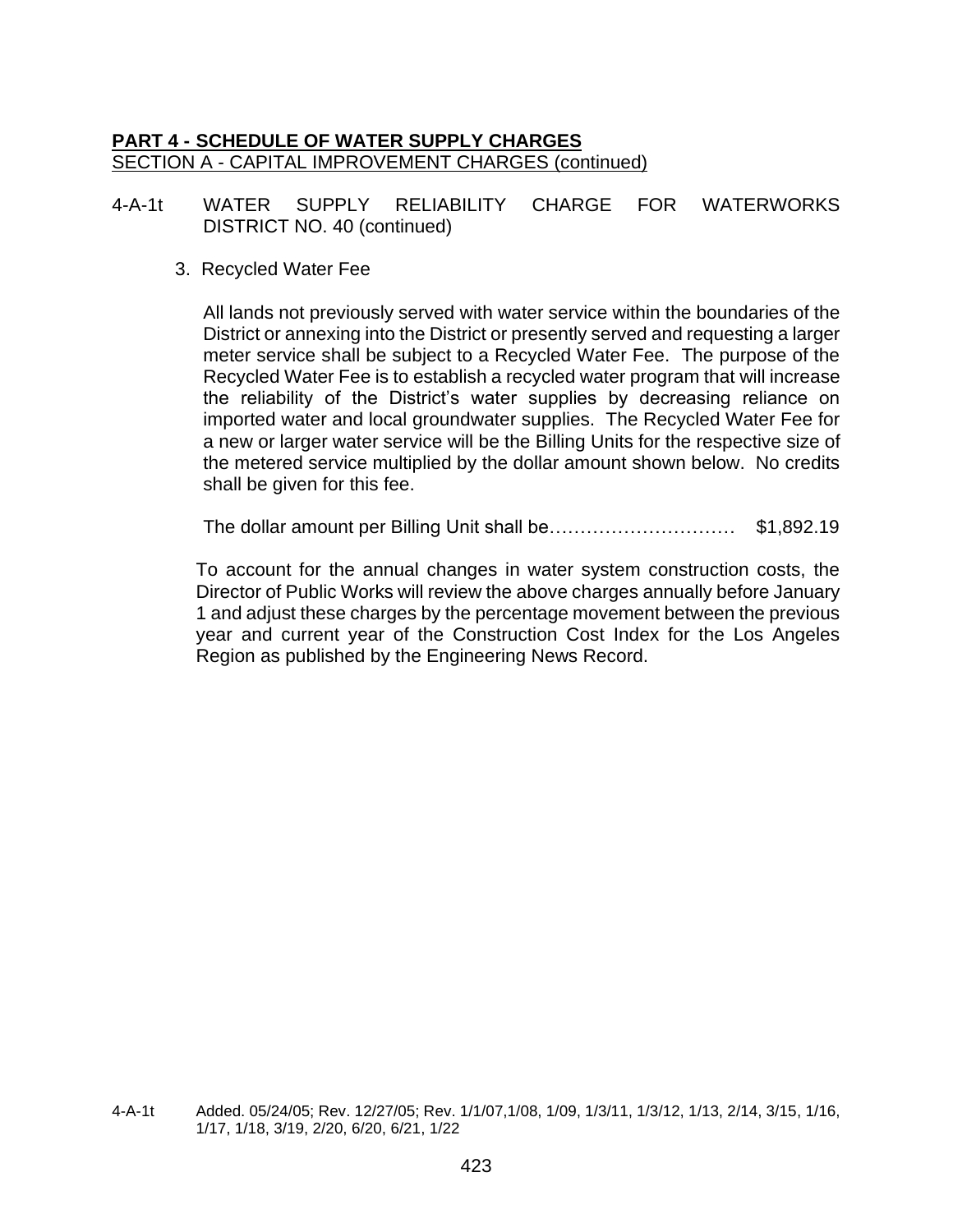4-B-1 LOCAL SYSTEM IMPROVEMENT CHARGES: All lands in a Waterworks District existing as of specified date in each subrule and for which the Waterworks District has at any time prior to the specified date provided water service, or for which the Waterworks District was as of the specified date providing water service, are hereby deemed not to be subject to Local System Improvement Charges of said Waterworks District because of such water service having been provided by the District, except as stated in Rule 1-A-49.

> All lands in a Waterworks District existing as of the date specified in each subrule and for which the Waterworks District has not at any time prior to the specified date provided water service, or the Waterworks District was not as of July 1, 1966 providing water service, are hereby subject to the Local System Improvement Charges of Rule 1-J-1 and 1-J-2 as determined for that particular Waterworks District in the following subrules of this Rule, Rule 4-B-1, less applicable credits as therein defined and except as stated in Rule 1-A-49.

#### 4-B-1b WATERWORKS DISTRICT NO. 4, LANCASTER:

- 1. All lands lying within the boundaries of Waterworks District No. 4, as of September 1, 1966 and for which the Waterworks District has, at any time prior to September 1, 1966, provided water service, or for which the Waterworks District was providing water service as of September 1, 1966, are hereby deemed not to be subject to the Local System Improvement (frontage) Charges of said Waterworks District, except as stated in the first paragraph of Rule 4-B-1 and Rule 1-A-49 and any applicable parts of this subrule.
- 2. All lands lying within the boundaries of Waterworks District No. 4, as of September 1, 1966, not previously provided with water service prior to September 1, 1966 by the District and lying outside of the areas defined in the parts of this subrule, other than Parts 3 through 6, are hereby subject to a Local System Improvement Charge, less applicable credits defined in Rule 1- J-3a, b, and c. No credit pursuant to Rule 1-J-3e is applicable to the lands of the area defined in Parts 3 through 6 of this subrule.

- 4-B-1a Added 8/66, Rev. 11/6/84-Sch. 74, Deleted 7/15/93, transferred to Southern California Water Company 9-1-91
- 4-B-1b Added 8/66, Rev. 11/6/84-Sch. 74, New Para. 1 and Rev. 11/6/84-Sch. 74; Renumbered Para. 1 to Para. 2 and Rev. 11/6/84-Sch. 74, Rev. 7/15/93

<sup>4-</sup>B-1 Rev. 9/4/84-Sch. 73, 11/6/84-Sch. 74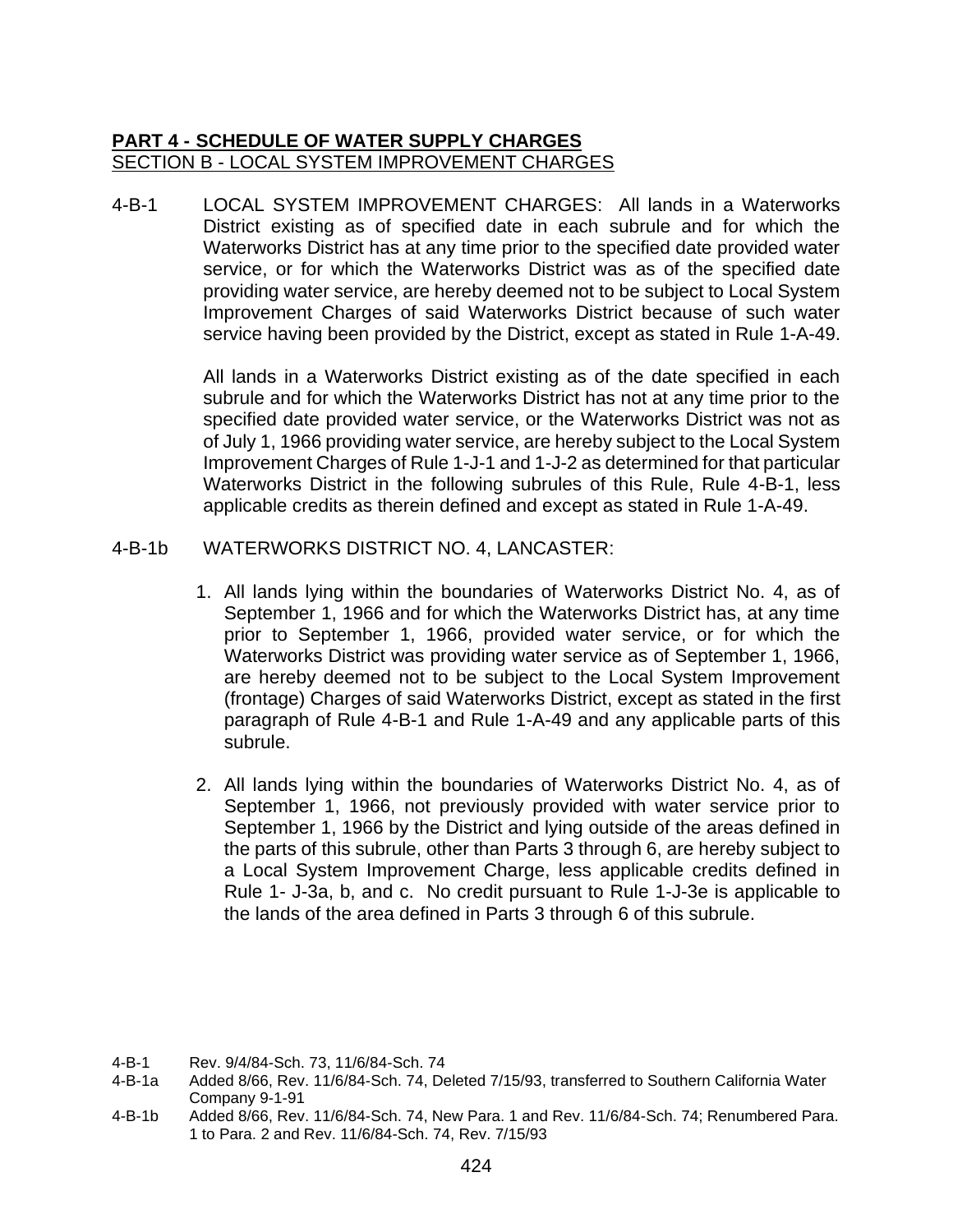# 4-B-1b WATERWORKS DISTRICT NO. 4, LANCASTER: (Continued)

- 3. All lands lying within the boundaries of the area of the District known as the Beverly-Martin Estates - Avenue F and 30 Street East Annex (Petition No. 195 completed on August 6, 1963) and fronting, backing or siding on the water mains of the water system acquired by the District from Claud and Kathryn Martin (Board of Supervisors Agreement No. 7738 approved December 24, 1963) are hereby credited pursuant to Rule 1-J-3e with the full amount of the Local System Improvement Charge remaining after consideration of credits applicable pursuant to of said Rule 1-J-3a, b and c, provided said lands are developed to uses allowed under the County of Los Angeles zoning on said land at the time the District acquired the water mains from Claud and Kathryn Martin. Should said land (fronting, backing, or siding) be developed for uses different than that of said zoning, no credits pursuant to said Rule 1-J-3e may be allowed. Rule 1-A-49 shall also apply.
- 4. All lands within the boundaries of the area of the District known as the service areas of the Mountain View Farms Water Company and the Section 29 Mutual Water Company shall be subject to the Local System Improvement Charges, less applicable credits, pursuant to the terms and conditions of Agreement No. 9976, approved by the Board of supervisors on August 3, 1965. Rule 1-A-49 shall also apply.
- 5. Lands lying within the area previously served by the Sierra Mutual Water Company shall be subject to the Local System Improvement Charges as given in the Agreement for Acquisition of the Water System recorded on December 23, 1969 in Book M3374 beginning on page 560. Rule 1-A-49 shall also apply.
- 6. All lands lying within the area previously served by the Old Timers Mutual Water Company shall be subject to the Water Supply Charges of the District less applicable credits and pursuant to the terms and conditions of Agreement No. 26293, approved on September 10, 1975. The service area of the Old Timers Mutual Water Company is considered to be the southeast one-quarter of the southeast one-quarter of Section 12, T-7-N, R-11-W, S.B.M. Rule 1-A-49 shall also apply.
- 4-B-1b Renumbered Para. 2 to Para. 3 and Rev. 11/6/84-Sch. 74. Renumbered Para. 3 to Para. 4 and Rev. 11/6/84-Sch. 74. New Para. 4 added 8/2/83-Sch. 68, Renumbered Para. 4 to Para. 5, and Rev. 11/6/84-Sch. 74.; Para. 5 8/2/83-Sch. 68, Renumbered Para. 5 to Para. 6 and Rev. 11/6/74-Sch. 74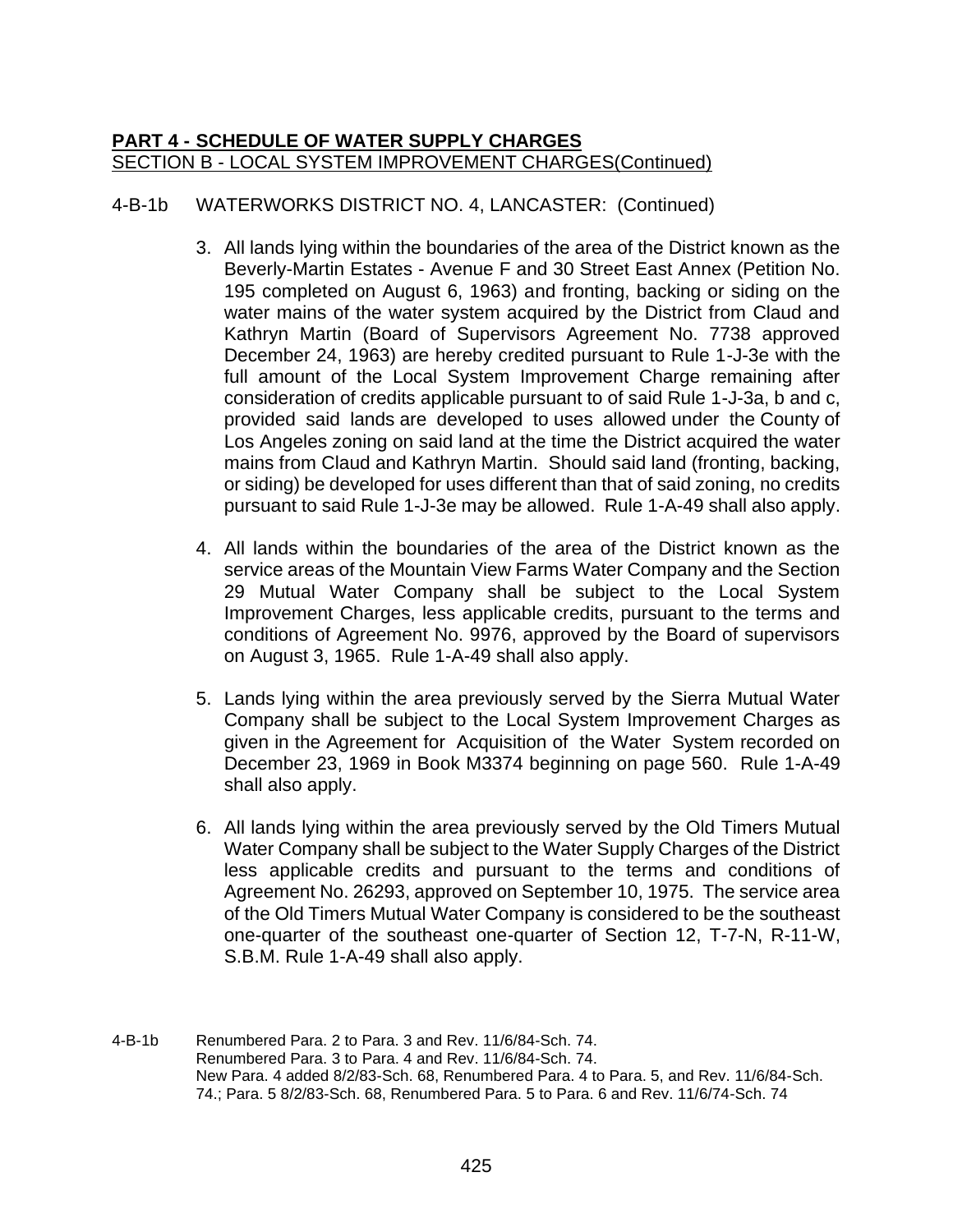- 4-B-1d CITY OF LOMITA CITY WATER SYSTEM: This District is under the jurisdiction of the City of Lomita.
- 4-B-1f WATERWORKS DISTRICT NO. 21, KAGEL CANYON: All lands lying within the boundaries of Waterworks District No. 21 as of July 1, 1966, and for which the Waterworks District has, at any time prior to July 1, 1966, provided water service or for which the Waterworks District was providing water service as of July 1, 1966, are hereby deemed not to be subject to the Local System Improvement (frontage) Charges of said Waterworks District, except as stated in the first paragraph of Rule 4-B-1 and Rule 1-A-49 and any applicable parts of this subrule.
- 4-B-1h WATERWORKS DISTRICT NO. 24, PEARBLOSSOM:
	- 1. All lands lying within the boundaries of Waterworks District No. 24, as of July 1, 1966 and for which the Waterworks District has, at any time prior to July 1, 1966, provided water service or for which the Waterworks District was as of July 1, 1966, providing water service are hereby deemed not to be subject to the Local System Improvement (frontage) Charges of said Waterworks District, except as stated in the first paragraph of Rule 4-B-1 and Rule 1-A-49 and any applicable parts of this subrule.
	- 2. All lands lying within the boundaries of the Waterworks District No. 24, as of July 1, 1966, not previously provided with water service prior to July 1, 1966, or not being provided with water service as of July 1, 1966 by the District and lying outside of the areas defined in the parts of this subrule other than Part 3, are hereby subject to a Local System Improvement Charge less applicable credits defined in Rule 1-J-3a, b and c. No credit pursuant to Rule 1-J-3e is applicable to the lands of the area of Part 3 of this subrule.

- 4-B-1e Added 8/66, Rev. 11/6/84-Sch. 74, Deleted 7/15/93, transferred to Southern California Water Company 9-1-91.
- 4-B-1f Added 8/66, Rev. 9/4/84-Sch. 73, Rev. 7/15/93
- 4-B-1g Added 8/66, Rev. 11/6/84-Sch. 74, Deleted 7/15/93, transferred to Southern California Water Company 9-1-91

<sup>4-</sup>B-1c Added 8/66, Rev. 11/6/84-Sch. 74, Deleted 7/15/93, transferred to Southern California Water Company 9-1-91.

<sup>4-</sup>B-1d Added 8/66, Rev. 11/6/84-Sch. 74, Rev. 7/15/93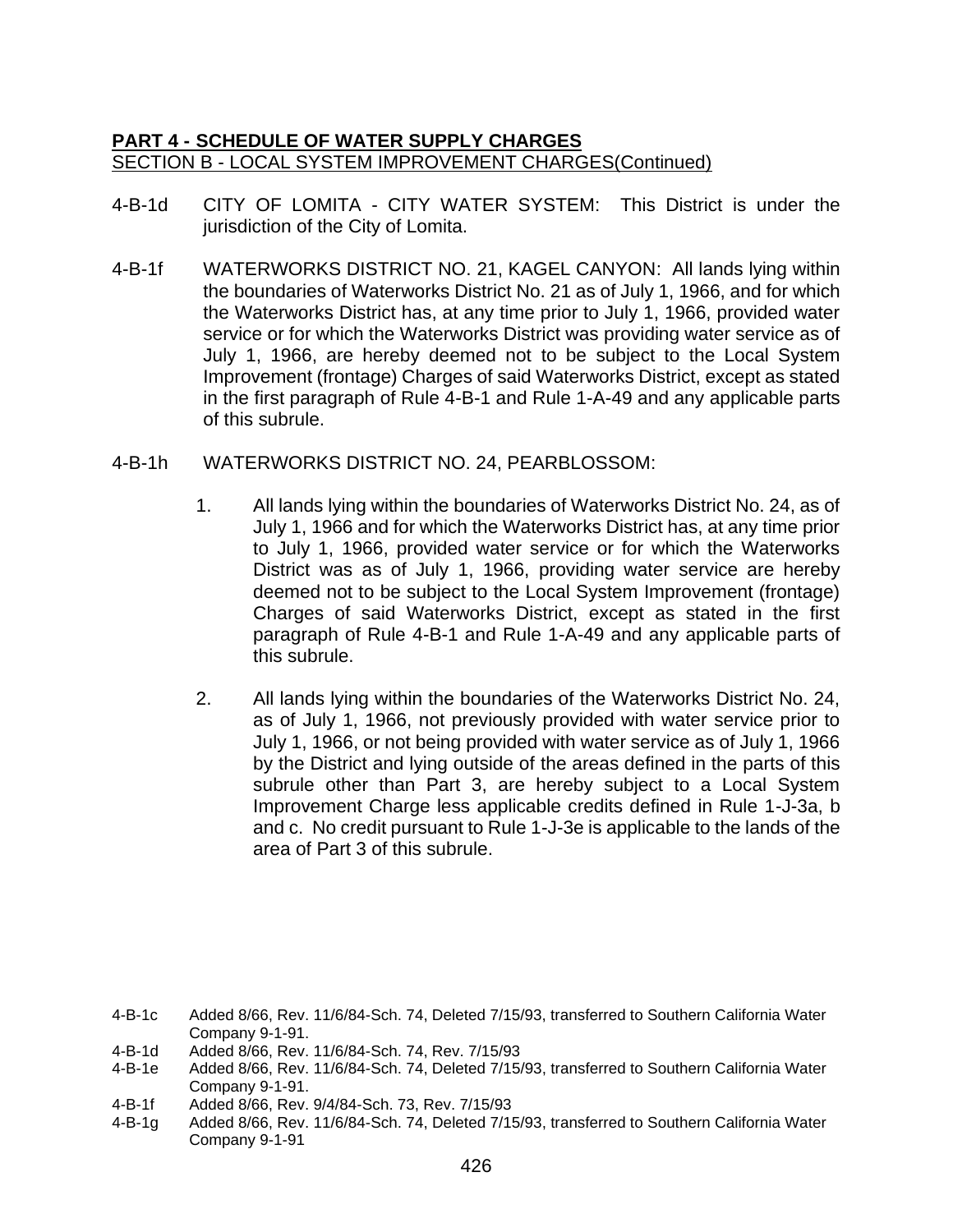# 4-B-1h WATERWORKS DISTRICT NO. 24, PEARBLOSSOM: (Continued)

3. All lands lying within the boundaries of the area of the District known as that area of service of the former water purveyors listed following this part of this subrule, which front, back or side on the water mains of the water system acquired by the District from said water purveyor, Pearblossom Heights Mutual Water Company (Board of Supervisors Agreement No. 861, approved September 30, 1958), are hereby credited pursuant to Rule 1-J-3e with the full amount of the Local System Improvement Charge remaining after consideration of credits applicable, pursuant to said Rule of 1-J-3a, b and c, provided said lands are developed to uses allowed under the County of Los Angeles zoning on said lands at the time the District acquired the water mains from said water company. Rule 1-A-49 shall also apply.

Should said lands be developed for uses different than that of said zoning, no credits pursuant to said Rule 1-J-3e may be allowed.

4-B-1j WATERWORKS DISTRICT NO. 27, LITTLEROCK: All lands lying within the boundaries of Waterworks District No. 27, as of July 1, 1966, including all lands lying within what is known as County Improvement No. 1798-M of the County of Los Angeles (all work having been completed and accepted by the Board of Supervisors on February 4, 1958) for installation of a local water system, including pumping facilities, the Local System Improvement Charge for the District is determined pursuant to the Rule 1-J-3 to be \$0.00 per front foot benefited, except as stated in the first paragraph of Rule 4-B-1 and Rule 1-A-49.

<sup>4-</sup>B-1h Added 8/66, Rev. 4/22/75, New. Para. 1 and Rev. 9/4/84-Sch. 73. Renumbered Para. 1 to Para. 2 and Rev. 9/4/84-Sch. 73. Added 8/66, Rev. 4/22/75, 9/4/84-Sch. 73. Renumbered Para. 2 to Para. 3 and Rev. 9/4/84-Sch. 73, Rev. 7/15/93 4-B-1i Added 8/68, Deleted 7/1/83 when water system transferred to City of Manhattan Beach.

<sup>4-</sup>B-1j Added 8/68, Rev. 9/4/84-Sch. 73.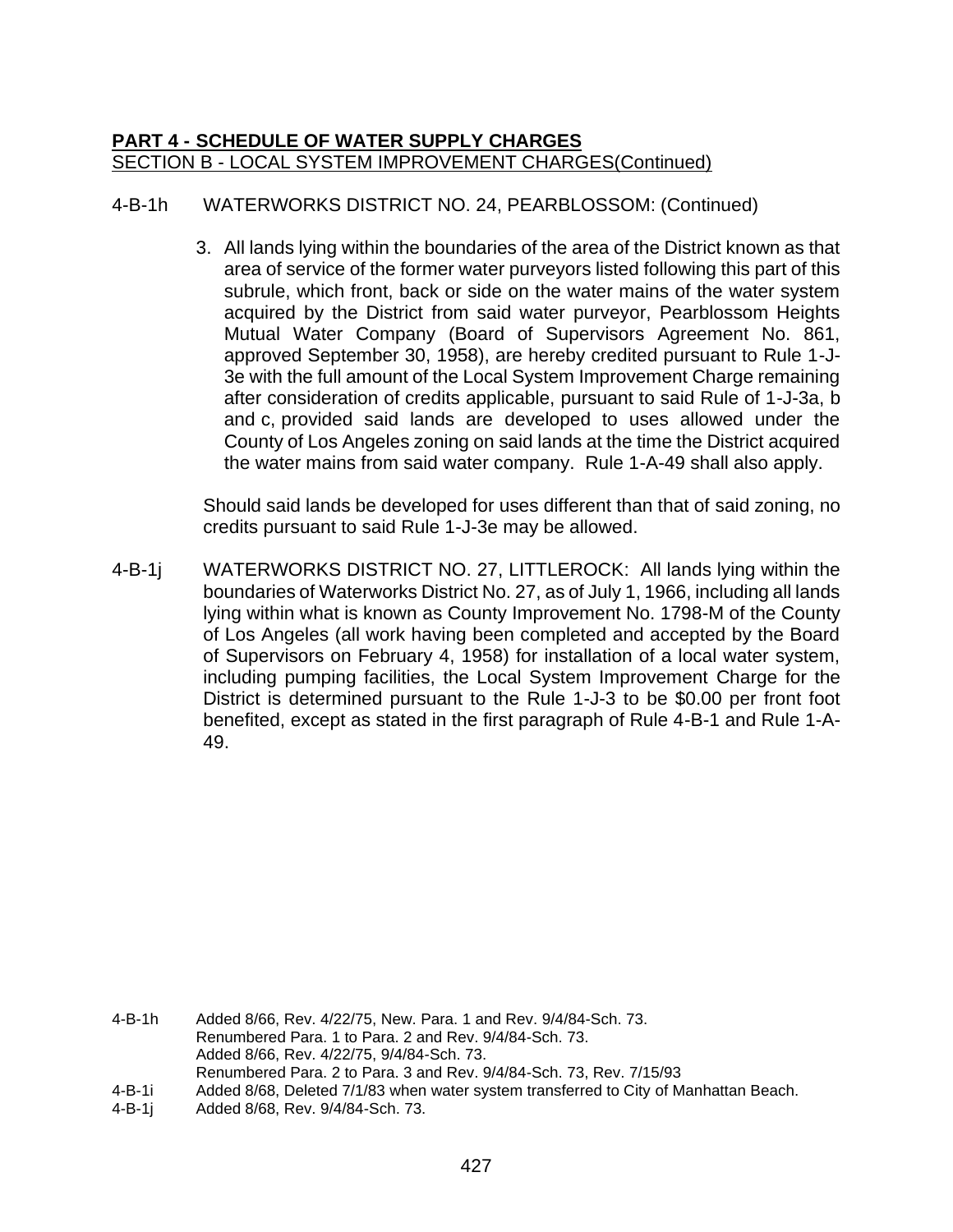## 4-B-1k WATERWORKS DISTRICT NO. 29, MALIBU:

- 1. All lands lying within the boundaries of Waterworks District 29, as of July 1, 1966 and for which the Waterworks District has, at any time prior to July 1, 1966, provided water service, or for which the Waterworks District was as of July 1, 1966, providing water service, are hereby deemed not to be subject to the Local System Improvement (frontage) Charges of said Waterworks District, except as stated in the first paragraph of Rule 4-B-1 and Rule 1-A-49 and any applicable parts of this subrule.
- 2. All lands lying within the boundaries of Waterworks District No. 29, as of July 1, 1966, not previously provided with water service prior to July 1, 1966, or not being provided with water service as of July 1, 1966 by the District and lying outside of the areas defined in the parts of this subrule, other than Part 3, are hereby subject to a Local Improvement Charge, except as stated in Rule 1-A-49, less applicable credits defined in Rule 1-J-3a, b and c. No credit pursuant to Rule 1-J-3e is applicable to the lands of the area of Part 3 of this subrule.
- 3. All lands lying within the boundaries of the area of the District known as the former area of service of the former water purveyors listed following this part of this subrule, which front, back, or side on the water mains of the water system acquired by the District from said water purveyors, are hereby credited pursuant to Rule 1-J-3e with the full amount of the Local System Improvement Charge remaining after consideration of credits applicable, pursuant to Rule 1-J-3a, b and c, provided said lands are developed to uses allowed under the County of Los Angeles zoning on said lands at the time the District acquired the water mains from said water purveyors. Rule 1-A-49 shall also apply.

Should the lands be developed for uses different than that of said zoning, no credits pursuant to said Rule 1-J-3e may be allowed.

4-B-1k Added 8/66, Rev. 9/4/84-Sch. 73; New Para. 1 and Rev. 9/4/84-Sch. 73 Renumbered Para. 1 to Para. 2 and Rev. 9/4/84-Sch. 73; Para. 2 Added 4/71, Rev. 4/22/75, Renumbered Para. 2 to Para. 3 and Rev. 9/4/84-Sch. 73, Rev. 7/15/93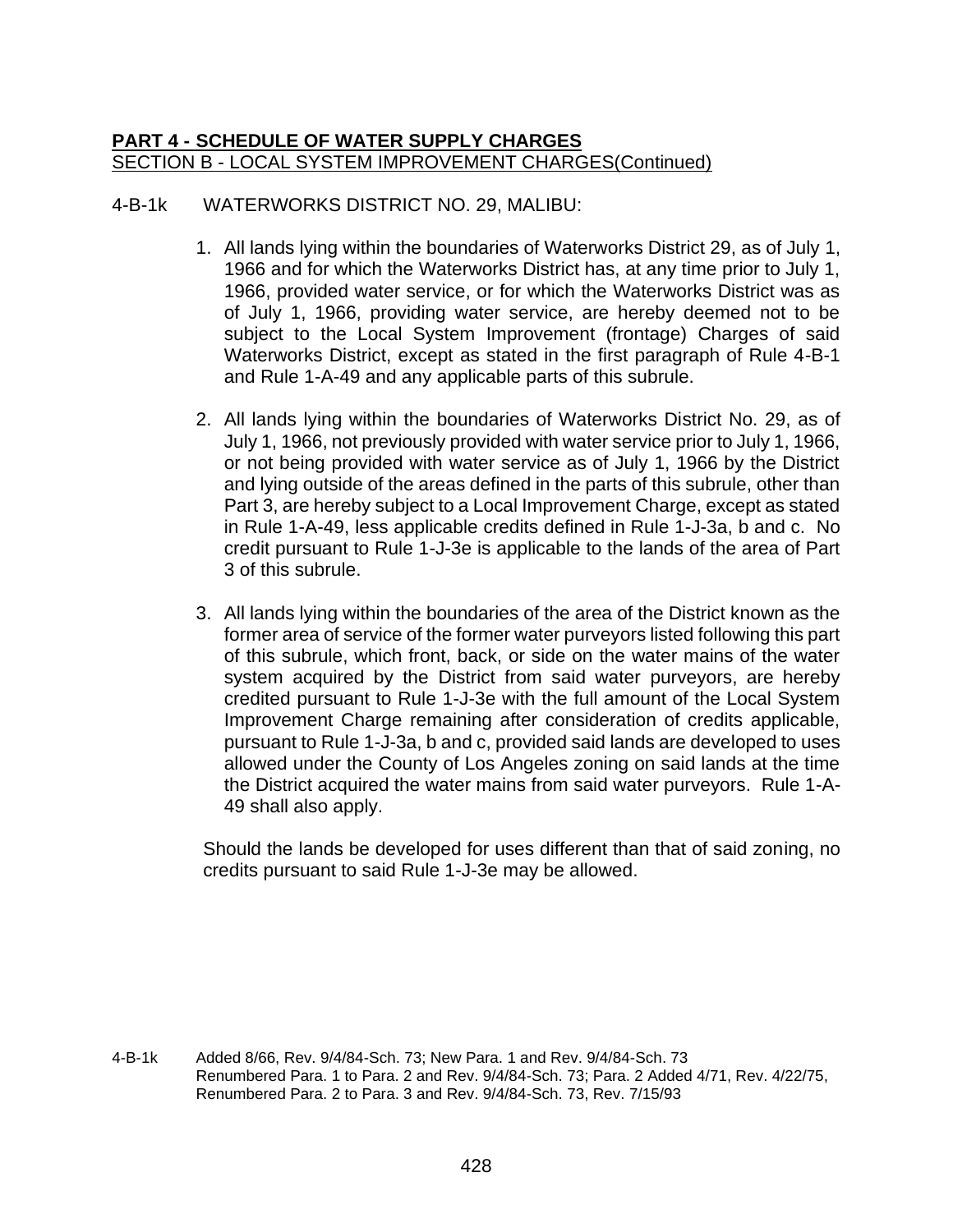## 4-B-1k WATERWORKS DISTRICT NO. 29, MALIBU: (Continued)

| <b>Water Purveyor</b>                        | B/S Agreement No. | Date Approved      |
|----------------------------------------------|-------------------|--------------------|
| L.F.C. Water Company                         | 4405              | June 13, 1961      |
| Topanga Oaks Mutual Water Co.                | 4636              | June 20, 1961      |
| <b>Beincourt Water System</b>                | 4670              | July 5, 1961       |
| <b>Big Rock Mesa Water System</b>            | 4896              | August 29, 1961    |
| Topanga Canyon Mutual Water Co.              | 4898              | August 29, 1961    |
| Veteran Springs Mutual Water Co.             | 4942              | September 19, 1961 |
| Topanga Park Mutual Water Co.                | 4975              | September 26, 1961 |
| Las Tunas Water Co., Ltd.                    | 4955              | July 17, 1962      |
| Oceans Mutual Water Co.                      | 6492              | January 22, 1963   |
| Deerpath Mutual Water Co.                    | 6586              | February 15, 1963  |
| Topanga Beach Water Association-No Agreement |                   | 1964               |
| Hillside Water Co.                           | S.C.C. No.860535  | November 23, 1965  |
| <b>Malibu Water Company</b>                  | 16999             | September15, 1970  |

#### 4-B-1l WATERWORKS DISTRICT NO. 33, SUN VILLAGE:

- 1. All lands lying within the boundaries of Waterworks District No. 33, as of July 1, 1966 and for which the Waterworks District has, at any time prior to July 1, 1966 provided water service for which the Waterworks District was as of July 1, 1966, providing water service, are hereby deemed not to be subject to the Local System Improvement (frontage) Charges of said Waterworks District, except as stated in the first paragraph of Rule 4-B-1 and Rule 1-A-49 and any applicable parts of this subrule.
- 2. All lands lying within the boundaries of Waterworks District No. 33, as of July 1, 1966, not previously provided with water service prior to July 1, 1966, or not provided with water service as of July 1, 1966 by the District and lying outside of the areas defined in the parts of this subrule, other than Part 3, are hereby subject to a Local System Improvement Charge, less applicable credits defined in Rule 1-J-3e is applicable to the lands of the area of Part 3 of this subrule.

<sup>4-</sup>B-1k Added 8/66, Rev. 9/4/84-Sch. 73, Para. 2 Added 4/71, Rev. 4/22/75, Renumbered Para. 2 to Para. 3, and Rev. 9/4/84-Sch. 73

<sup>4-</sup>B-1l Added 8/66, Rev. 9/4/84-Sch. 73, Para. Added 4/71, Rev. 4/22/75, 10/10/78, New Para. 1 and Rev. 9/4/84-Sch. 73, Renumbered Para. 1 to Para. 2 and Rev. 9/4/84-Sch. 73, Rev. 7/15/93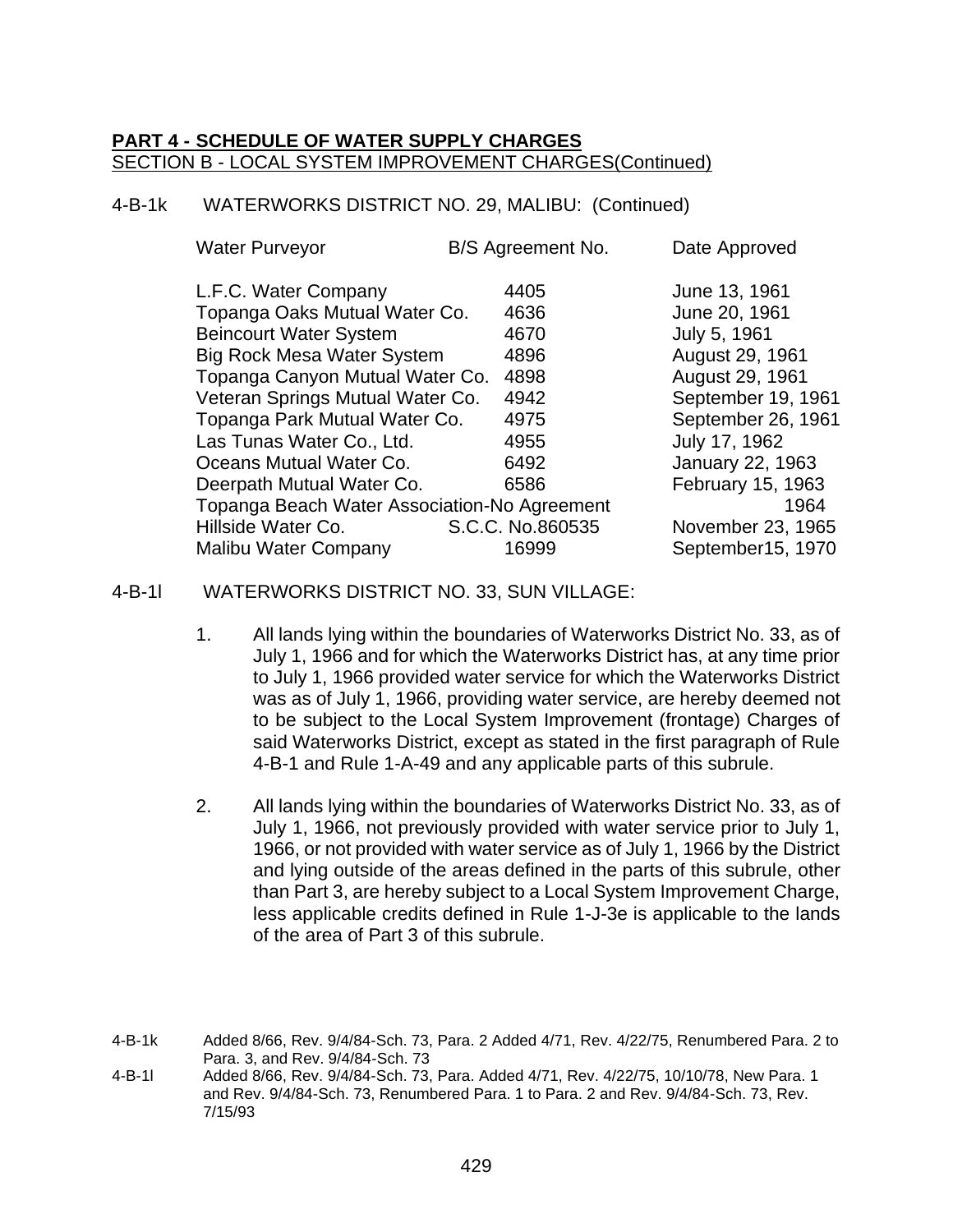# 4-B-1l WATERWORKS DISTRICT NO. 33, SUN VILLAGE: (Continued)

3. All lands lying within the boundaries of the area of the District known as the former area of service of the former water purveyors listed following this part of this subrule, which front, back, or side on the water mains of the water system acquired by the District from said water purveyors, are hereby credited pursuant to Rule 1-J-3e with the full amount of the Local System Improvement Charge remaining after consideration of credits applicable, pursuant to Rule 1-J-3a, b and c, provided said lands are developed to uses allowed under the County of Los Angeles zoning on said lands at the time the District acquired the water mains from said water purveyors. Rule 1-A-49 shall also apply.

Should said lands be developed for uses different than that of said zoning, no credit pursuant to Rule 1-J-3e may be allowed.

| Sun Village Water &                   |       |                  |
|---------------------------------------|-------|------------------|
| Improvement Co.                       | 7988  | March 19, 1964   |
| Shadow Mountain Mutual Water Co. 9371 |       | April 19, 1964   |
| Sunnyvale Mutual Water Co.            | 9415  | May 11, 1965     |
| Antelope Center Mutual Water Co.      | 9798  | July 13, 1965    |
| Littlerock Farms/Prosit, Inc.         | 33358 | October 10, 1978 |

#### 4-B-1m WATERWORKS DISTRICT NO. 34, DESERT VIEW HIGHLANDS:

1. All lands lying within the boundaries of Waterworks District No. 34, as of July 1, 1966 and for which the provided water service for which the Waterworks District was as of July 1, 1966, providing water service, are hereby deemed not to be subject to the Local System Improvement (frontage) Charges of said Waterworks District, except as stated in the first paragraph of Rule 4-B-1, and Rule 1-A-49 and any applicable parts of this subrule.

<sup>4-</sup>B-1l Added 8/66, Rev. 9/4/84-Sch. 73, Para. Added 4/71, Rev. 4/22/75, 10/10/78, Renumbered Para. 2 to Para. 3 and Rev. 9/4/84-Sch. 73

<sup>4-</sup>B-1m Added 8/66, Rev. 8/69, 9/4/84-Sch. 73, New Para. 1 and Rev. 9/4/84-Sch. 73, Rev. 7/15/93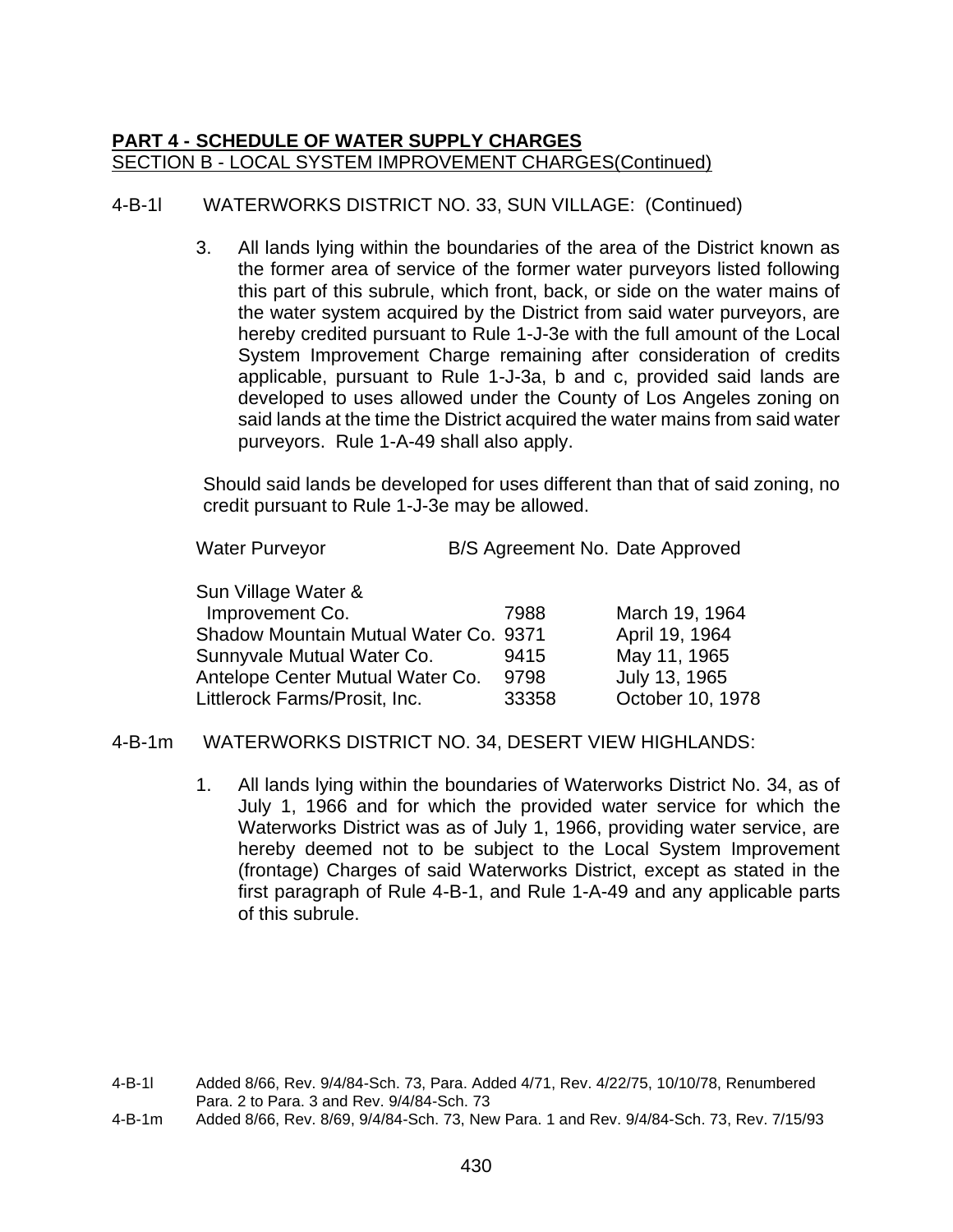- 4-B-1m WATERWORKS DISTRICT NO. 34, DESERT VIEW HIGHLANDS: (Continued)
	- 2. All lands lying within the boundaries of Waterworks District No. 34, as of July 1, 1966, not previously provided with water service prior to July 1, 1966, or not being provided with water service as of July 1, 1966 by the District and lying outside of the areas defined in Part 3 of this subrule, are hereby subject to a Local System Improvement Charge, except as stated in Rule 1-A-49, less applicable credits defined in Rule 1-J-3b and c. No credit, pursuant to Rule 1-J-3a and e, is applicable to the lands of the area defined in Part 3 of this subrule.
	- 3. The following described land are hereby deemed to have paid Local System Improvement Charges due to the stipulated judgement in Superior Court Case No. 804400, whereby the District condemned and obtained title to the water system facilities of the Deep River Water Company. Rule 1-A-49 shall also apply.

That property fronting on the existing water main lying in the future northerly extension of 11th Street West between Beechdale Drive and the District's Avenue P-10 Street West Pumping Station Site.

That land within Tracts Nos. 17164, 18173, 18644, 19763, 19947, 19948, 20196, 20398, 21211, 21821, 22035, 23280, 23739 and 24283 as they existed on September 19, 1962.

- Renumbered Para. 1 to 2 and Rev. 9/4/84-Sch. 73
- 4-B-1m Renumbered Para. 2 to Para. 3 and Rev. 9/4/84-Sch. 73, Rev. 7/15/93

<sup>4-</sup>B-1m Added 8/66, Rev. 8/69, 9/4/84-Sch. 73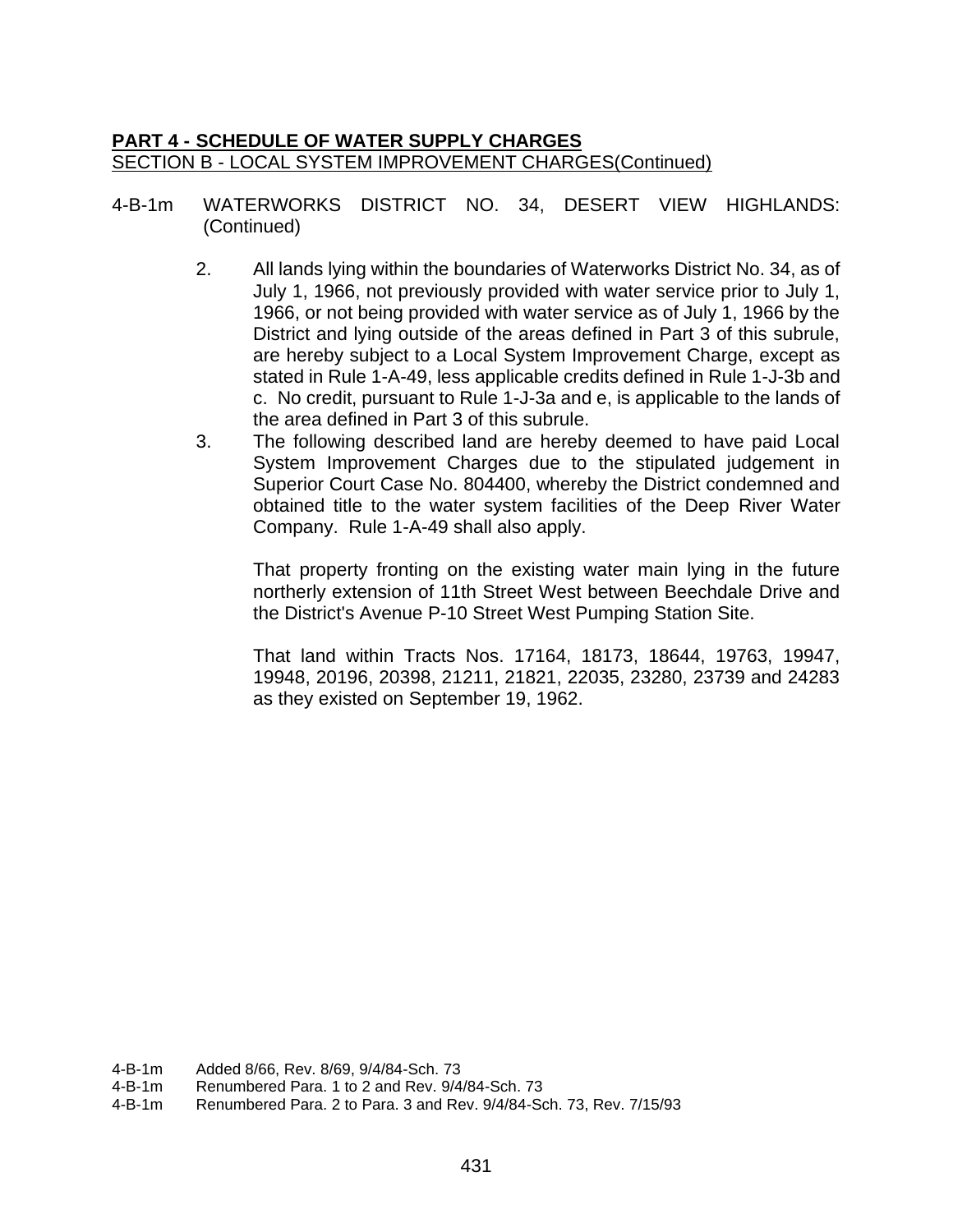# 4-B-1n WATERWORKS DISTRICT NO. 35, NORTHEAST LOS ANGELES COUNTY:

- 1. All lands lying within the boundaries of Waterworks District No. 35, as of July 1, 1966, and outside of the areas defined in the parts of this subrule other than Part 1, as long as they remain at the zoning of said date, are hereby subject to a Local System Improvement Charge, less applicable credits defined in Rule 1-J-3a and c. No credit pursuant to Rule 1-J-3e is applicable to the lands of the area defined in Part 1 of this subrule. Should the zoning be changed from that existing on July 1, 1968, the Local System Improvement Charge shall be given in Rule 3-A-4a subject to applicable credits of Rule 1-J-3. Any applicable exceptions stated in the first paragraph of Rule 4-B-1 shall apply.
- 2. All lands within the boundaries of the area of the District known as the former service area of the Antelope Valley-East Kern Water Agency Improvement District No. 3 and Improvement District "B" shall be subject to the Local System Improvement Charges, except as stated in Rule 1-A-49, less applicable credits, pursuant to the terms and conditions of Agreement No. 17594 approved by the Board of Supervisors on December 15, 1970.

# 4-B-1o WATERWORKS DISTRICT NO. 36, VAL VERDE:

1. All lands lying within the boundaries of Waterworks District No. 36, as of July 1, 1966 and for which the Waterworks District has, at any time prior to July 1, 1966, provided water service for which the Waterworks District was as of July 1, 1966, providing water service, are hereby deemed not to be subject to the Local System Improvement frontage Charges of said Waterworks District, except as stated in the first paragraph of Rule 4- B-1 and Rule 1-A-49 and any applicable parts of this subrule.

<sup>4-</sup>B-1n Added 8/66, Rev. 10/68, 4/22/75, 11/6/84-Sch. 74

<sup>4-</sup>B-1o Added 8/66, Para. 2 Deleted 4/22/75, new Para. 2 Added 8/23/83-Sch. 69, Rev. 7/15/93; New Para. 1 and Rev. 9/4/84-Sch. 73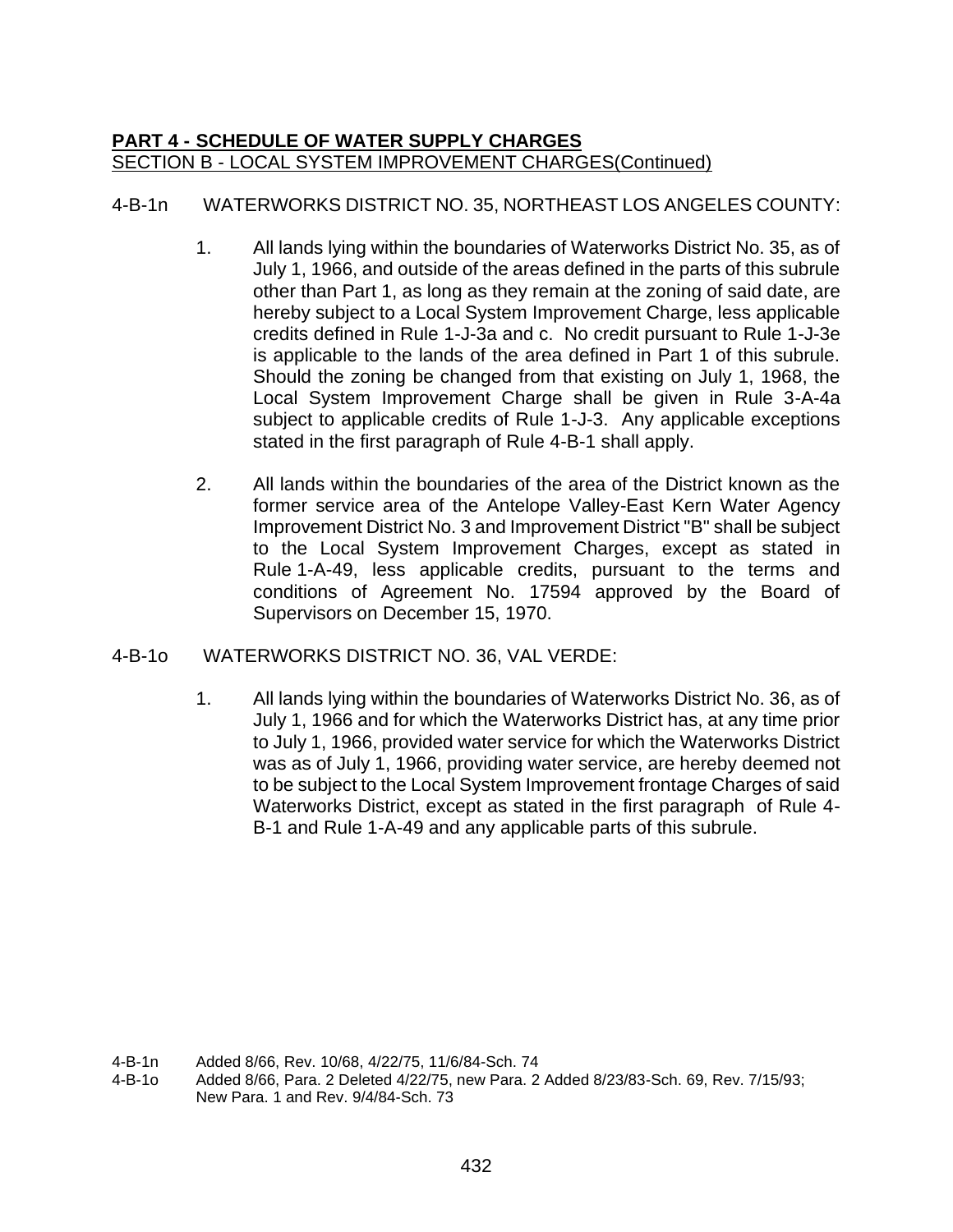# 4-B-1o WATERWORKS DISTRICT NO. 36, VAL VERDE: (Continued)

- 2. All lands lying within the boundaries of Waterworks District No. 36, as of July 1, 1966, not previously provided with water service prior to July 1, 1966, or not being provided with water service as of July 1, 1966 by the District and lying outside of the areas defined in the parts of this subrule, other than Part 3, are hereby subject to a Local System Improvement Charge, except as stated in Rule 1-A-49, less applicable credits defined in Rule 1-J-3a, b and c. No credit pursuant to Rule 1-J-3e is applicable to the lands of the area defined in Part 3 of this subrule.
- 3. All lands fronting on the water mains obtained from Ben Gilmour, et al., in Gilmour Road and in Byfield Road and which can be served therefrom as determined by the District shall be exempt from Local System Improvement Charges to the extent those charges existed on September 16, 1982, except as stated in Rule 1-A-49.

4-B-1o Added 8/66, Para. 2 Deleted 4/22/75, new Para. 2 Added 8/23/83-Sch. 69, Renumbered Para. 2 to Para. 3 and Rev. 9/4/84-Sch. 73; Renumbered Para. 1 to Para. 2 and Rev. 9/4/84- Sch. 73, Rev. 7/15/93; New Para. 1 and Rev. 9/4/84-Sch. 73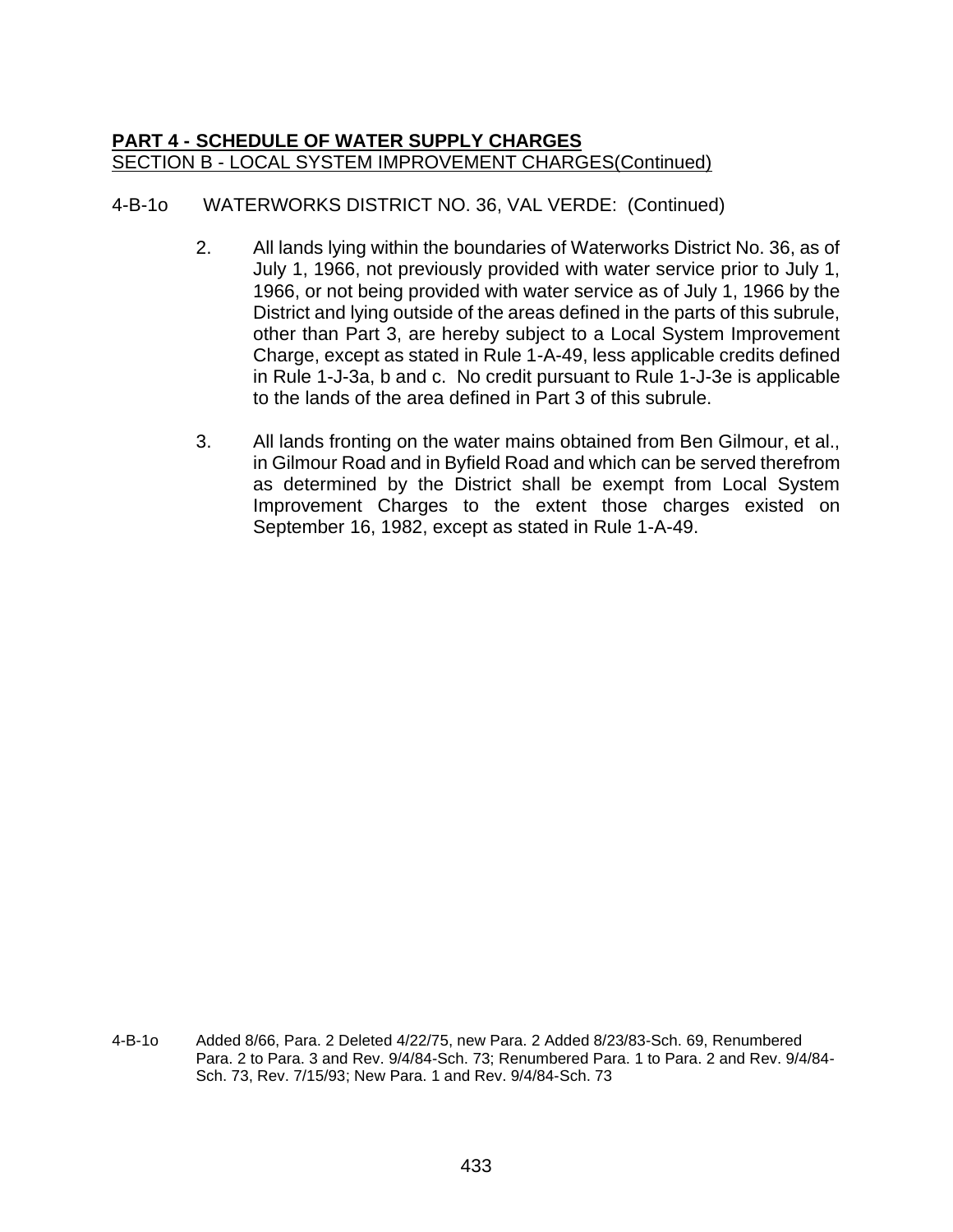- 4-B-1p WATERWORKS DISTRICT NO. 37, ACTON: All lands lying within the boundaries of Waterworks District No. 37, as of October 1, 1970, are hereby subject to a Local System Improvement Charge, less applicable credits defined in Rule 1-J-3a, b, c, d and e. Any applicable exceptions stated in the first paragraph of Rule 4-B-1 shall apply.
- 4-B-1q WATERWORKS DISTRICT NO. 38, LAKE LOS ANGELES: All lands lying within the following Tracts Nos. 27968, 28358, 28481, 28482, 28483, 28484, 28485, 28486, 28487, 28488, 28489, 28490, 28491, 28492, 28493, 28494, 28495, 28496, 29071 and 29859, by virtue of the developer of said tracts having installed water mains within said tracts, pursuant to Rule 1-J-3b, are hereby credited with the full amount of the Local System Improvement Charge of Rule 3-A-4, provided said lots are developed pursuant to zoning existing as of the date of the tract map recordation, or said lots are developed pursuant to zoning effective after the date of the tract map recordation, and said zoning and/or development does not result in the local fire protection authority setting fire flow requirements in excess of the capability of the water system installed by the tract developer. Any applicable exceptions stated in the first paragraph of Rule 4-B-1 shall apply.

Should use of a parcel result in the fire protection authority setting a fire flow in excess of the system capability, the District may charge the parcel developer appropriate charges to provide the increased fire flow or may require the developer to install the needed water system improvements.

All lands not lying within said tracts, except where the lands are within the boundaries of the District as of September 1, 1968, and which can be supplied with water service from facilities installed by the developer of the herein-listed tracts at no expense to the District for extension, enlargement, addition or improvement of the said facilities are hereby subject to Local System Improvement Charges of Rule 3-A-4, except as stated in Rule 1-A-49, less applicable credits defined in Rule 1-J-3.

<sup>4-</sup>B-1p Added 12/70, Rev. 9/4/84-Sch. 73 4-B-1q Added 10/68, Rev. 9/4/84-Sch. 73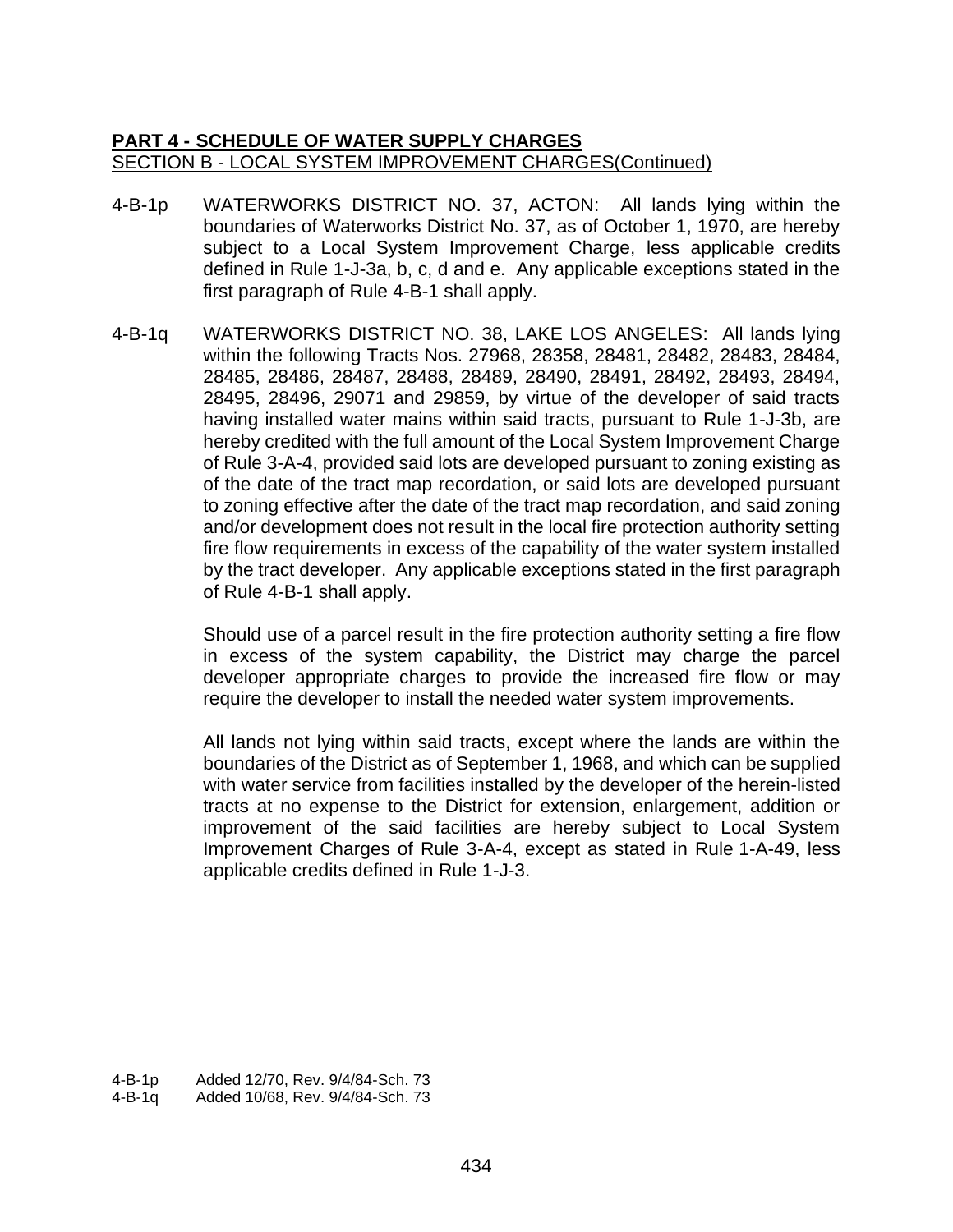## 4-B-1r WATERWORKS DISTRICT NO. 39, ROCK CREEK:

- 1. All lands lying within the boundaries of Waterworks District No. 39, as of April 1, 1971 and for which the Waterworks District has, at any time prior to April 1, 1971, provided water service for which the Waterworks District was as of April 1, 1971, providing water service are hereby deemed not to be subject to the Local System Improvement (frontage) Charges of said Waterworks District, except as stated in the first paragraph of Rule 4-B-1 and Rule 1-A-49 and any applicable parts of this subrule.
- 2. All lands lying within the boundaries of Waterworks District No. 39, as of April 1, 1971, not previously provided with water service prior to April 1, 1971, or not being provided with water service as of April 1, 1971 by the District, and lying outside of the areas defined in the parts of this subrule other than Part 3, are hereby subject to a Local System Improvement Charge, except as stated in Rule 1-A-49, less applicable credits defined in Rule 1-J-3a, b and c. No credit pursuant to Rule 1-J-3e is applicable to the lands of the area of Part 3 of this subrule.
- 3. All lands lying within the boundaries of the areas of the District known as the former areas of service of the former water purveyors listed following this part of this subrule, which front, back, or side on the water mains of the water system acquired by the District from said water purveyors, are hereby credited pursuant to Rule 1-J-3e with the full amount of the Local System Improvement Charge remaining after consideration of credits applicable pursuant to said Rule 1-J-3a, b and c, provided the premises seeking water service are not a part of a subdivision, tract, or parcel map or similar development for which a map was recorded or filed after January 1, 1961 or the premises are not the subject of a zone change, exception, variance or permit granted after January 1, 1961. Rule 1-A-49 shall also apply.

Should said lands be developed for uses different than that of said zoning, no credits pursuant to said Rule 1-J-3e may be allowed.

<sup>4-</sup>B-1r Added 4/71, Rev. 2/1/77-Sch. 41R, 6/13/78-Sch. 53, 9/4/84-Sch. 73; New Para. 1 and Rev. 9/4/84-Sch. 73; Renumbered Para. 1 to Para. 2 and Rev. 9/4/84-Sch. 73, Rev. 7/15/93; Renumbered Para. 2 to Para. 3 and Rev. 9/4/84-Sch. 73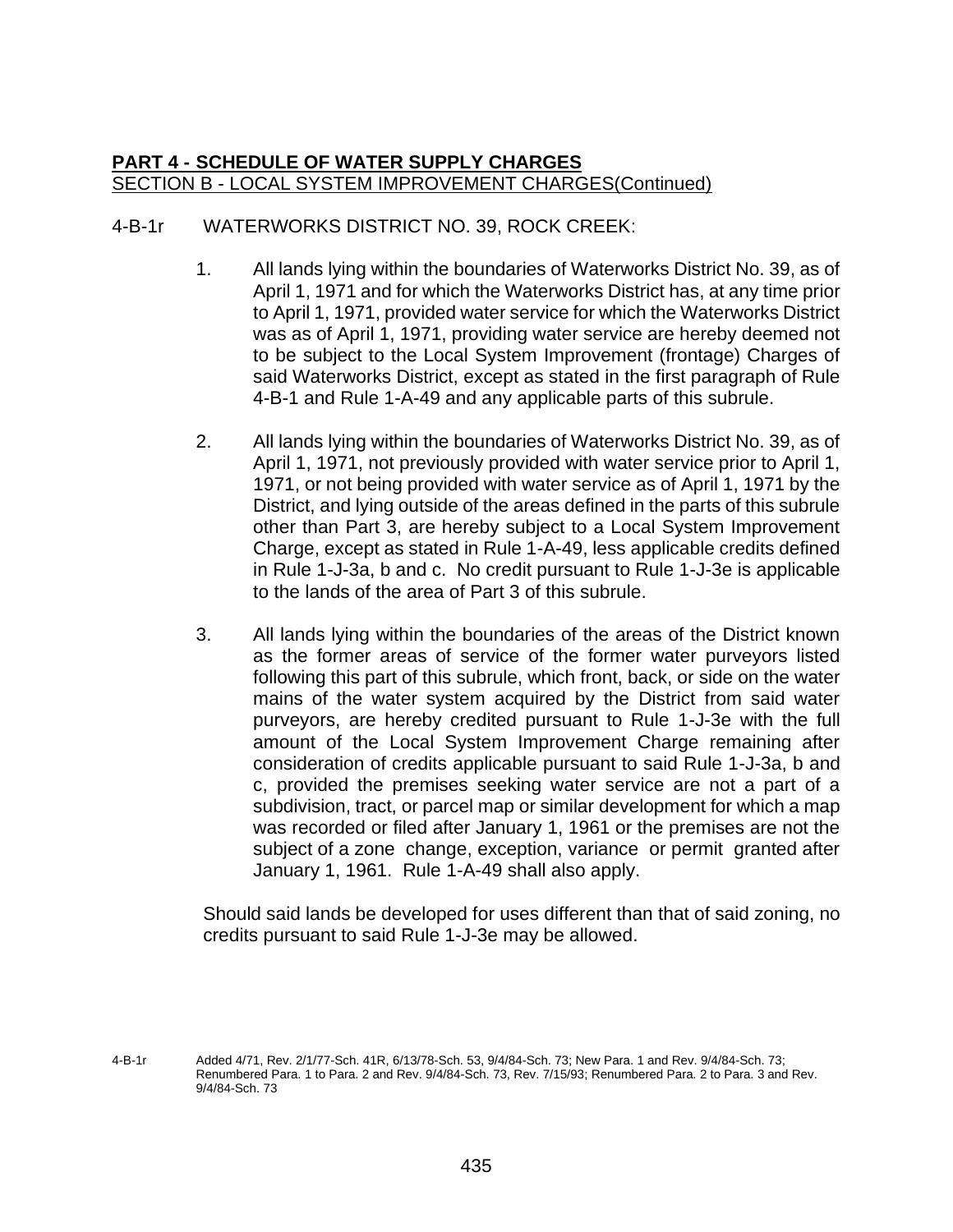4-B-1r WATERWORKS DISTRICT NO. 39, ROCK CREEK: (Continued)

| <b>Water Purveyor</b>               | B/S Agreement No. | Date Approved      |
|-------------------------------------|-------------------|--------------------|
| <b>Rock Creek Water Corporation</b> | 17442             | November 10, 1970  |
| <b>Mountain View Water Company</b>  | 17743             | February 23, 1971  |
| Fort Tejon Mutual Water Co.         | 26314             | September 16, 1975 |

Note 1: Rock Creek Water Corporation service area is defined as the southeast 1/4 of Section 23 except the northeast 1/4 thereof, Section 25 except the northeast 1/4 thereof, Section 26, and Section 35, T-5-N, R-10-W, and Section 31, T-5-N, R-9-W, S.B.M.

Note 2: Mountain View Water Company service area is defined as the land bounded by Pearblossom Highway, 131st Street East (Longview Road), a line parallel to and 330 feet south of the center line of Avenue V-12, and 128th Street East.

Note 3: Fort Tejon Mutual Water Company service area is defined as the Record of Survey 2411 recorded in Record of Survey Map Book 75, pages 73 and 74.

4-B-1r Added 4/71, Rev. 2/1/77-Sch. 41R, 6/13/78-Sch. 53, 9/4/84-Sch. 73; Renumbered Para. 2 to Para. 3 and Rev. 9/4/84-Sch. 73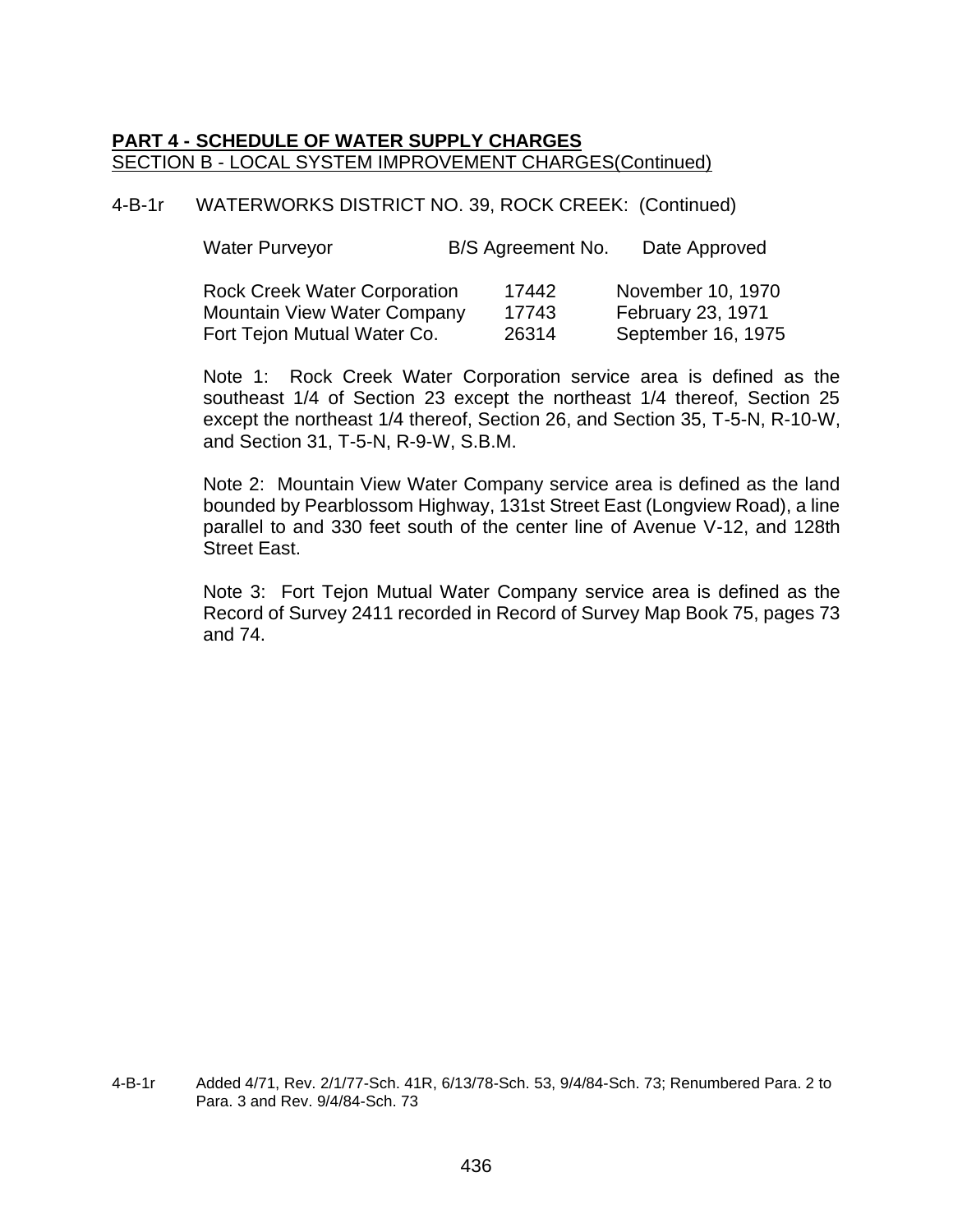# **PART 4 - SCHEDULE OF WATER SUPPLY CHARGES** SECTION C - ZONE IMPROVEMENT CHARGES

#### 4-C-1 WATERWORKS DISTRICT NO. 29, MALIBU: LA COSTA - SUMACRIDGE ZONE

Notwithstanding any other provision of these Rules, all lands lying within the boundaries of the La Costa-Sumacridge Zone are hereby subject to a Zone Improvement Charge as a condition of receiving water service as set forth in items a, b. and c of this Rule. No credits shall be applied to this charge. In accordance with Rule 1-B-1, maps delineating the boundaries of the zone are maintained in the office of the Engineer. Rule 1-H-26 shall also apply.

For each parcel within the zone which is receiving water service at the time of the zone is established, one of the following charges shall apply:

One time lump sum payment paid within 90 days following establishment of the zone \$3,250.00.

Thirty equal payments applied as a surcharge to the bi-monthly bill for water service during the five year period, commencing 90 days following establishment of the zone. Each payment being \$135.32.

For each parcel within the zone which is not receiving water service at the time when the zone is established the following shall apply:

One time lump sum payment paid at the time water service is established or reestablished to a parcel in the amount of \$3,250, plus an amount equal to the interest accumulated on \$3,250 at a rate of nine percent annually, compounded bi-monthly, for the number of bi-monthly periods elapsed following completion of 90 days after establishment of the zone up to a maximum payment of \$4,059.60.

For any parcel which is paying the charge in accordance with the provisions of item b above, and discontinues water service prior to payment of the charge in full, water service will not be restored to said parcel without payment in full of the charge as calculated in accordance with item c above, less applicable credit for all previous payments made per item b above.

This charge is in addition to all other charges of the District.

4-C-1 Added 1/12/95-Ordinance 95-0005